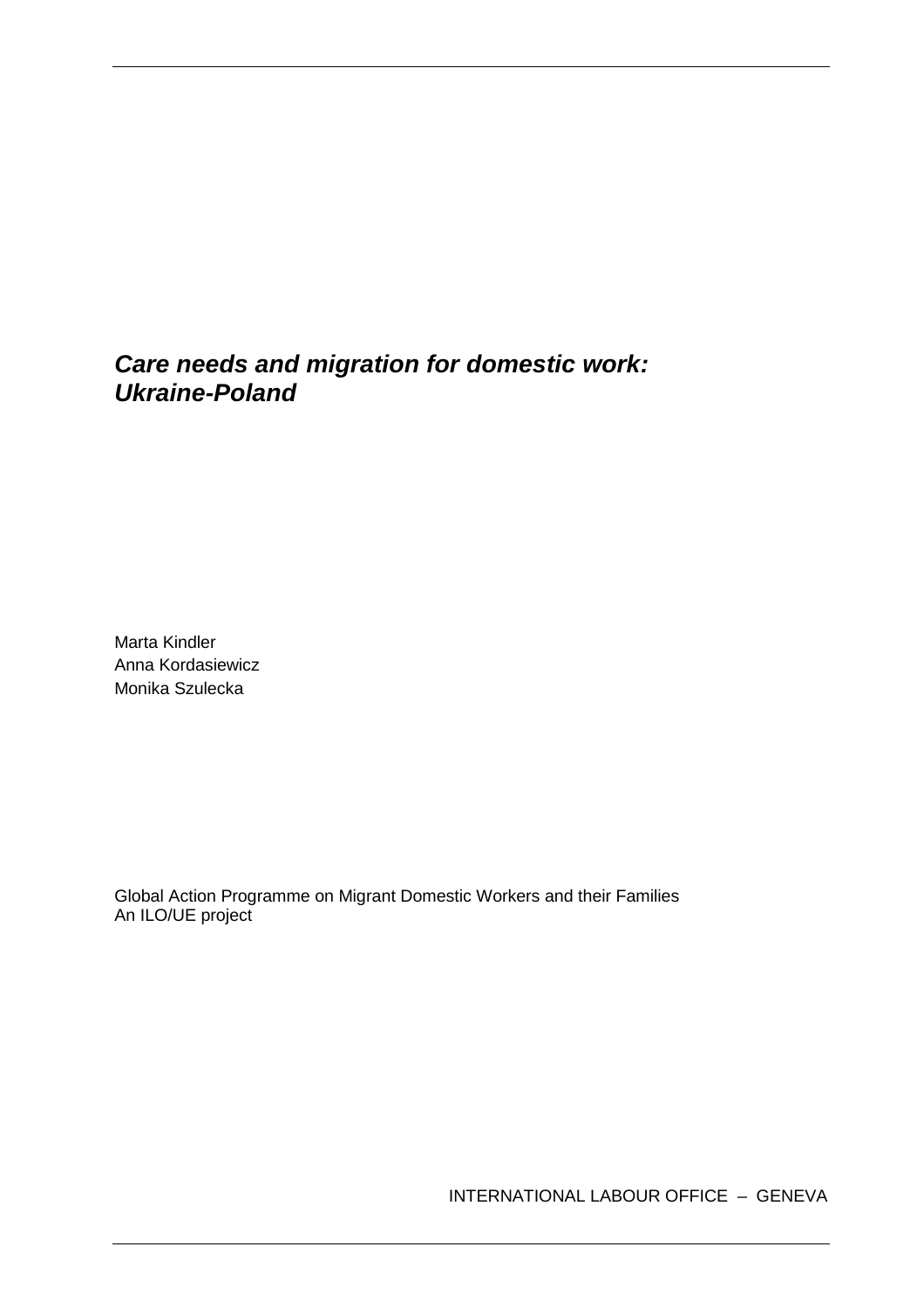Copyright © International Labour Organization 2016 First published 2016

Publications of the International Labour Office enjoy copyright under Protocol 2 of the Universal Copyright Convention. Nevertheless, short excerpts from them may be reproduced without authorization, on condition that the source is indicated. For rights of reproduction or translation, application should be made to ILO Publications (Rights and Licensing), International Labour Office, CH-1211 Geneva 22, Switzerland, or by email: rights@ilo.org. The International Labour Office welcomes such applications.

Libraries, institutions and other users registered with a reproduction rights organization may make copies in accordance with the licences issued to them for this purpose. Visit www.ifrro.org to find the reproduction rights organization in your country.

*ILO Cataloguing in Publication Data*

Kindler, Marta; Kordasiewicz, Anna; Szulecka, Monika

Care needs and migration for domestic work : Ukraine-Poland : Global Action Programme on Migrant Domestic Workers and their Families, an ILO/UE project / Marta Kindler, Anna Kordasiewicz, Monika Szulecka ; International Labour Office. -Geneva: ILO, 2016

ISBN: 978-92-2-131212-3 (web pdf)

International Labour Office.

domestic worker / labour migration / migrant worker / working conditions / regulation / employers liability / access to care / Poland / Ukraine

13.11.6

*ILO Cataloguing in Publication Data* 

The designations employed in ILO publications, which are in conformity with United Nations practice, and the presentation of material therein do not imply the expression of any opinion whatsoever on the part of the International Labour Office concerning the legal status of any country, area or territory or of its authorities, or concerning the delimitation of its frontiers.

The responsibility for opinions expressed in signed articles, studies and other contributions rests solely with their authors, and publication does not constitute an endorsement by the International Labour Office of the opinions expressed in them.

Reference to names of firms and commercial products and processes does not imply their endorsement by the International Labour Office, and any failure to mention a particular firm, commercial product or process is not a sign of disapproval.

ILO publications and digital products can be obtained through major booksellers and digital distribution platforms, or ordered directly from ilo@turpin-distribution.com. For more information, visit our website: www.ilo.org/publns or contact ilopubs@ilo.org.

Printed in Switzerland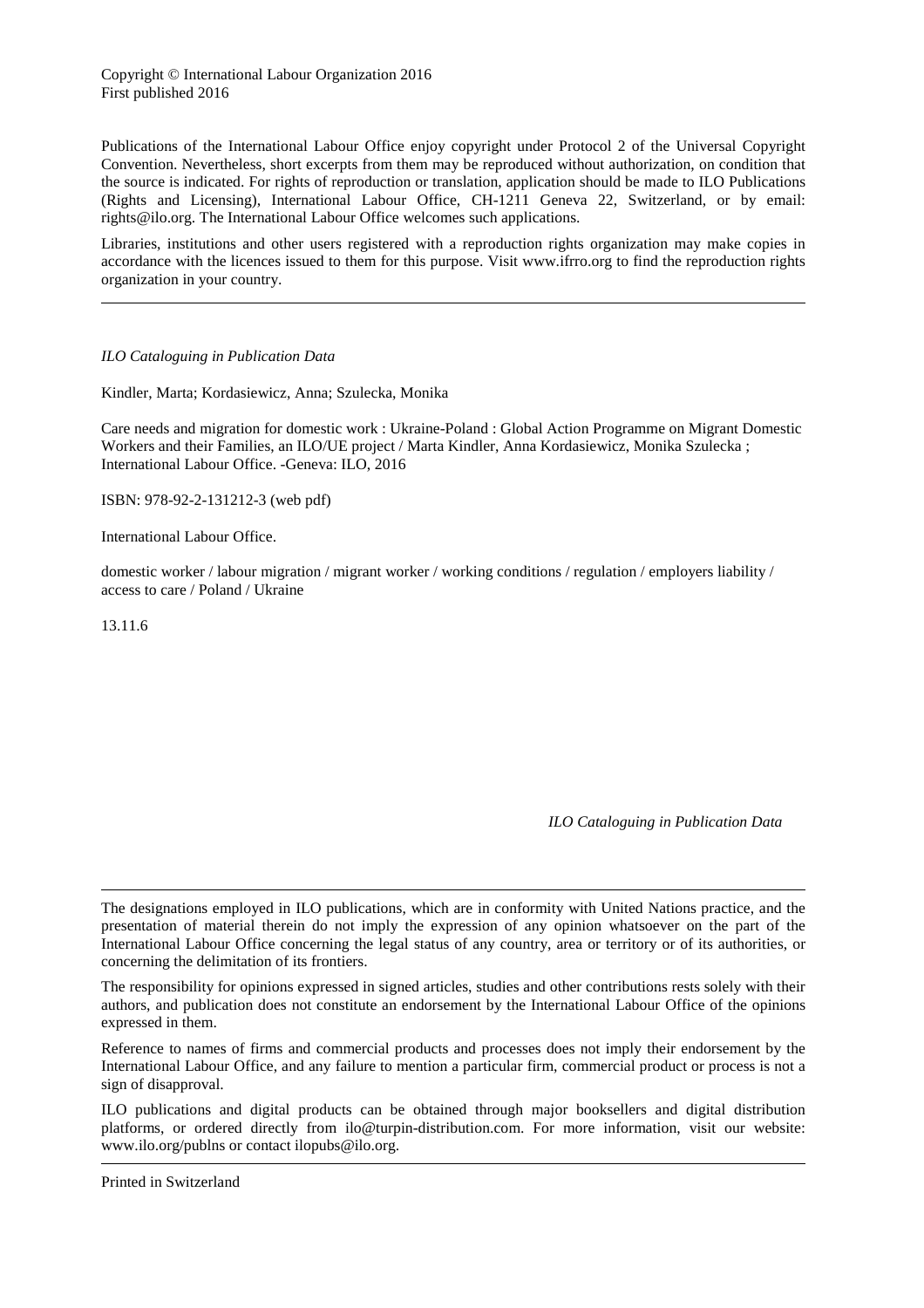#### **Contents**

|          | V                                                                                                                   |
|----------|---------------------------------------------------------------------------------------------------------------------|
|          | 1                                                                                                                   |
| 1.       | 3<br>3<br>7<br>8                                                                                                    |
| 2.       | 12<br>12<br>15<br>17<br>Draft bills under discussion, and regulations that would apply to or otherwise affect<br>19 |
| 3.       | 21<br>23<br>24<br>25                                                                                                |
| 4.       | 27<br>Attitudes and socio-cultural changes leading to an increasing presence of domestic<br>27<br>27<br>30          |
|          | 31                                                                                                                  |
|          | 31                                                                                                                  |
| 6.       | 33                                                                                                                  |
| 7.       | 34                                                                                                                  |
| 8.<br>9. | 36<br>38                                                                                                            |
|          | 41<br>49                                                                                                            |

*Page*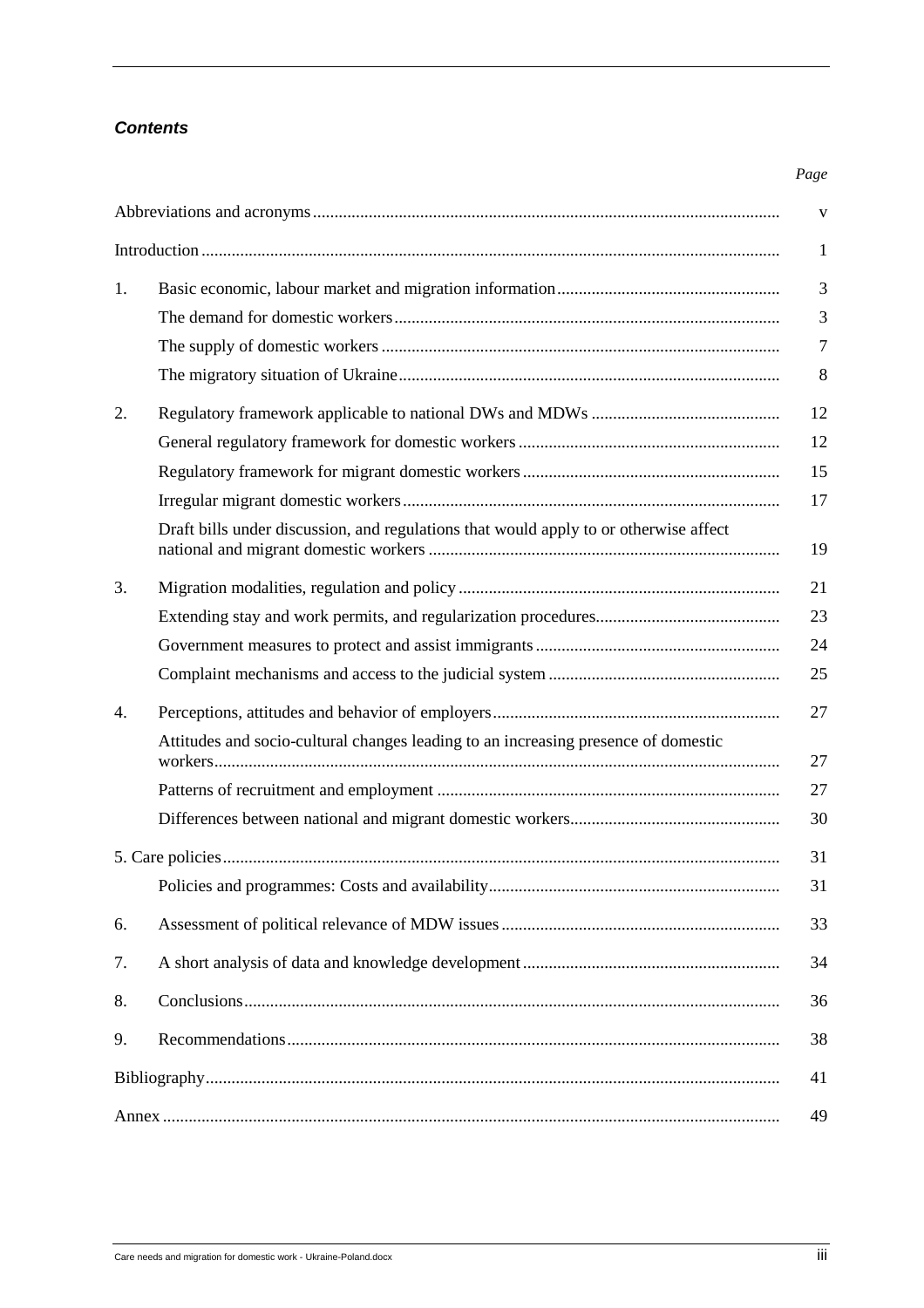#### **List of tables**

# 1. Selected macroeconomic indicators for Poland, 2001–13 ...................................................... 4 2. Employment rate for Poland, 2001–13 ................................................................................... 5 3. Economic activity rate for Poland, 2003–13 ........................................................................... 5 4. Unemployment rate for Poland, 2005–12 ............................................................................... 8 5. Ukraine and Poland, basic demographic data, 2011 ............................................................... 8 6. Overview of legal provisions for domestic work in Poland .................................................... 13 7. Legal requirements regarding access of Ukrainian nationals (including domestic workers) to the labour market in Poland ................................................................................................ 15 Annex 1. Study Participants – Domestic Workers ............................................................................ 50 Annex 2. Study Participants – Employers ......................................................................................... 51

*Page*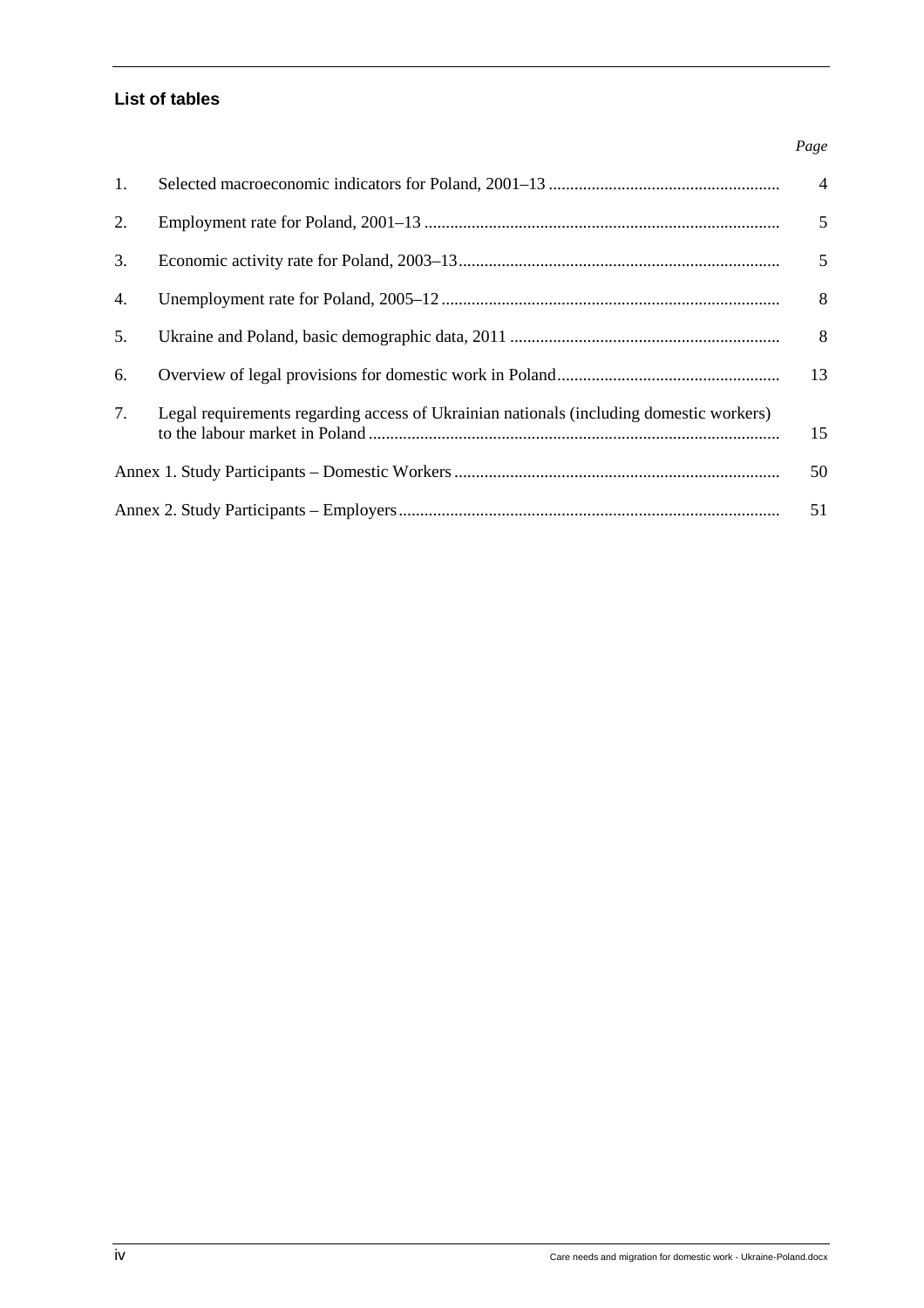# **Abbreviations and acronyms**

| <b>CBOS</b>  | Centrum Badania Opinii Spolecznej (Public Opinion Research Centre) |
|--------------|--------------------------------------------------------------------|
| <b>CIS</b>   | Commonwealth of Independent States                                 |
| <b>CMS</b>   | Centre of Migration Research                                       |
| <b>CSO</b>   | <b>Central Statistical Office</b>                                  |
| <b>DW</b>    | domestic worker                                                    |
| EC           | <b>European Commission</b>                                         |
| <b>EMN</b>   | <b>European Migration Network</b>                                  |
| EofDW        | employer of domestic worker                                        |
| EU           | European Union                                                     |
| <b>FRA</b>   | European Union Agency for Fundamental Rights                       |
| <b>GDP</b>   | gross domestic product                                             |
| HDI          | Human Development Index                                            |
| <b>IFAD</b>  | <b>International Fund for Agricultural Development</b>             |
| IOM          | International Organization for Migration                           |
| <b>LMD</b>   | <b>Labour Market Department</b>                                    |
| <b>MDW</b>   | migrant domestic worker                                            |
| <b>MIA</b>   | Ministry of Internal Affairs                                       |
| <b>MPC</b>   | <b>Migration Policy Centre</b>                                     |
| <b>NFZ</b>   | National Health Fund                                               |
| <b>NGO</b>   | non-governmental organization                                      |
| <b>OECD</b>  | Organisation for Economic Co-operation and Development             |
| <b>PDW</b>   | Polish domestic worker                                             |
| PIP          | Państwowa Inspekcja Pracy (Labour Inspection Agency)               |
| <b>PKD</b>   | <b>Polish Classification of Activities</b>                         |
| <b>PLN</b>   | Polish Zloty (currency)                                            |
| <b>REGON</b> | <b>National Official Business Register</b>                         |
| <b>UAH</b>   | Ukrainian Hryvnia (currency)                                       |
| <b>UNDP</b>  | <b>United Nations Development Programme</b>                        |

ZUS Office for Social Insurance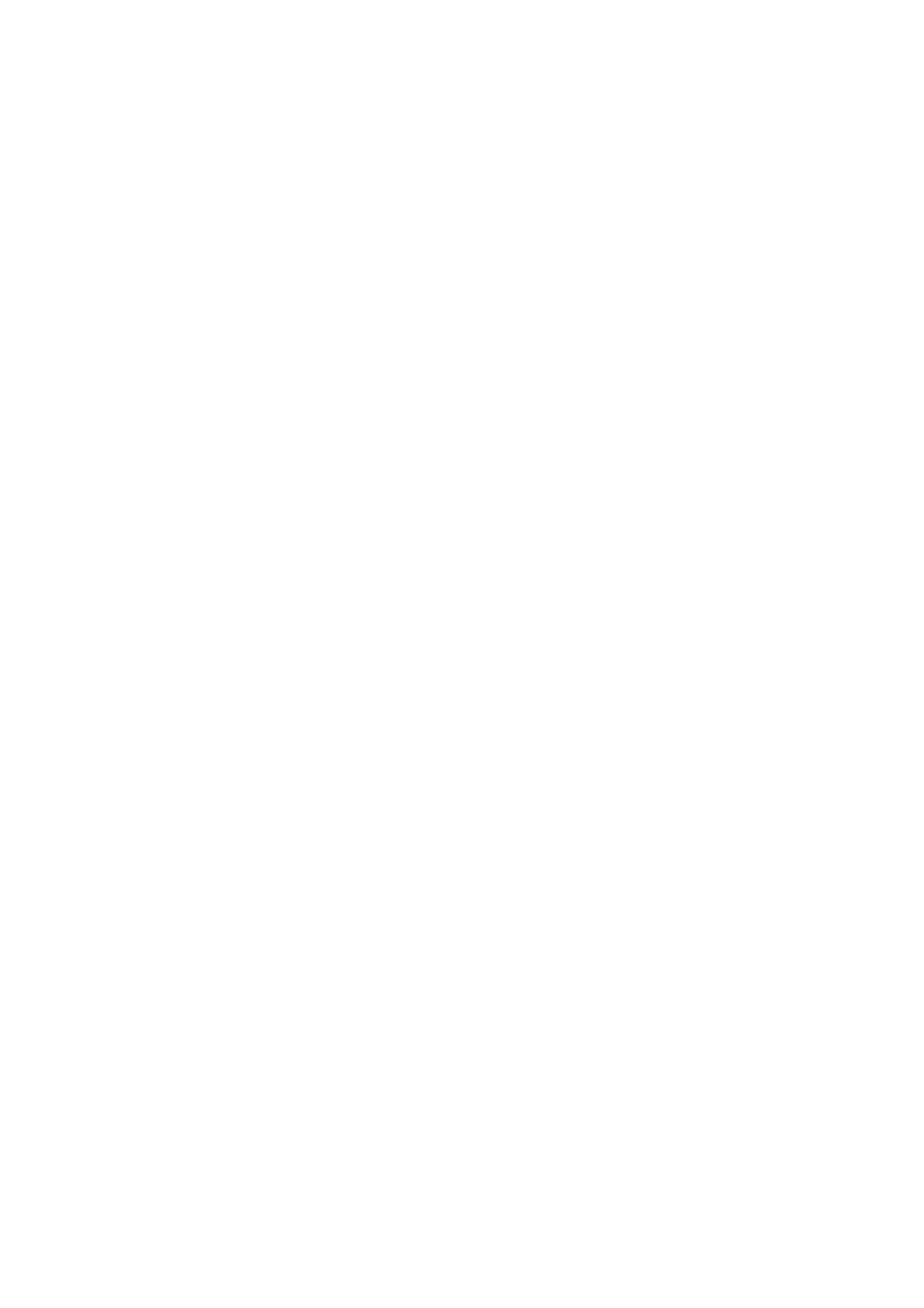### **Introduction**

Migrant domestic work in Poland is a new occurrence. It started in the mid-1990s, when the economic decline of the former Soviet Union was accompanied by a relaxation of border regimes, facilitating international mobility. Migrants, predominantly from western Ukraine, started circulating between their place of origin and Poland in search of work. Their movement was based on social networks. Many of the Ukrainian migrant women who work in Poland in the domestic work sector fit the definition of so-called "incomplete" migration. In contrast to what can be understood as "complete" migration (which leads to long-term settlement), incomplete migration refers to intense circulation between the country of origin and the country of immigration. A person engaged in incomplete migration spends the majority of the year in the country of immigration and the income earned abroad constitutes an important part of the overall household income in the country of origin (Jaźwińska and Okólski 2001).

For migrant women, domestic work in Poland has provided a relatively fast and easy access to a source of income. By the 1990s a revival of the domestic work sector had begun, with both Polish and Ukrainian women working – mainly without a formal legal contract – as cleaners and caregivers. However, changes in the access of migrant domestic workers to the Polish labour market have occurred, with preference given to those responsible for care, due to Poland's changing demographics (accelerated ageing). In 2014 the implementation plan of the document Poland's migration policy: Current state of affairs and recommended actions was accepted, which lists, among foreign workers with the necessary qualifications, "nationals of Belarus, Georgia, Moldova, Russia or Ukraine carrying out care or house work for private households" (MIA, 2014, section 1.1.3, our translation) and recommends facilitated access to the labour market for them. As a result, nationals of Ukraine do not have to go through the labour market test to receive a work permit to be employed as caregivers.

This report outlines the main characteristics of Ukrainian migrant domestic work in Poland. Its structure is as follows. Section 1 provides basic economic, labour market and migration information on Poland. Section 2 concerns Poland's regulatory framework applicable to national domestic workers (DWs) and to migrant domestic workers (MDWs). Migration modalities, regulation and policy are discussed in section 3. Section 4 analyses the perceptions, attitudes and behaviour of employers of DWs and MDWs, based on qualitative research results. Section 5 follows with a detailed discussion of care policies and practices in Poland. A brief assessment of the extent to which MDW issues are currently of political relevance can be found in section 6. The report also includes a short analysis of data and knowledge development on Ukrainian MDWs in Poland. It provides conclusions and a set of recommendations.

The report recommends improving knowledge of the topic and enhancing the match between employees (their skills and qualifications) and the sector's particularity (visible demand, required increase in lawful employment and guarantees of labour rights). It calls for a simplification of the existing labour regime to make legal employment of domestic workers appealing to both employers and employees. It advocates the empowerment of and provision of voice to MDWs, so that they are able to defend their rights. All of this should be accompanied by a cultural change, backed up by appropriate political developments, to increase the social value of domestic work and to introduce family-friendly working environments and policies.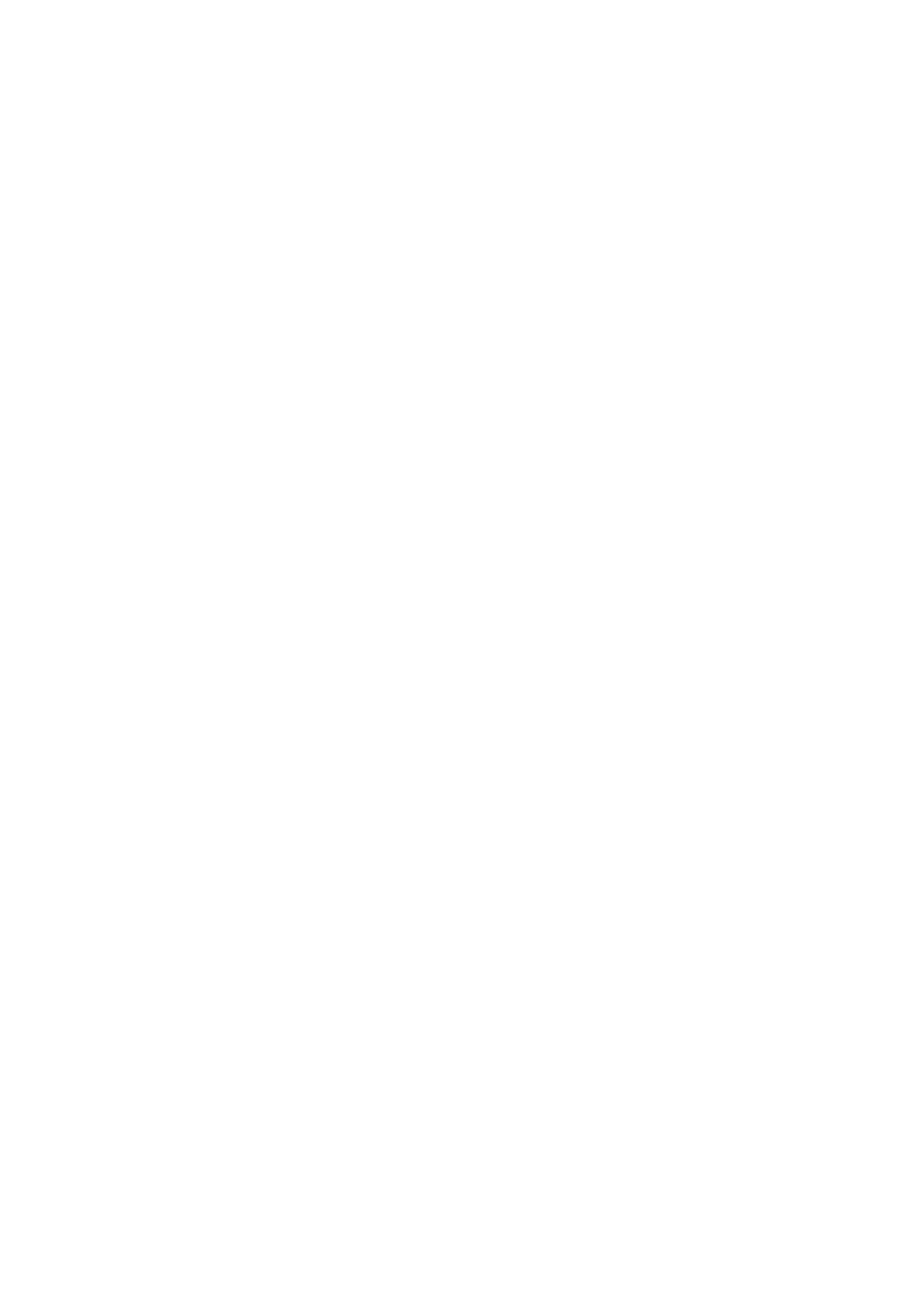## **1. Basic economic, labour market and migration information**

In 2007, 3 per cent<sup>1</sup> of Polish households (approximately 400,000) declared hiring a person for domestic services (Grabowska-Lusińska and Żylicz, 2008).

The following factors influence the demand for domestic work and labour supply to this sector in Poland.

■ The demand for domestic workers is shaped by:

the overall economic situation of Polish society, which provides the economic potential to outsource domestic work;

the labour market participation of women, creating demand for delegating care and household tasks;

the demographic characteristics of Polish society, especially fertility and ageing as phenomena connected to the demand for care; and

the migratory patterns of Polish citizens, with their potential to create care drain.

■ The supply of domestic workers from Ukraine is affected by:

the degree of economic polarization of Polish society and the overall labour market situation (i.e. unemployment), affecting the supply of Polish domestic workers; and

the socio-economic situation of Ukraine (including the demographic and labour market situation and differences in economic potential).

**Migration from Ukraine is affected by:** 

the perception of migration as an economic strategy of Ukrainian households;

the characteristics of Poland as a receiving country (estimates of number of migrant workers, their personal and labour characteristics; cross-border data, etc.); as well as the modalities of MDWs in Poland; and

the political situation of Ukraine.

#### **The demand for domestic workers**

#### **Overall economic situation of Polish society: Economic potential to outsource domestic work**

The current condition of the Polish economy can be described as rather favourable, especially in comparison with most European economies hit by the post-2008 economic crisis (see table 1). The income gap and the development gap, as measured by the Human

<sup>1</sup> Official data on DWs in general and on MDWs in particular is highly limited due to unofficial character of their work. The information available through official sources does not reflect the existing reality of the domestic work sector.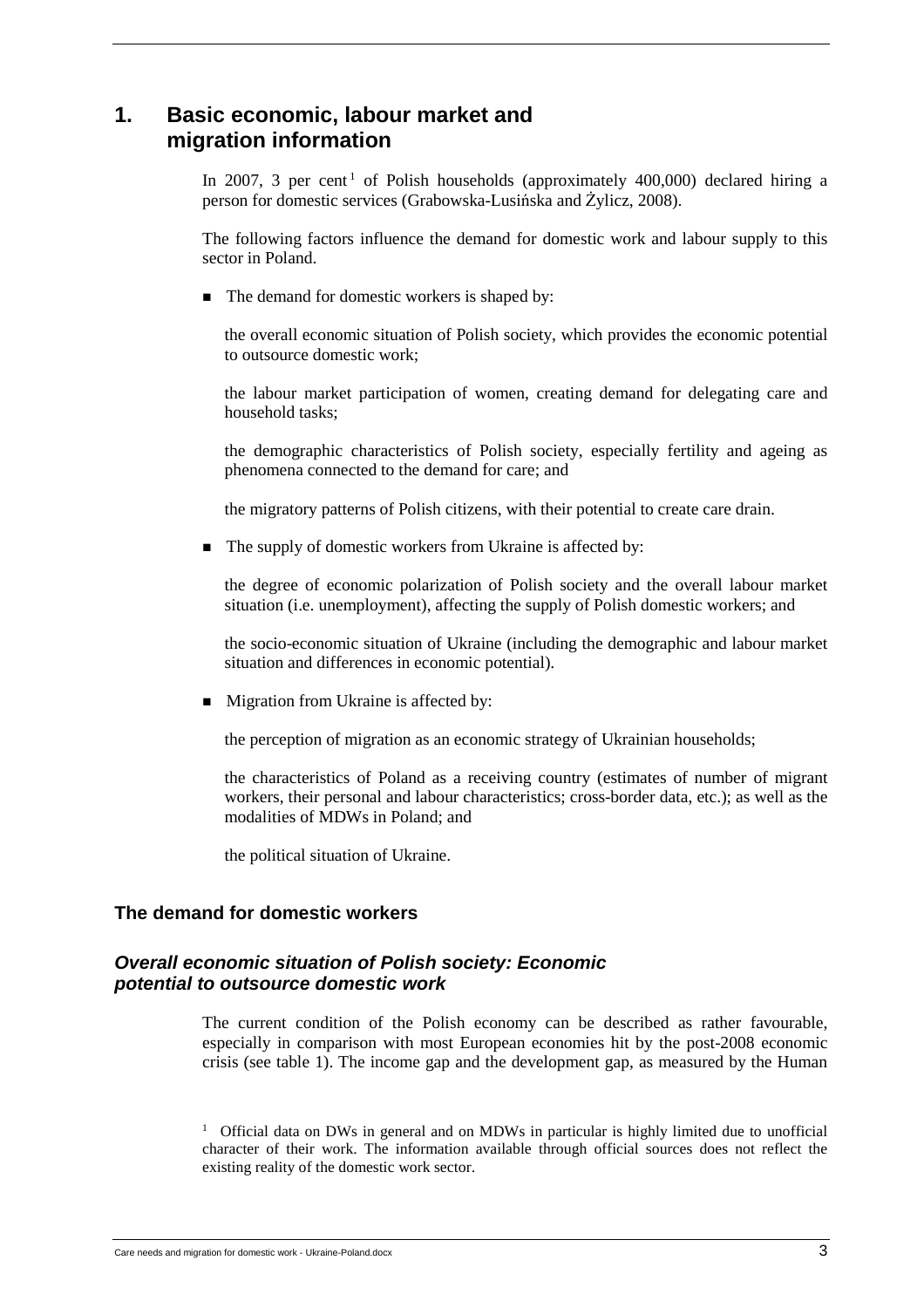Development Index (HDI), are declining. Since 2009 Poland has belonged to the 'Very High Human Development' group (top 49 countries with highest HDI levels; see UNDP, 2013). GDP per capita has grown continuously to achieve 66 per cent of the EU-27 level in 2013. The 2013 employment rate was as high as 60 per cent, i.e. significantly higher than in the pre-accession period to the European Union (around 51 per cent in 2003), but still low in comparison with other EU countries (mainly due to high unemployment, relying on social benefits and a significant grey economy). The group of individuals with the capacity to afford outsourcing domestic work is growing in Poland. Meanwhile, due to the economic polarization process (see table 1), the group of individuals lacking economic stability is also increasing. The average monthly salary in Poland is considerably lower than in other EU Member States, equivalent to approximately US\$780 net in 2015 (compared to US\$2,400 in Germany or US\$3,000 in the United Kingdom). Those seeking better wages look for employment outside their home localities, in larger cities and abroad.

| <b>Measure</b>                                                         | 2001 | 2002   | 2003   | 2004   | 2005 | 2006   | 2007   | 2008   | 2009   | 2010   | 2011   | 2012   | 2013      |
|------------------------------------------------------------------------|------|--------|--------|--------|------|--------|--------|--------|--------|--------|--------|--------|-----------|
| Real GDP growth                                                        | 1.2  | 1.4    | 3.9    | 5.3    | 3.6  | 6.2    | 6.8    | 5.1    | 1.6    | 3.9    | 4.5    | 1.9    | $1.3*$    |
| GDP per capita in Purchasing<br>Power Standards (PPS)<br>(EU-27 = 100) | 47.5 | 48.3   | 48.9   | 50.6   | 51.4 | 52.3   | 53.8   | 57.6   | 61.0   | 62.0   | 63.0   | 65.0   | 66.0      |
| General government<br>surplus/deficit as % of GDP                      | -5.1 | $-5.0$ | $-6.3$ | $-5.7$ | -4.1 | $-3.6$ | $-1.9$ | $-3.7$ | $-7.5$ | $-7.9$ | $-5.0$ | $-3.9$ | n.d.      |
| General government<br>consolidated gross debt as<br>% of GDP           | 37.6 | 42.2   | 47.1   | 45.7   | 47.1 | 47.7   | 45.0   | 47.1   | 50.9   | 54.9   | 56.2   | 55.6   | n.d.      |
| FDI, flows as % of GDP                                                 | 3.0  | 2.1    | 2.2    | 5.1    | 3.4  | 5.7    | 5.5    | 2.8    | 3.2    | 3.0    | 3.7    | 0.7    | n.d.      |
| FDI, stocks as % of GDP                                                | 22.0 | 21.8   | 24.0   | 31.1   | 31.4 | 35.1   | 38.8   | 32.2   | 41.5   | 45.3   | 41.1   | n.d.   | n.d.      |
| Consumer price index (%)                                               | 5.5  | 1.9    | 0.8    | 3.5    | 2.1  | 1.0    | 2.6    | 4.2    | 4.0    | 2.7    | 3.9    | 3.7    | $0.9**$   |
| Employment rate (15-64)                                                | 53.4 | 51.5   | 51.2   | 51.7   | 52.8 | 54.5   | 57.0   | 59.2   | 59.3   | 58.9   | 59.3   | 59.7   | 60.0      |
| Unemployment rate (LFS)                                                | 18.3 | 20.0   | 19.8   | 19.1   | 17.9 | 13.9   | 9.6    | 7.1    | 8.1    | 9.7    | 9.7    | 10.1   | $10.4***$ |

#### **Table 1. Selected macroeconomic indicators for Poland, 2001–13**

Notes: n.d.= no data. \* Forecast value (EUROSTAT). \*\* Percentage change m/m-12 (as for September 2013). \*\*\* As for September 2013. Source: SOPEMI 2013 report based on Eurostat, CSO and National Bank of Poland data (Kaczmarczyk, 2013).

#### **Labour market participation of women, creating demand for delegating care and household tasks**

From the beginning of the political and economic transformation in 1989 women's employment rate declined significantly, and unemployment among women was more pronounced than among men (Gawrycka, Wasilczuk and Zwiech, 2010; Janowska, Martini-Fiwek and Góral, 1992; Mandal and Ratajczak, 1995). In addition, although the employment rate has been steadily growing for both sexes since the mid-2000s, the gender gap within the employment rate has remained and even expanded, from 13 per cent in 2001 to 15.5 per cent in 2013 (see table 2). The economic activity rate however, also growing from the beginning of the 2000s for both sexes, shows a diminishing gap between men and women, from 10 to 8 per cent between 2003 and 2013 (table 3).

More women than men work in the public sector, which is more stable but offers lower earnings; more often women are employees and not employers or running their own company. Women are underrepresented amongst higher officials and managers (CSO, 2012).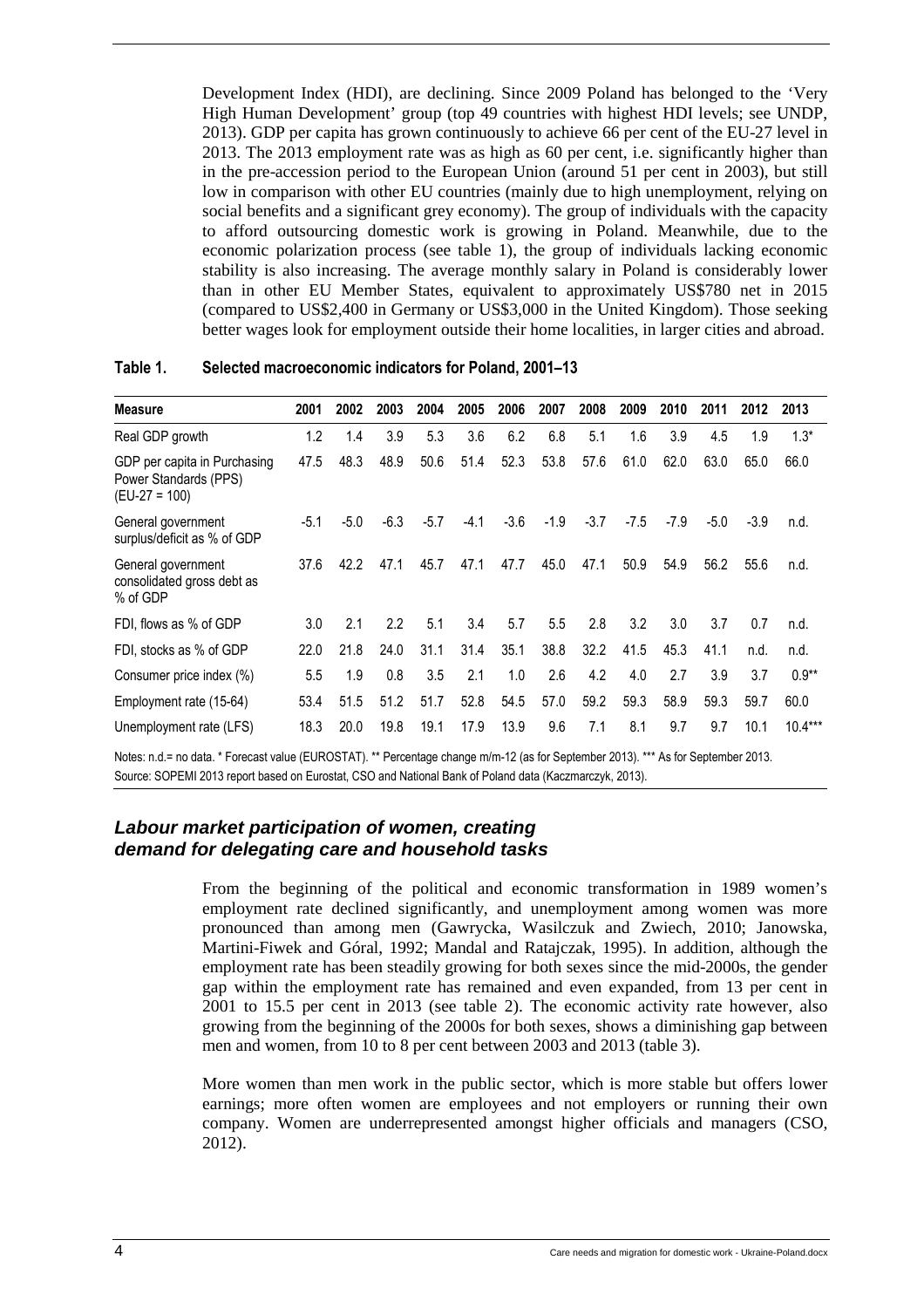Despite the official propaganda of gender equality during communism, women did face lower expectations in terms of work achievements, had lower earnings and fewer opportunities to develop a professional career (Okólski, 2006; Jarska, 2011). At present, women – although still discriminated against in the labour market – experience high pressure to have fully-fledged labour market careers, the ever-present "double burden" (Marody and Giza-Poleszczuk, 2000; Sokołowska, 1977), lack of renegotiation of the division of household tasks (Duch-Krzystoszek, 1996; CBOS, 2013) and worse child-care facilities (Hardy, 2009).

Women's situation in the labour market, namely lower employment and economic activity rates, the earnings gap, long working hours and overtime, combined with unequal distribution of household and care responsibilities, are said to be responsible also for the very low fertility rate in Poland (Matysiak, 2009).The concurrent demands of the labour market and of household needs have to be coped with primarily by women, who eventually, if they can afford it, turn to delegation of household tasks to non-household members.

#### **Table 2. Employment rate for Poland, 2001–13**

| Employment rate,<br>persons aged 20-64                                                                                                                | 2001 | 2002 | 2003 | 2004 | 2005      | 2006 | 2007      | 2008       | 2009 | 2010      | 2011 | 2012 2013 |      |
|-------------------------------------------------------------------------------------------------------------------------------------------------------|------|------|------|------|-----------|------|-----------|------------|------|-----------|------|-----------|------|
| Males                                                                                                                                                 | 66.0 | 63.6 | 63.1 |      | 63.5 65.1 | 67.3 |           | 70.2  73.0 |      | 72.6 71.3 | 71.9 | 72.0      | 72.1 |
| Females                                                                                                                                               | 53 O | 51.4 | 51.2 |      | 51.2 51.7 |      | 53.1 55.5 | 57.3       | 57.6 | 57.3      |      | 57.2 57.5 | 57.6 |
| Total                                                                                                                                                 | 59.4 | 57.4 | 57.1 | 57.3 | 58.3      | 60.1 | 62.7      | 65.0       | 64.9 | 64.3      | 64.5 | 64.7      | 64.9 |
| $\Omega$ .  Francescher State and the first second contract of $\Omega$ and $\Omega$ and $\Omega$ and $\Omega$ and $\Omega$ and $\Omega$ and $\Omega$ |      |      |      |      |           |      |           |            |      |           |      |           |      |

Source: Eurostat, available at: http://epp.eurostat.ec.europa.eu/tgm/table.do?tab=table&plugin=1&language=en&pcode=tsdec420.

#### **Table 3. Economic activity rate for Poland, 2003–13**

| Economic activity rate,<br>persons aged 20-64 | 2003 | 2004 | 2005 | 2006 | 2007 | 2008 | 2009 | 2010 | 2011 | 2012 | 2013 |
|-----------------------------------------------|------|------|------|------|------|------|------|------|------|------|------|
| Males                                         | 75   | 75   | 75   | 75   | 75   | 76   | 76   | 77   | 77   |      | 78   |
| Females                                       | 65   | 65   | 65   | 64   | 64   | 65   | 66   | 67   | 68   | 69   | 70   |
| Source: CSO, 2012, 2014b.                     |      |      |      |      |      |      |      |      |      |      |      |

#### **Demographic characteristics of Polish society, especially fertility and ageing as phenomena connected to the demand for care**

Poland is a country of net emigration with a very low fertility rate – TFR at 1.256 in 2013 (CSO, 2014a) – and in the process of an accelerated ageing of the population; currently people aged 65+ form 13.4 per cent of the population but by 2060 their share is estimated at 34.7 per cent (European Migration Network and European Policy Committee, 2011). Due to the low fertility rate, the demand for paid child care will probably not increase – although the hiring of a nanny is one of the ways to cope with the labour market pressures on young parents, especially as institutional care services for infants aged 0−3 are scarce (Grotkowska and Sztandar-Sztanderska, 2009). However, due to the ageing of population and future shortages of those who can provide care within the framework of the Polish (informal) family care regime (Wóycicka, 2009), the demand for paid care for the elderly will be on the rise.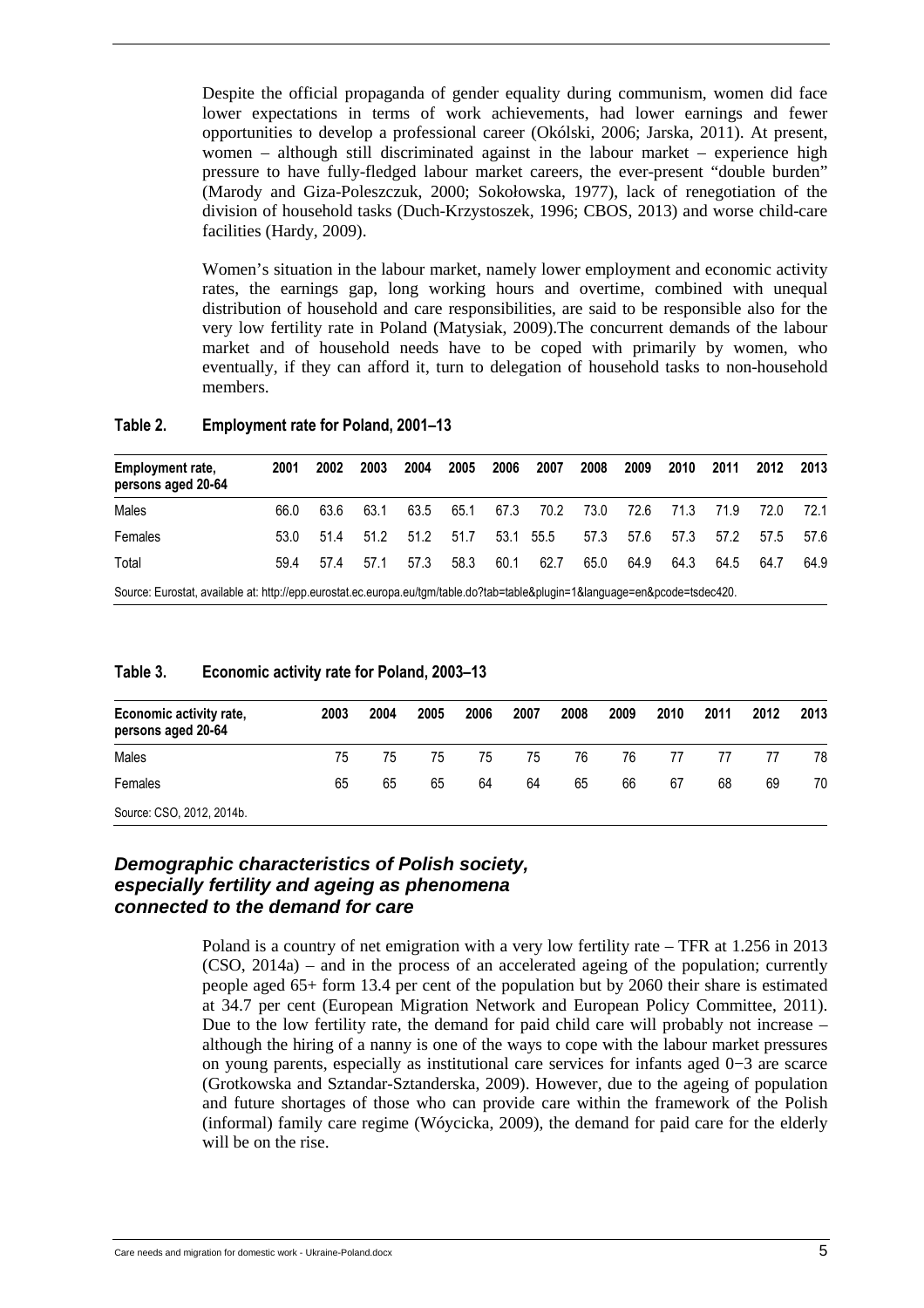As we explain in section 5 on care policies, the public services are already insufficient, expensive and culturally resisted. After a reform introduced in 2004 the system changed. From being fully state-funded it became mixed, with part paid by local governments and part by the elderly people themselves or their families. The number of people granted places in nursing homes has decreased and the elderly are often kept for exceedingly long period so time in care-treatment hospital wards financed by the public National Health Fund [NFZ] (Augustyn 2010). Between 2003 and 2008 the number of public nursing homes in Poland fell from 169 to 143, and the number of residents decreased from 13,000 to 10,000. (Augustyn 2010). Preliminary results of the MIG/AGEING project's study show that this results in yet stronger resentment of nursing homes, now both cultural and economic (http://migageing.strony.uw.edu.pl/). At the same time, private nursing homes are flourishing. There are various possible explanations of what seems to be a contradiction between the resentment of potential clients towards nursing homes and the growing number of these homes. Assuming that the criticism actually translates into refusals to move to residential homes, those opening such homes have either adopted the wrong business strategy or are counting on future changes in attitudes towards such institutions, changes deriving from different perception of private in contrast to public facilities, as well as on clients from abroad (since the private residential homes in Poland are cheaper than those in Germany). It is estimated that due to labour shortages caused by ageing, in 2050 Poland will need as many as almost 160,000 immigrants annually to compensate (Strzelecki, 2012), one of the employment sectors in need of labour force being the care sector. All this may contribute to a rise of private home-based and institutional care, including providers employing migrant workers, for those groups that can afford these solutions.

#### **Migratory patterns of Polish citizens: Care drain and care chains**

Poland's demographic situation is atypical. Although it is characterized by the low fertility rate and accelerated ageing common to other European countries, these processes coincide with a substantial emigration of Polish citizens and a low level of immigration. According to the 2011 population census, 52 per cent of Poles emigrating abroad are women (Slany and Ślusarczyk, 2013). Most (62 per cent) of the migrants are young (aged 20–39). Polish women undertake jobs in the domestic work sector in such countries as Austria, Belgium, Germany, Italy or the United Kingdom. Some Polish grandparents, among them especially women, migrate to look after their grandchildren abroad, as "flying kin" (Kilkey and Merla, 2013).

There are no documented examples of care chains – a situation where a household sending a person abroad to carry out care work itself employs an immigrant to perform remunerated care work. There is anecdotal evidence of neighbours being paid for care work in migrant households, but no research was carried out concerning payment to family members for carrying out such work (excluding here the remittances sent by migrants to support the everyday expenses of the household). However, we assume that some of the women who emigrate would otherwise undertake domestic jobs in other Polish (mainly urban) households, so the situation is close to what is called care drain. This is especially visible in those regions with high outflows and poses a challenge to local governments. For example, in the Opolskie region, the county authorities have to cover the full costs of home-based care or social assistance provided to the elderly from emigrant families, as it is often difficult to find evidence on the real income of those working abroad (Solga, 2013).

To summarize, the demand for household services in Poland will be increasing due to a relatively stable economic situation and rising incomes, especially in economically advanced urban regions (rising demand for elderly care), as well as due to the more intense participation of women in the labour market.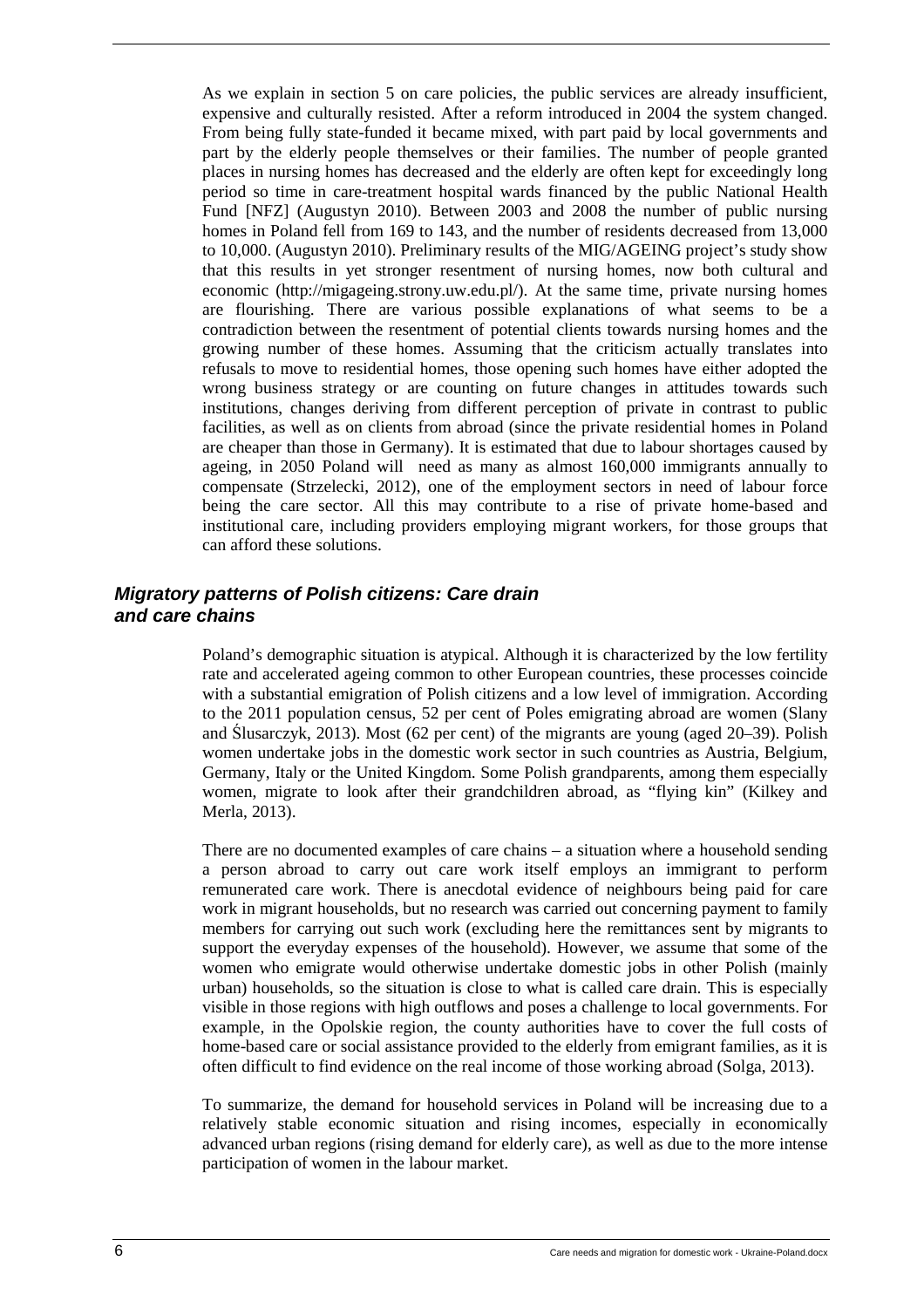#### **The supply of domestic workers**

#### **Economic polarization of Polish society and overall labour market situation**

Since the systemic transformation began in 1989, Polish society has experienced the negative effects of major structural economic change. This was visible in a high unemployment rate (with its peak in 2002 at 20 per cent) and the precariarization of work, a decrease in the availability of public services including child care, as well as a deterioration in the housing situation due to higher rents on the free market and lack of investments in public housing (Hardy, 2009). At the same time, the capitalist market economy led to a rapid economic advancement of a few, the so called "winners of transformation", majority experienced ambivalent changes, with the situation of many people worsened. E.g. 7.4 per cent of the Polish population, around 2.8 million, lives below the subsistence minimum, which means having to survive daily on around 6 US\$ per person (in single households) – 5 US\$ per person (in shared households) (CSO, 2015). Thus the overall result was an economic polarization of society.

Poland's accession to the European Union (EU) in 2004 and the simultaneous opening of the United Kingdom's and Ireland's labour markets to citizens of the new EU Member States were followed by significant emigration to those countries. This resulted in a decrease in the unemployment rate to below 10 per cent in 2007 (see table 4; there was a slight increase by 2013 to 13.4 per cent) and a general improvement in the economic indexes.<sup>2</sup> For the past 20 years remittances have played a growing role in the Polish economy, increasing from 0.5 to 1.5 per cent of GDP in the years 1995–2011, with a peak of 2.5 per cent of GDP in 2006–07. Remittances have contributed to the growth of real disposable income and to an increase in household consumption contributing a further 0.1 percentage points to GDP from 4.3 to 4.4 per cent (Barbone et al., 2012).

Socio-economic conditions vary greatly among Poland's regions. In 2014, in the Mazowieckie region, which includes the capital city Warsaw, the unemployment rate was 10.1 per cent, in Warsaw itself the unemployment rate was 4.6 per cent. The overall rate for Poland was 11.7 per cent, but in the Warmia-Masuria region, for example, it was 18.4 percent.

There is currently a local labour force willing to undertake domestic work, especially in regions with high unemployment and in rural areas (Krzyszkowski, 2007). Unemployment rates continue to be higher among women, which make them more eager to seek employment outside of their localities in the domestic work sector. Women from smaller towns and rural areas are found in the domestic work sector in Warsaw (Kordasiewicz, 2012).

2 Central Statistical Office (CSO), data on unemployment in Poland http://stat.gov.pl/obszarytematyczne/rynek-pracy/bezrobocie-rejestrowane/bezrobotni-oraz-stopa-bezrobocia-wgwojewodztw-podregionow-i-powiatow-stan-na-koniec-sierpnia-2014-r-,2,23.html.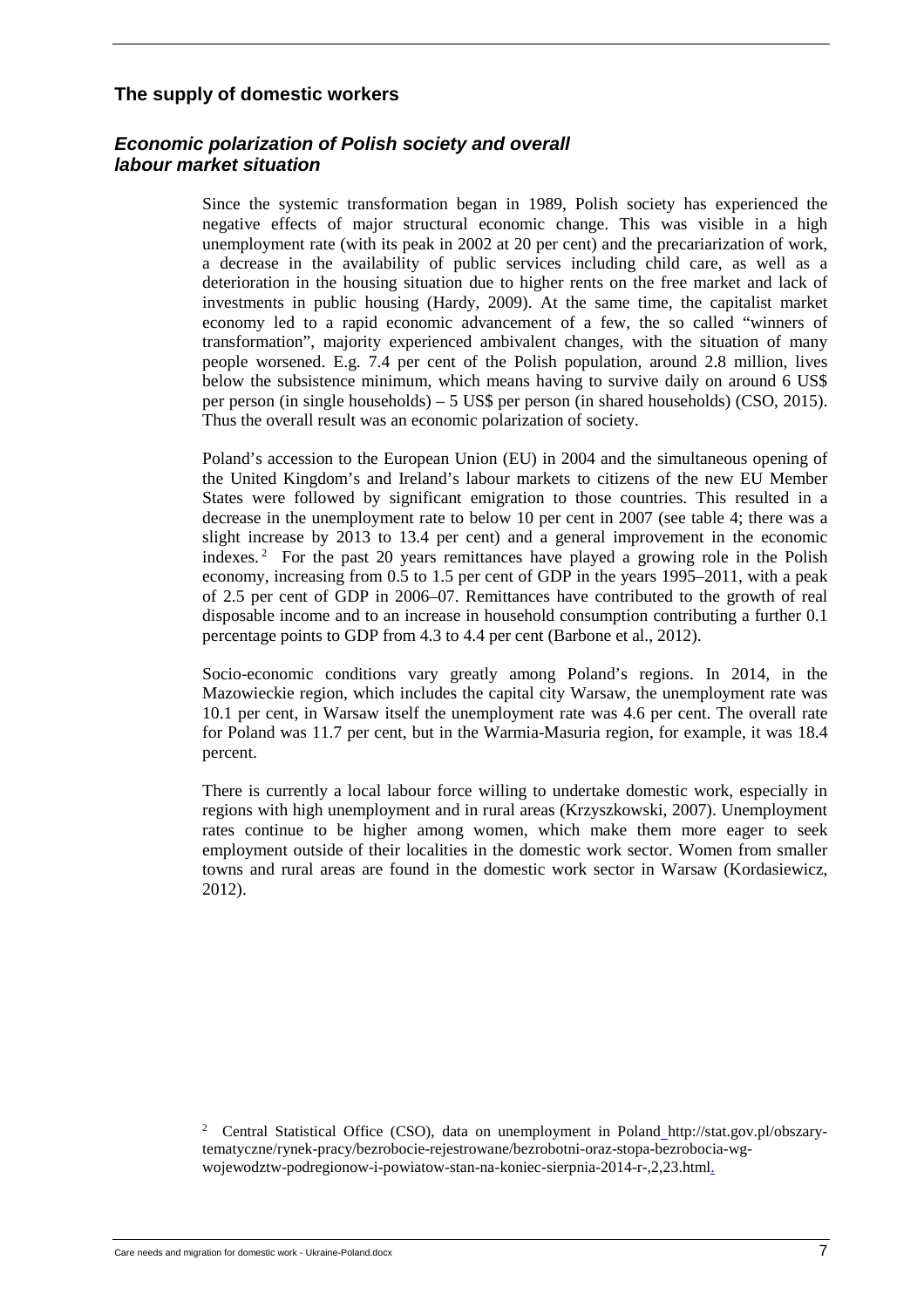#### **Table 4. Unemployment rate for Poland, 2005–12**

| Unemployment rate   | 2005 | 2007 | 2009 | 2012 |
|---------------------|------|------|------|------|
| Males               | 16.6 | 9    | 7.8  | 9.4  |
| Females             | 19.4 | 10.4 | 8.6  | 10.9 |
| Total               | 17.9 | 9.6  | 8.1  | 10.1 |
| Source: OECD, 2013. |      |      |      |      |

According to survey data results from 2003 and 2007, respondents declared that they employed Poles more often than foreigners in their households. Only around 10 per cent of those employed to work in private households were foreigners (Domaradzka and Morecka, 2004; Grabowska-Lusińska and Żylicz, 2008, respectively).

#### **The socio-economic and labour market situation of Ukraine**

Poland and Ukraine share a historical legacy. In the early 1990s the paths of the two countries diverged. Poland gradually reformed its economy, initially within the framework of the so-called "Balcerowicz plan" that enacted the transformation from a centrally planned economy to a capitalist market economy with the support of the International Monetary Fund and the World Bank. Following this, Poland adapted its economic, legal and political institutions to EU structures and finally became an EU Member State in 2004. These reforms did not take place in Ukraine.

The low fertility rates and population ageing are comparable in the two countries (table 5). However, key indexes differ substantially: life expectancy (high mortality rates in Ukraine, especially for males); the Human Development Index (HDI) (Ukraine –0.74, Poland 0.821); and the economic indexes, which are much more favourable for Poland in terms of GDP as well as GDP per capita (Hofmann and Reichel, 2011; MPC, 2013).

#### **Table 5. Ukraine and Poland, basic demographic data, 2011**

| 2011                                                                                         | Ukraine   | <b>Poland</b> |
|----------------------------------------------------------------------------------------------|-----------|---------------|
| Surface (square kilometre)                                                                   | 603.550   | 312,680       |
| Population (millions)                                                                        | 45 190    | 38 299        |
| Population density (per square kilometre)                                                    | 74.9      | 122.8         |
| Fertility rate                                                                               | 1.5       | 1.4           |
| Life expectancy at birth (females and males, years)                                          | 74.6/63.5 | 80.6/72.2     |
| GDP (million current US\$)                                                                   | 165 245   | 514 115       |
| GDP per capita (current US\$)                                                                | 3657.0    | 13 4 24.0     |
| Unemployment rate (%)                                                                        | 7.9       | 9.6           |
| Source: UNDP (UN data, available at: http://data.un.org/CountryProfile.aspx?crName=UKRAINE). |           |               |

#### **The migratory situation of Ukraine**

Ukraine currently is a migrant-sending and migrant-receiving as well as transit country. In 2012 there were estimated 1,869,255 Ukrainian citizens residing abroad, 4.1 per cent of the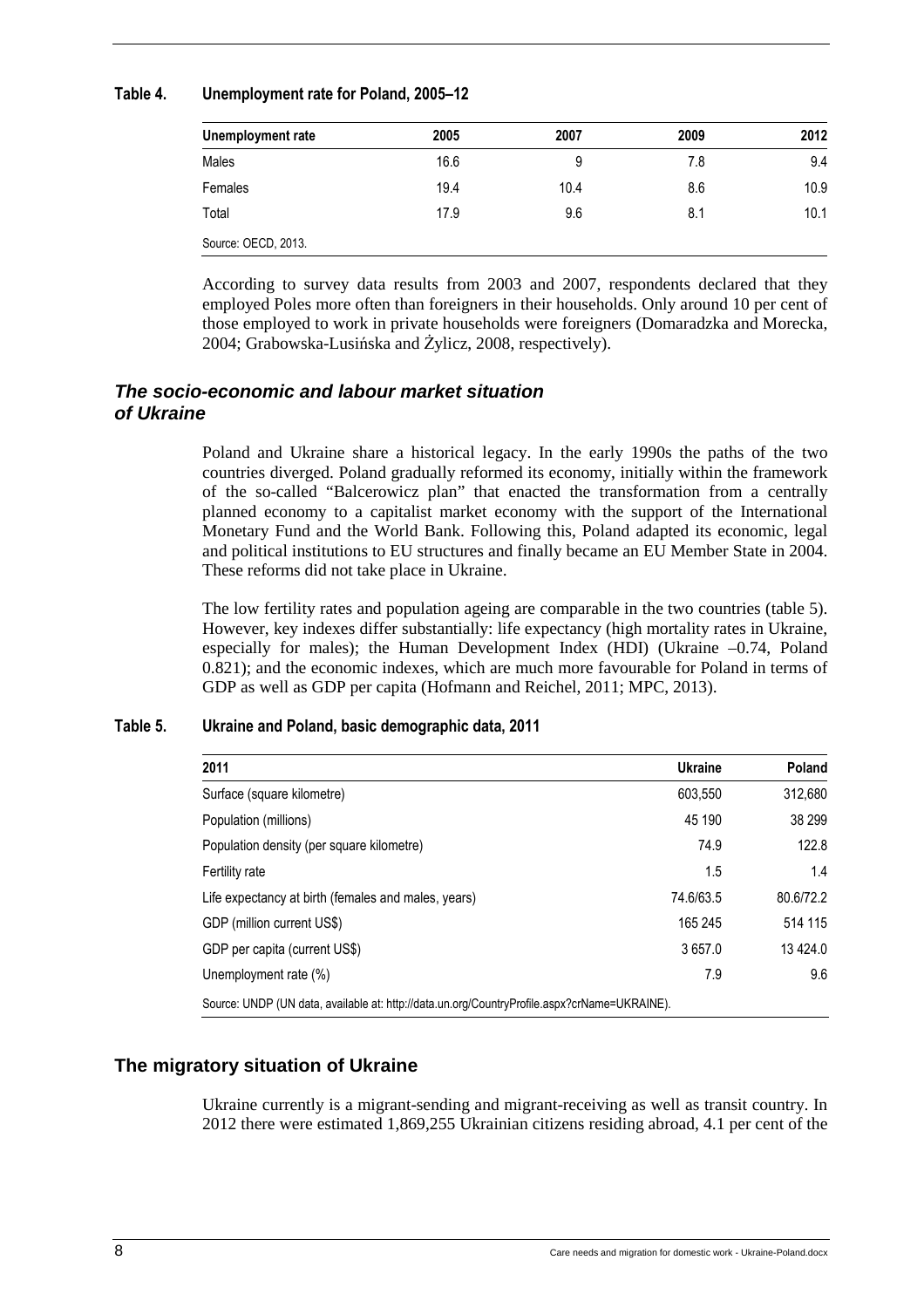total population (MPC, 2013).<sup>3</sup> The European Union is a major destination for over one million Ukrainian migrants, 56.3 per cent of those emigrating. Among EU countries the most important destinations are: Poland (227,446, 12.2 per cent), Italy (201,830, 10.8 per cent) and Germany (153 393, 8.2 per cent). Other major destinations are the United States (18.8 per cent) and Israel (13.8 per cent). CIS countries and Georgia host 6.1 per cent of Ukrainian migrants (MPC, 2013).

#### **The perception of Ukrainian (female) migration as an economic strategy**

In the first decade of the 21st century cross-border labour migration became a crucial strategy for Ukrainians, undertaken by 20 per cent of the working-age population (10 per cent of total Ukrainian population) (Strielkowski, Glazar and Weyskrabová, 2012). By 2006 almost 16 per cent of Ukrainian households had at least one member who had experienced working abroad (Siar, 2008). According to a survey carried out in 2008, around two-thirds of Ukrainian emigrants were male, but there were also gender patterns for receiving countries: e.g. Germany, Greece and Italy received a larger share of female immigrants. According to the same study, in Poland there were more males than females among Ukrainian immigrants, but the share of Ukrainian women immigrants was larger than the overall ratio for women immigrants to Poland (MPC, 2013).<sup>4</sup>

Officially, remittances contribute to 3 per cent of Ukrainian GDP (MCP, 2013), but some studies show that it could be as high as 8 per cent (IFAD, 2006) or even 20 per cent (Markov, 2009) if we take unofficial channels into account.<sup>5</sup> The role of women in sending remittances is vital; according to studies on migration they are more reliable than men as senders and managers of remittances (Tolstokorova, 2012). There are currently no estimates as to the proportion of women's versus men's contributions to the remittances, as the issue is highly debatable and estimations vary (ibid.). It is worth observing that while female migrants contribute to the economic and social well-being of the family back home, at the same time the migration experience has a limited empowering impact on the women themselves (ibid.).

#### **Characteristics of Poland as a receiving country**

Poland is currently a country of both emigration and immigration, a massive increase in trans-border mobility, including out-migration, was observed after 1989. The peak of this mobility was noted in 1995 at around 89 million arrivals of foreigners. After the Polish accession to the European Union in 2004 the number of arrivals stayed relatively stable at the level of 50–60 million annually, but dropped in 2009, mostly due to unfavourable

<sup>&</sup>lt;sup>3</sup> Migratory statistics for Ukraine often show a double set of figures, one including, one excluding those Ukrainian migrants who were born in the Soviet era on Ukrainian territory, but were so-called "ethnic Russians", not Ukrainians, who are mobile mostly between Ukraine and the Russian Federation (MPC, 2013). The figures presented in this section exclude "ethnic Russians".

<sup>&</sup>lt;sup>4</sup> Another study shows Ukrainian emigration as distinctly feminized. Concerning the gender ratio of Ukrainian citizens in the EU, women are clearly overrepresented: almost 60 percent of Ukrainians residing in the EU were female in 2009. Particularly in Italy, Austria, Bulgaria, the Netherlands, Poland, Slovenia and Sweden women represent 70 percent or more of all Ukrainian immigrants. This high share of females among Ukrainian immigrants is not observable in all EU countries. Especially in the Czech Republic, Denmark, Portugal and the Baltic countries the percentage of men among Ukrainian immigrants is considerably higher (Hofmann and Reichel, 2011).

<sup>&</sup>lt;sup>5</sup> For data on remittances for Ukraine see http://www.bank.gov.ua/doccatalog/document?id=80651.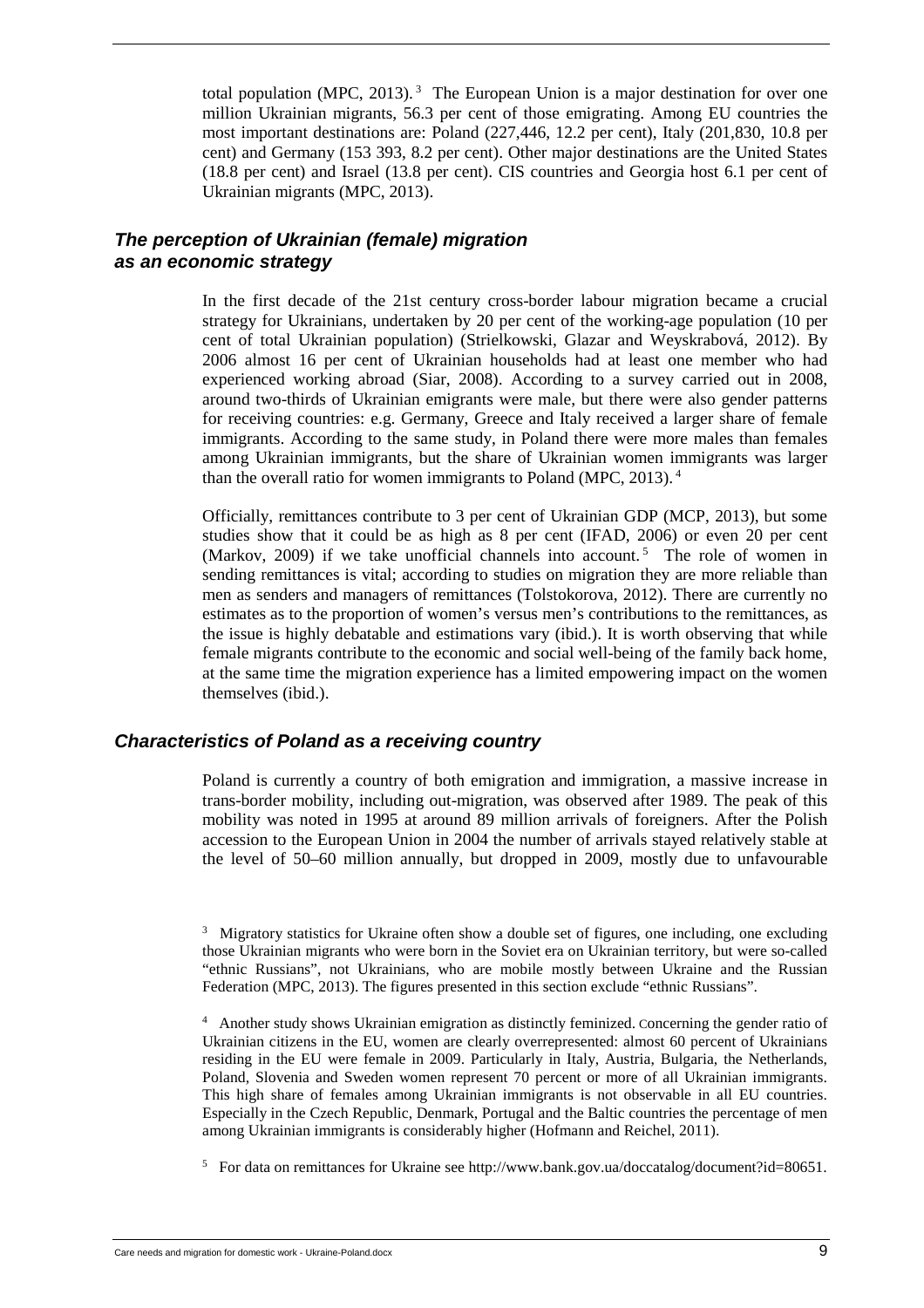economic conditions Europe-wide. Since 2010 the scale of border crossings has been rising: in 2013 a total of 31.8 million crossings was reported at the Polish part of the EU external border. According to data for the fourth quarter of 2014, half of the total crossings were between Poland and Ukraine (3,972 million), an increase of 20 per cent in comparison to the previous year, and between these two countries Ukrainians comprised 97.5 per cent of persons crossing the border (CSO, 2012; for further details see Kaczmarczyk, 2013).

The scale of immigration to Poland is to some extent reflected in the data on residence permits. In 2013, 121,000 foreigners possessed valid residence cards. About half of them authorized migrants to a temporary stay and 42 per cent to a permanent stay; 31 per cent of valid residence cards belonged to Ukrainian citizens, followed by citizens of Viet Nam (11 per cent), Russian Federation (10 per cent), Belarus (10 per cent), China (4 per cent) and Armenia (4 per cent).<sup>6</sup>

The large share of grey zone economy in Poland (Łapiński, Peterlik and Wyżnikiewicz, 2014) and the social acceptance of unofficial work, especially in the domestic work sector, is a pull factor for migrants. Undeclared employment of foreigners is estimated at between 50,000 and 300,000 (Górny et al., 2010); although according to unofficial sources this number may amount to even one million. Although the law on access to the labour market for foreigners has been liberalized (see section 2), and restrictions on controlling the legality of work performed by foreigners have been introduced (in 2009 such competency was also given to the Border Guard the National Labour Inspectorate had been responsible for this since 2007), it is not yet clear whether this has actually translated into a decrease in unofficial work. As experts claim, the visibility of MDWs in the registers seems much lower than the actual scale of their presence in the labour market. The official data on declared employment of migrant domestic workers in Poland show, for instance, 12,984 work permits for MDWs issued between 2010 and 2012, about 11 per cent of all work permits issued in this period; whereas declarations of intent to hire a foreigner registered in this period for MDWs amounted to about 3.7 per cent of all declarations registered.<sup>7</sup> This means that while the majority of MDWs enter with visas issued on the basis of employers' declarations, these are not declarations to hire them in the domestic work sector, but rather in agriculture.

The main group of immigrants in Poland are Ukrainians, who are often involved in "circular" labour migration (that is, circulating between Poland and Ukraine every two or three months; see Kaczmarczyk, 2013). Poland is characterized by geographical, cultural and linguistic proximity, and generally perceived as "safe" and familiar by Ukrainian migrants, but with lower wages than other EU countries such as Germany or Italy (Kindler, 2011). There are also historical ties between Poland and especially Western Ukraine, which was part of the Polish State before World War II. A number of Ukrainians have Polish roots and thus can apply for a special residence status, for instance through the Polish Charter (Karta Polaka, see section 3), which again allows them to circulate freely between the two countries or to keep a legal status of stay and work in Poland. This circulation allows migrants to care for their families in Ukraine (Kordasiewicz, 2011).

The domestic work sector in Poland is part of the grey sphere of the economy. Ukrainian migrant women find jobs in the domestic work sector primarily through social networks. Their duties range from cleaning, washing and cooking to child and elderly care. However, it seems that child care is the type of domestic work least available to immigrants from

6 Data from the Office for Foreigners, available at: www.udsc.gov.pl.

<sup>&</sup>lt;sup>7</sup> According to statistics provided in interview with the representative of the Ministry of Labour and Social Policy.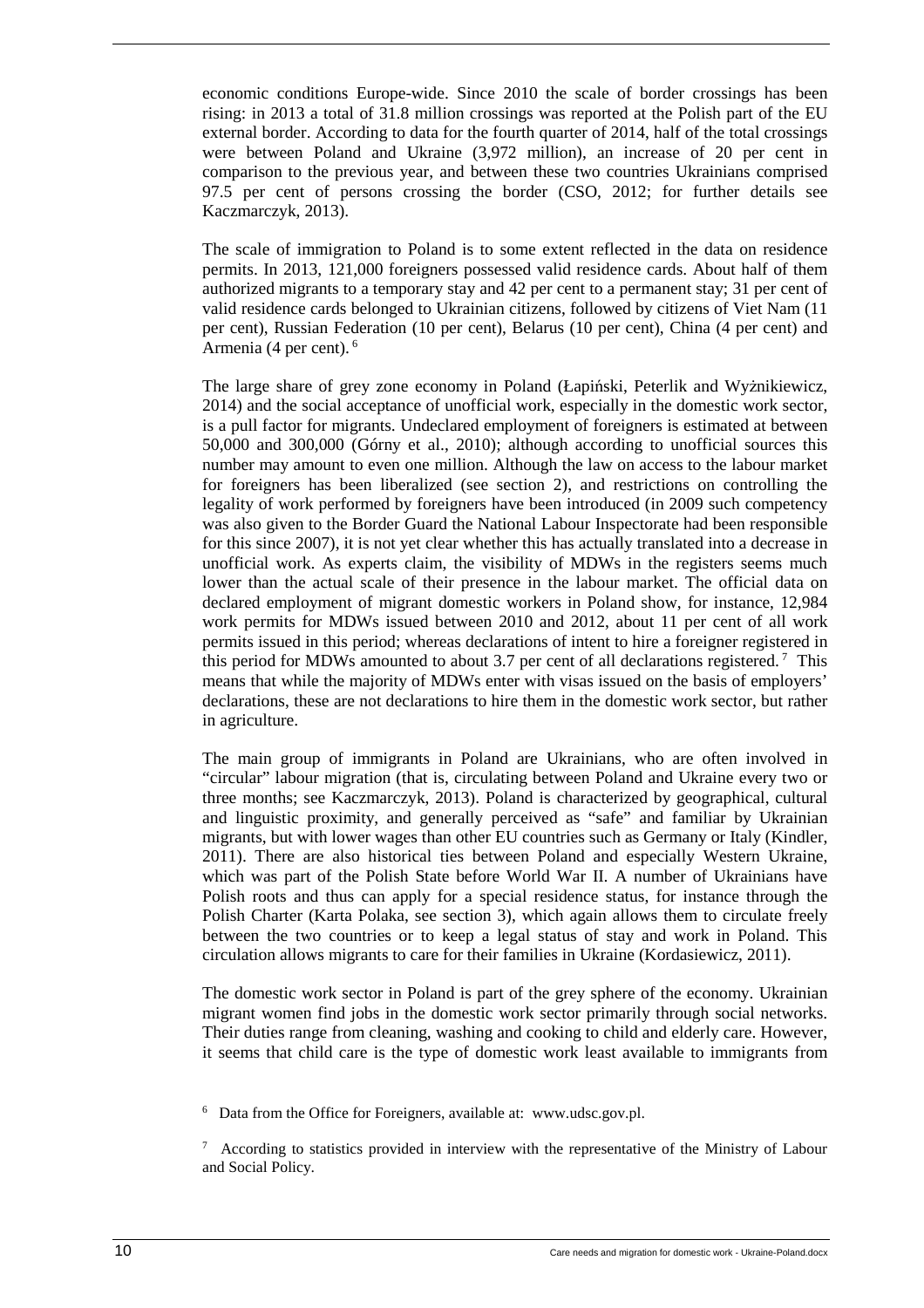Ukraine, due to language barriers and the circular nature of their migration, while cleaning work and elderly care are the most accessible to them. Care of the elderly is the most strenuous physically and mentally, and Polish women are less willing to carry out this type of care and to live in (Samoraj, 2007; Kordasiewicz, 2010a). Working conditions range from a combination of weekly cleaning jobs paid per hour or per workload and live-in jobs with 24 hours care work. The crucial difference is between those who are living in and living out, with live-out domestic workers having more autonomy and usually better earnings then those living in. Although Ukrainian women often start their migration experience living in (wanting to minimize their expenses), in general with time they shift to living out and this form seems to be predominant (Kindler, 2011). This is also partly related to overall housing conditions and the fact that Poles have rather small apartments, unable to accommodate another person in a separate room. Also, those who are living in work mainly for one employer, with some ad hoc cleaning jobs, which means greater dependency on the employer and thus the risk of precarious work. Those living out and working as cleaners work for multiple employers and have more opportunities to change unfavourable working conditions.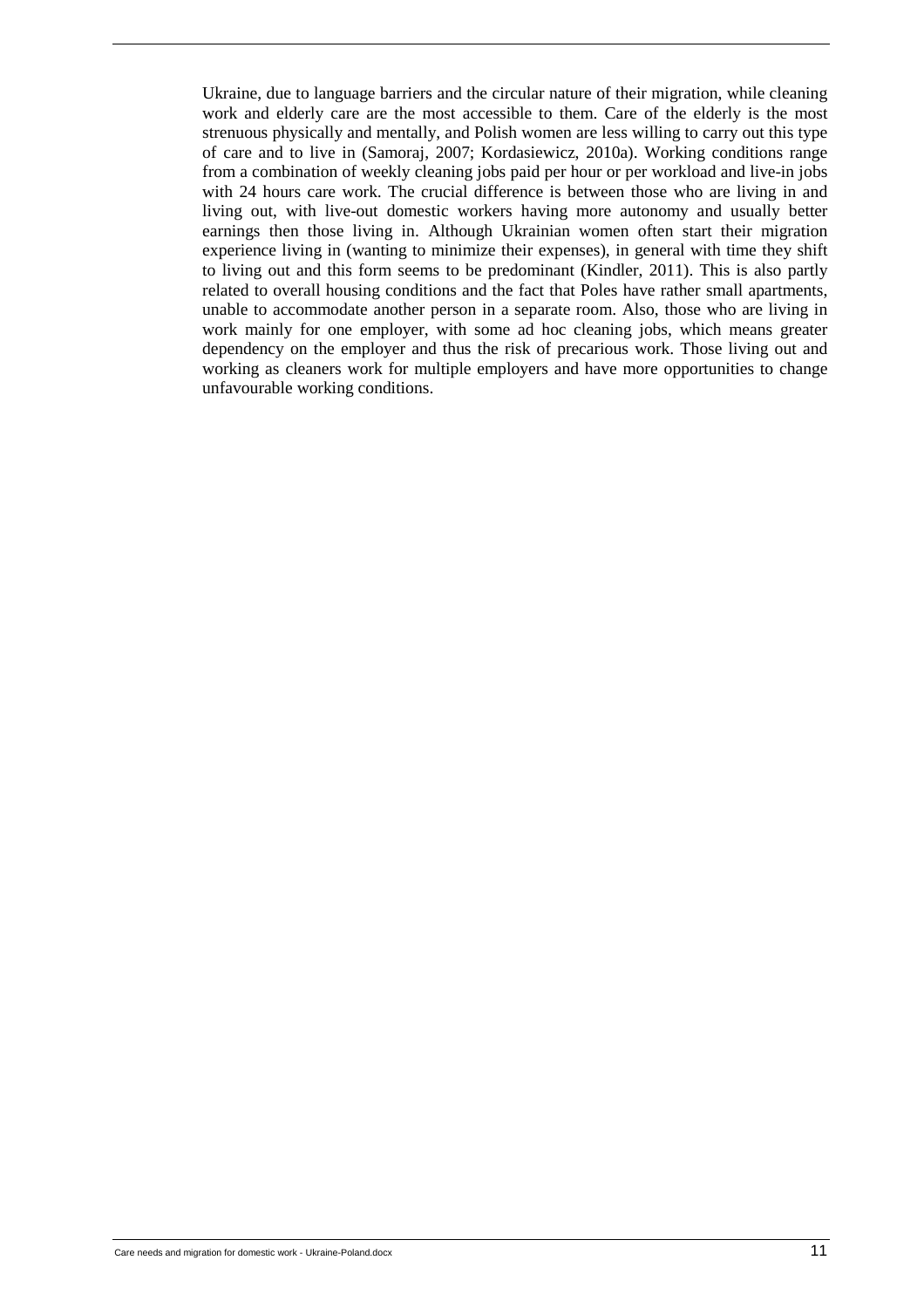## **2. Regulatory framework applicable to national DWs and MDWs**

Although there are legal possibilities for declared work in the domestic work sector, it must be borne in mind that: (i) the informal economy is widespread (Schneider, 2013; Łapiński et al., 2014); (ii) even in cases of official employment, employment regulations are notoriously violated in all sectors of the labour market (PIP, 2013); and (iii) services such as cleaning, delivered in private houses, are often short-term and the receivers of these services rarely pay attention to formalizing the work relationship, especially if they need the services of a domestic worker on an ad hoc basis.

#### **General regulatory framework for domestic workers**

Domestic workers are identified as workers and categorized into different jobs in the classification of professions and specializations (*klasyfikacja zawodów i specjalizacji*).<sup>8</sup> The classification of social and household activities (*klasyfikacja działalności gospodarczej*) <sup>9</sup> in 2008 includes the category "domestic household employing workers".

According to the general regulations, regular work in the domestic work sector should be based either on an employment contract or on a contract of mandate (see table 6).

**An employment contract** remuneration cannot be lower than the minimum wage (in Poland: in 2015 for the full time employment it was PLN 1,750 gross (approximately US\$470). Working time as well as start and end times should also be included in the contract, which may be fixed term (temporary) or indefinite (permanent). Health and social contributions are mandatory, giving an employee rights to paid holiday leave, sick pay (for the first month paid by the employer and if the leave is longer or if it is maternity (26 weeks) or parental leave (an additional 26 weeks), paid fully by the state Office for Social Insurance), and unemployment benefits. The duration of work during full-time employment is limited to 40 hours per week, and extra hours or work during holidays (Sundays, Christmas, Easter, etc.) should be paid extra. Moreover, an increase in the length of employment is used as the basis for future entitlements, which means that the longer the official employment lasts, the higher the remuneration of the employee.

9 Regulation of the Council of Ministers, 24 December 2007, on the Polish Classification of Activities (PKD) (*Journal of Laws*, No. 251, item 1885, with amendments). This classification has been changed since 2009 into the National Official Business Register (REGON).

<sup>&</sup>lt;sup>8</sup> Attachment to the Regulation by the Minister of Labour and Social Policy of 27 April 2010 (*Journal of Laws*, No. 28, item 537), changed by the Regulation of the Minister of Labour and Social Policy of 12 November 2012 (*Journal of Laws*, item 1268). The following jobs are listed: child-care worker, home-based child-care worker, elderly-care worker, home-based care worker, as well as in the category of workers carrying out simple tasks: household aid and cleaners.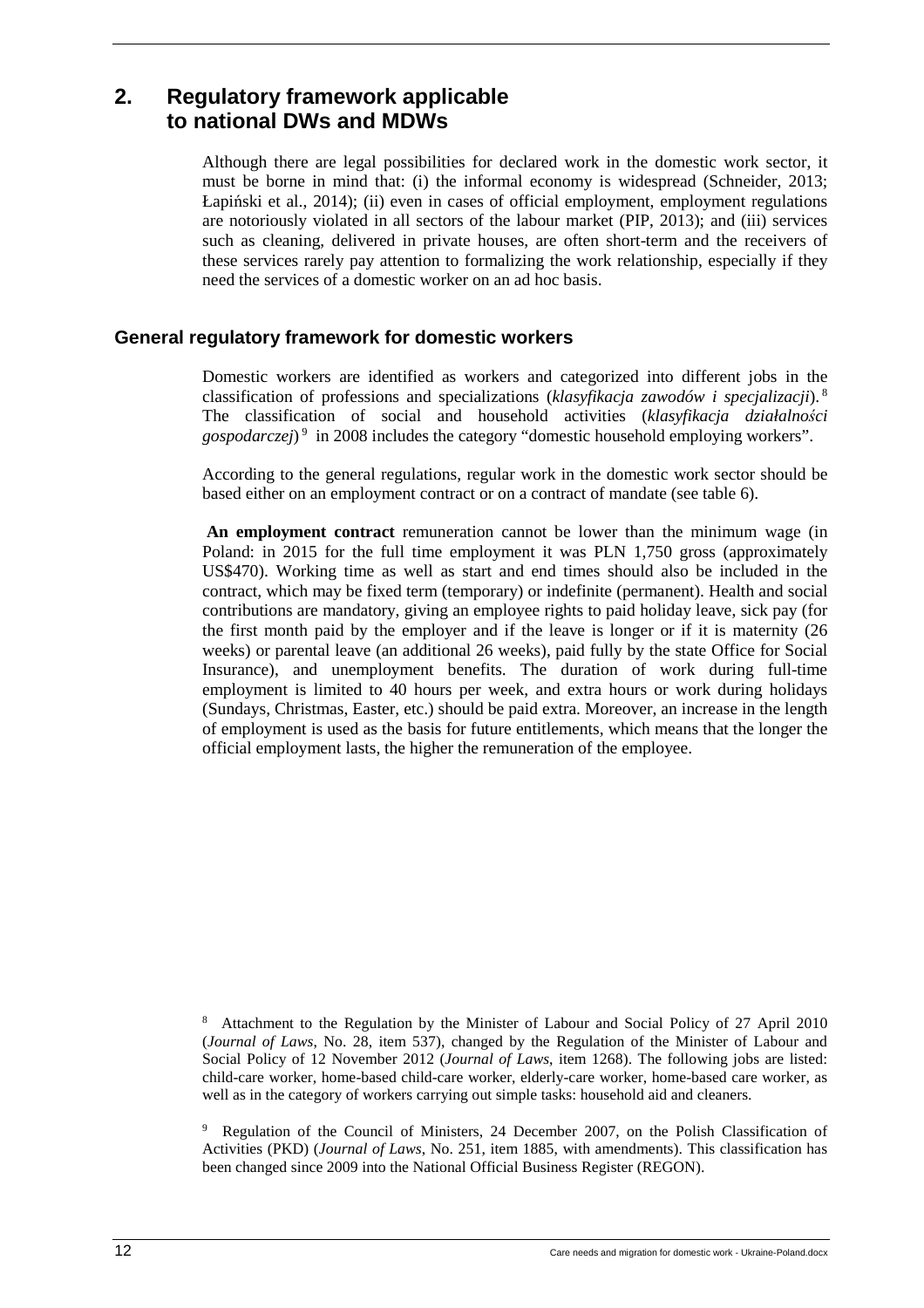| Type of legal service<br>provision                                                   | Legal basis                                                          | Character of work                                                                                                                                                                                                                                                                                                            | Covered by the<br><b>Labour Code</b> | Social and health contributions                                                                                                                                                                                                                                                                                                                                                                                            | <b>Taxes</b>                                                                                                   | In use                                                                                                 |
|--------------------------------------------------------------------------------------|----------------------------------------------------------------------|------------------------------------------------------------------------------------------------------------------------------------------------------------------------------------------------------------------------------------------------------------------------------------------------------------------------------|--------------------------------------|----------------------------------------------------------------------------------------------------------------------------------------------------------------------------------------------------------------------------------------------------------------------------------------------------------------------------------------------------------------------------------------------------------------------------|----------------------------------------------------------------------------------------------------------------|--------------------------------------------------------------------------------------------------------|
| Employment contract<br>(umowa o pracę).<br>Temporary or<br>permanent.                | Regulated by the<br>general Labour<br>Code (Act of 26<br>June 1974). | Work is provided on a regular<br>daily basis under the<br>supervision of the employer,<br>in an assigned place.<br>Examples of benefits<br>stemming from this contract:<br>paid vacation, minimum wage,<br>previous work experience<br>taken into account in level of<br>remuneration and contribution<br>to future pension. | Yes                                  | Yes, paid by employer, calculated in<br>two forms: as employer and employee<br>cost depending on wages; for minimum<br>wage of PLN 1,750 (approx. US\$470)<br>the health contribution is approx. PLN<br>136 (approx. US\$36.5), social<br>insurance is approx. PLN 560 (approx.<br>US\$150), labour fund approx. PLN 43<br>(approx. US\$11.5); total equal to<br>US\$198).*** Amounts based on the<br>sum of remuneration. | Yes, employer responsible<br>for paying taxes on a regular<br>basis (amount depending on<br>the contract).     | Rarely (mainly care work;<br>often covers only part of<br>work performed, not full-time<br>contracts). |
| Contract of mandate<br>(umowa zlecenie).<br>Temporary - specified<br>period of work. | Civil Code (Act of<br>23 April 1964).                                | Work is carried out in a limited<br>time frame and involves<br>specific actions. Benefits with<br>this type of contract are<br>limited (no paid vacation, no<br>minimum wage). Health and<br>social contributions paid.                                                                                                      | No                                   | Yes, paid by employer (no labour fund).<br>If there is no other basis for social<br>insurance, all contributions apart from<br>the labour fund have to be paid<br>(amounts based on the sum of<br>remuneration).                                                                                                                                                                                                           | Yes, employer responsible<br>for paying taxes on a regular<br>basis (amount depending on<br>type of contract). | Frequent                                                                                               |
| Task-specific contract<br>(umowa o dzieło).<br>Temporary.                            | Civil Code (Act of<br>23 April 1964).                                | Signed for performing specific<br>tasks till specified deadline.<br>No additional benefits.                                                                                                                                                                                                                                  | No                                   | No, health contributions paid if the<br>signed contract relates to work for the<br>same employer, with whom the work<br>contract is already signed.                                                                                                                                                                                                                                                                        | Yes, employer responsible<br>for paying taxes on a regular<br>basis (amount depending on<br>type of contract). | Relatively frequent                                                                                    |
| Private business<br>(działalność<br>gospodarcza)****.                                | Freedom of<br><b>Business Activity</b><br>Act (2 July 2004).         | Specified by business owner.                                                                                                                                                                                                                                                                                                 | No                                   | Yes, paid by business owner (about<br>PLN 1,000, approx. US\$300 monthly);<br>if this is additional work and social<br>insurance is paid by an employer in<br>another employment contract, it is<br>possible to lower the social<br>contribution, offset by the cost of<br>running a private business.                                                                                                                     | Yes, paid by business owner<br>(domestic worker).                                                              | Rarely                                                                                                 |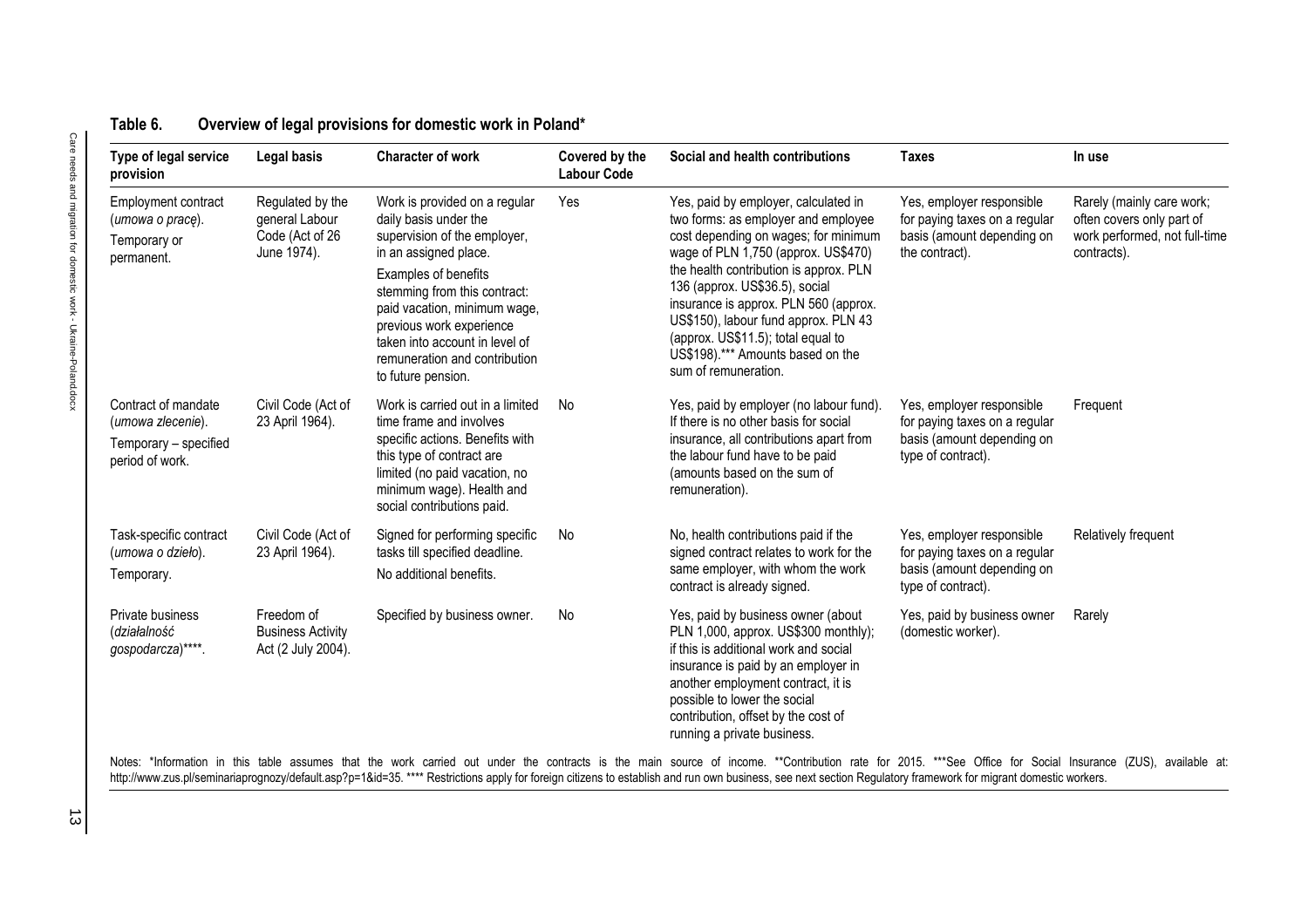However, employment in this sector usually remains unofficial. Employers are rarely willing to sign employment contracts with domestic workers, mainly due to the high share of contributions they have to pay (see table 6) and the formalities required: before starting any work on the basis of an employment contract, an employee must undergo a medical examination and training in security and hygiene issues. As the interviews with DWs and MDWs show, when employees want an employment contract employers are only willing to agree when the employee will bear the cost of formal employment. As a result, employees are not interested in having a signed contract since it means lower remuneration. In some cases employees, especially foreigners agree to sign such contracts and pay contributions from their own salary; the contract helps them to prove that they are working legally when they wish to prolong their residence permit or get a new visa with the right to work. Those who sign contracts often engage in "falsely declared employment"; for example, the contract stating that employment is part-time whereas the employee works full-time. All these discrepancies stem from the obligation to offer at least the minimum wage, which also implies the obligation to pay all contributions in accordance to the wage offer.

There are two kinds of **civil law contract**: contract of mandate (signed for a specified time and specified activities to be carried out) and task-specific contract (signed for performing specific tasks with a specified deadline). **The contract of mandate** requires paying not only tax but also health and social contributions, if the social contributions are not paid for the employee at another place of work. Thus, this type of contract still is too costly for employers and employees, although its signing does not require so many formalities as in case of an employment contract.

In the case of **a task-specific contract**, the scope of the necessary formalities is very narrow. Only taxes need to be paid, unless this contract is not signed with the same employer who hires the domestic worker on a work contract. The task-specific contract provides no means of security (insurance, paid annual leave, paid sick leave, limit of working hours, etc.), so that neither employees nor employers are very interested in signing this type of contract, although this type of contract may give the formal confirmation of work relation between the employee and the employer. Nevertheless, signing such a contract would mean the obligation to pay taxes, which is often avoided in the domestic work sector.

Although such civil law contracts enable flexible work and do not attach a DW to one employer, they provide a very narrow scope of protection. They are even called "trash contracts" (*umowy śmieciowe*), since while they formalize the employment relation they do not constitute a sufficient basis for accessing labour rights.

As the interviews carried out during this research and other studies show, employers are more willing to employ DWs on the basis of contracts when they have their own businesses. Then they employ the DW in their companies, but the services provided are performed in the private house of the company's owner allowing the employer to deduct taxes. $10$ 

Domestic workers potentially can also start their **own business** <sup>11</sup> and issue invoices for the services they deliver. In this case they are required to pay the full amount of health and

 $10$  If the employer runs his/her own business, hiring a person to clean counts as a cost of running the business and thus decreases company profits and consequently the tax to be paid. If the DW works also in the private household, it means that the cost of having the private house cleaned is also the basis for calculating the taxes.

<sup>11</sup> Act of 2 July 2004 on Freedom of Economic Activity (*Journal of Laws*, 2013, item 672).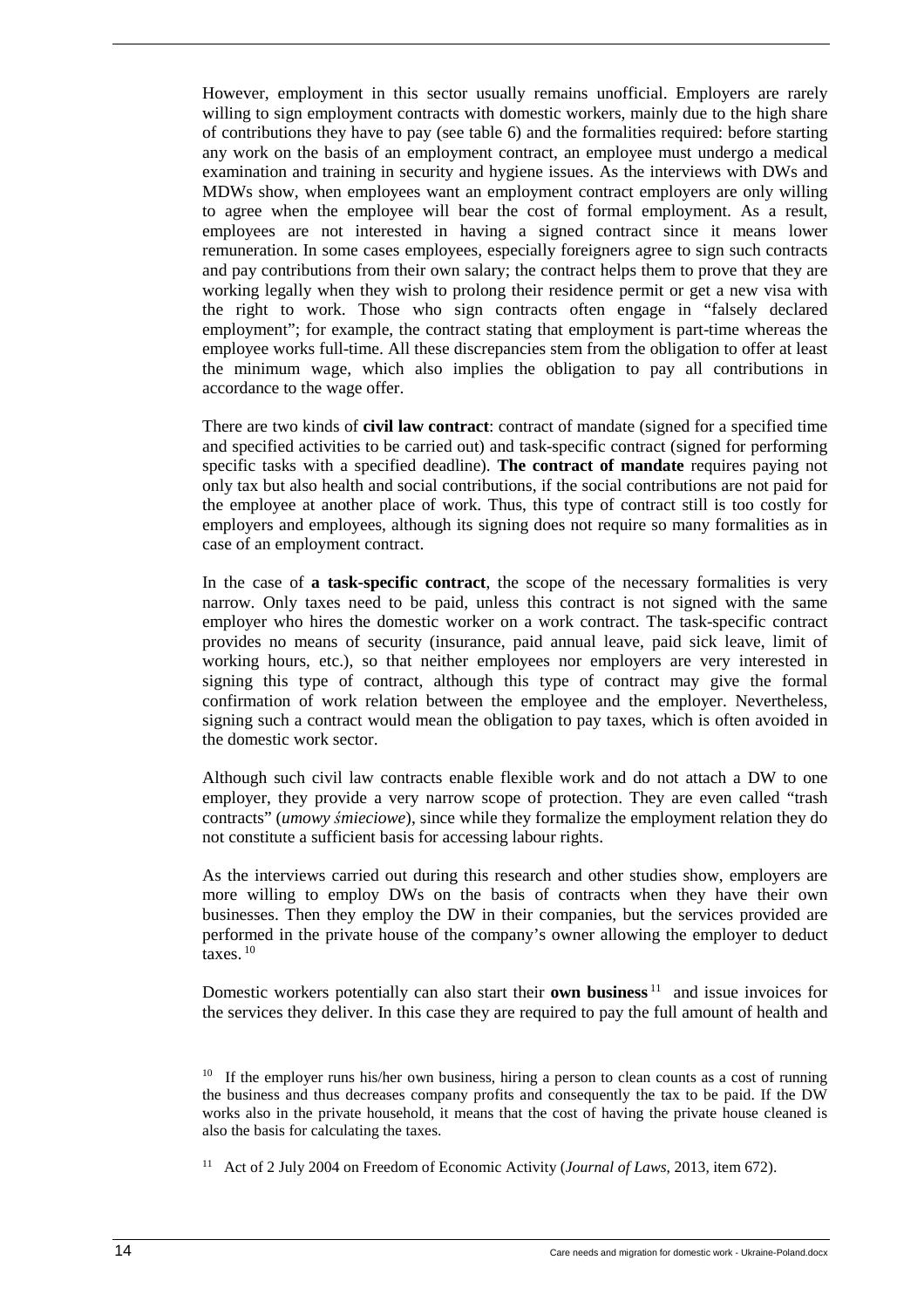social contributions as well as taxes (approximately US\$300) even in those months when they are without work. Thus, owning a business in the domestic work sector does not seem to be common. It is even less common among migrant domestic workers due to restrictions for foreigners in starting one's own business as will be discussed in the following section.

#### **Regulatory framework for migrant domestic workers**

To access the Polish labour market, Ukrainian MDWs<sup>12</sup> require a work permit or a declaration of intent by the employer to hire a foreigner (see table 7).

#### **Table 7. Legal requirements regarding access of Ukrainian nationals (including domestic workers) to the labour market in Poland**

| Type of legal access<br>to the labour market                  | Legal basis                                                                                                                                                                                                                                        | <b>Duration of access</b>                                  | Costs                                                                                                                                                  |
|---------------------------------------------------------------|----------------------------------------------------------------------------------------------------------------------------------------------------------------------------------------------------------------------------------------------------|------------------------------------------------------------|--------------------------------------------------------------------------------------------------------------------------------------------------------|
| Work permit                                                   | Act on Promotion of<br><b>Employment and Labour</b><br>Market Institutions of 2004,<br>also Act on Aliens of 2013.                                                                                                                                 | Indicated in the permit,<br>but no longer than 3<br>years. | PLN 50-200 (approx.<br>US\$15-60), depending on<br>the type of a permit;<br>application submitted by an<br>employer or, since 2014, by<br>an employee. |
| Declaration of<br>employer's intention<br>to hire a foreigner | A Decree by the Ministry of<br>Labour and Social Policy to<br>determine the cases, when a<br>work permit is issued without<br>the conditions needed to issue<br>work permits to foreigners<br>(Journal of Laws, 2009, item<br>85 with amendments). | 6 months per year.                                         | None; declaration<br>registered by an employer.                                                                                                        |

**A work permit** may be applied for by an employer (since 1 May 2014 also by a foreigner within applying for a single work and stay permit), and it can be issued for up to three years. In general, its issuance should be preceded by a labour market test proving that no Polish worker can perform the duties offered. In the case of care work as well as cleaning services for private households, the labour market test is not required. From 2012 to 2014 the regional (voivodship) administrative offices issued 12,984 work permits without the labour market test. This constituted 11.14 per cent of all work permits issued in that period.

An employer has to pay an application fee for a work permit, from PLN 50–200 (approximately US\$15–60) depending on the type of permit, and has several obligations related to signing a contract, informing relevant institutions if an employee does not appear at work, or in case work conditions are changed, and so on. A contract signed with a foreigner having such a permit must include the same conditions as are stated in the work permit (remuneration, working time, post to be occupied, place of work).

A **declaration of intent to hire a foreigner** (*oświadczenie pracodawcy o zamiarze powierzenia pracy cudzoziemcowi*), which allows Ukrainians to work without a permit during six months in any one year, is a very important form of accessing the labour market. The number of declarations registered annually is high – in 2013 about 217,000 Ukrainian

 $12$  Unless they have permanent residence permit or EU long-term resident's permit or enjoy unlimited access to the labour market due to other reasons, such as possessing the Polish Charter.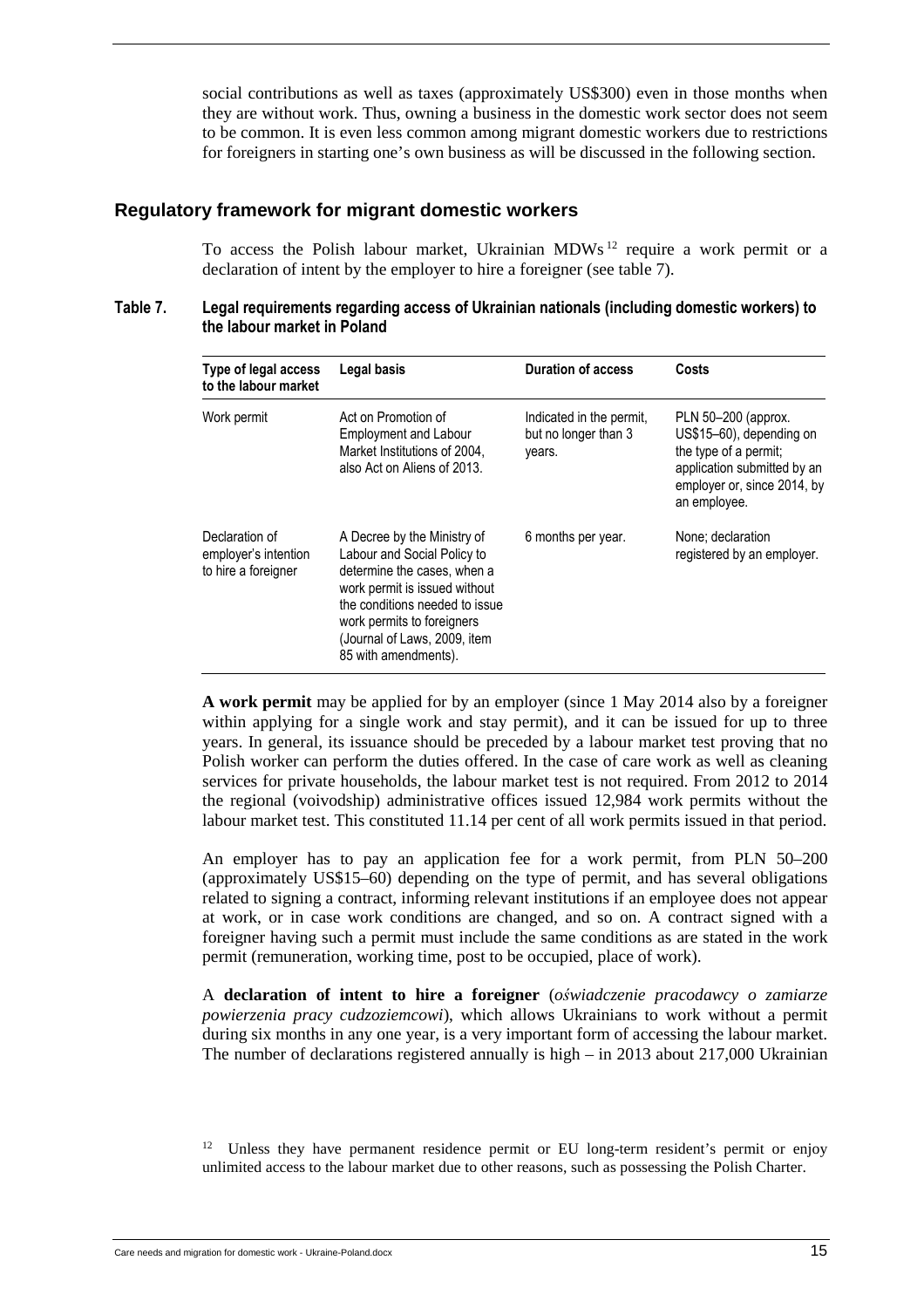nationals were registered, of whom about 5,400 were registered by private households hiring workers (LMD, 2013), potentially domestic workers but also agricultural workers.

The employer has to register a declaration with an offer of temporary seasonal employment to a Ukrainian national; the declaration is then submitted to the county labour office and a copy sent to the potential employee serves as the basis for issuing a visa. The period between filing the application and receiving the visa varies between  $7$  to  $30$  days.<sup>13</sup> This solution does not entail any costs related to registering such a declaration, and no consequences if the potential employee will not start working for the employer or the employer is no longer interested in hiring a migrant when he or she comes to Poland to start work. The relation between potential employer and employee is only declarative.

However, if the employee starts working for another employer than the one who registered the declaration and/or the employer hires the foreigner unofficially, both the employee and the employer may be fined. The foreigner may be also issued a return order due to infringement of the conditions stated in the visa or short-term residence permit.

According to the Ministry of Labour and Social Policy, over 50 per cent of the contracts signed by foreigners working on the basis of declarations are task-specific contracts (no social security, etc.) and over 30 per cent are contracts of mandate (see table 6).

Since 2009 employers, who have employed a foreigner who entered on the basis of the mentioned declaration and work for at least 3 months, can apply for a work permit without the labour market test. However, in order to avoid labour informality, a decree by the Ministry of Labour and Social Policy introduced new requirements that are obligatory since January 2014 regarding the re-employment of migrants: it has to be the same job and a written work contract has to be signed; the work contract of the first job and social security proof of payment have to be attached to the application.

All in all, getting documents authorizing MDWs from Ukraine to work is relatively easy. However, for many employers the procedure is still too complex or time-consuming, although since 2007 the procedures have been simplified and become much cheaper. A further facilitation similar to the employer's declaration system is planned in the future not only for additional countries, but also for specific types of employment – potentially including domestic work, as declared by the expert from the Ministry of Labour and Social Policy.

Those immigrants who have a long-term legal status in Poland (such as a permanent residence permit or EU resident's card) have equal rights with Polish citizens in accessing the labour market. Foreign students are allowed to work (during the whole year or only during vacations, depending on the migratory status). This facilitated access of foreign students to the labour market is of relevance to the domestic work sector, as students in general, both Polish and foreign, tend to search for temporary types of jobs in child care or cleaning. Foreign graduates of Polish institutions of higher education (above high school) also do not need a work permit to access the labour market.

There are no special schemes or regulations regarding the employment of MDWs. They may be employed by both companies and individuals (not being a legal entity). Where they are officially employed, they are covered by the same regulations and have the same rights as Polish DWs. However, foreigners who want to start their **own business** in the domestic work sector have fewer opportunities than Polish citizens. Nationals of third countries (foreigners who are neither citizens of the European Union nor delegated by companies

 $13$  Due to dramatic increase in the number of visa applications submitted the time of processing visa applications became much longer, lasting even 3 months.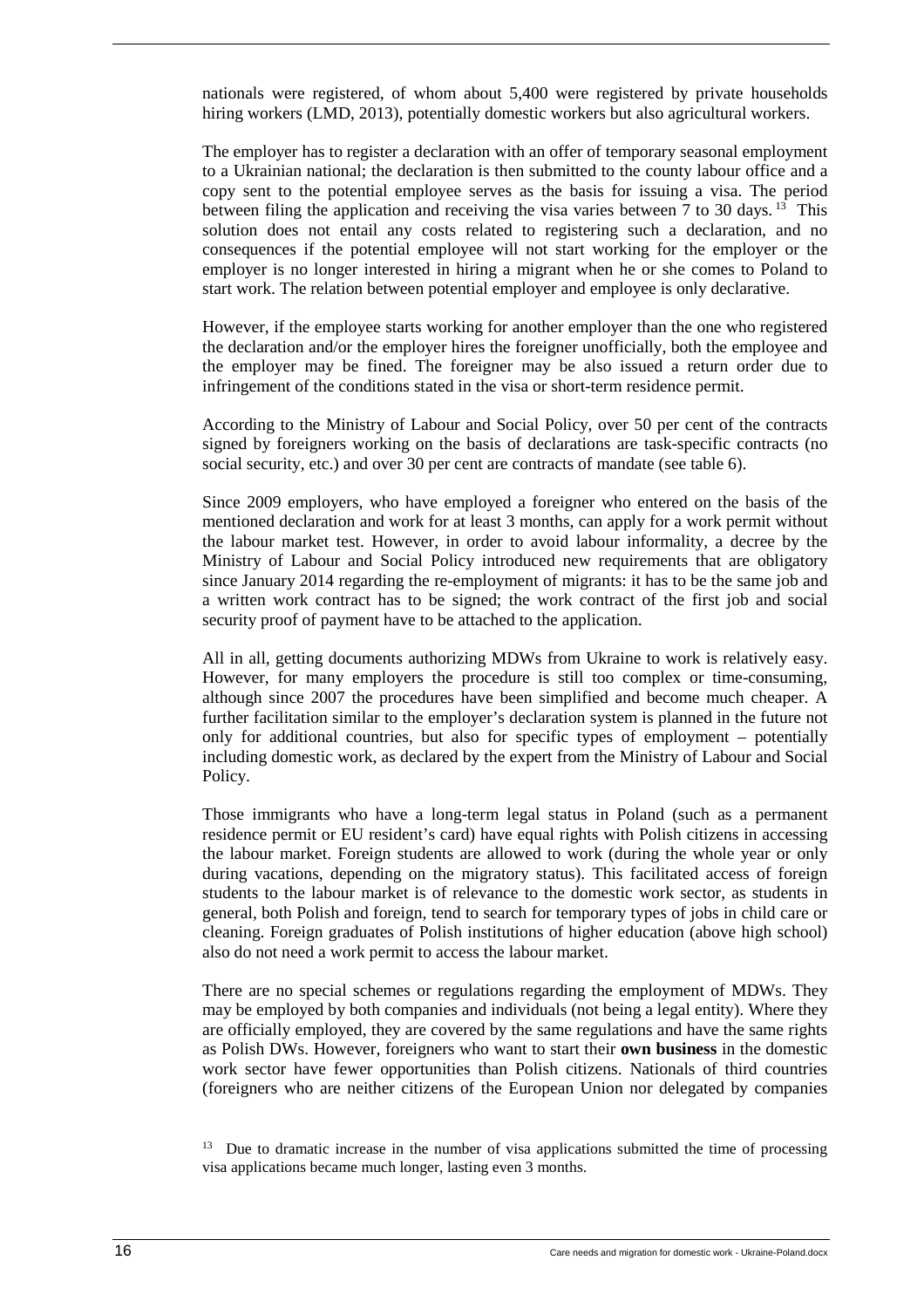based in EU territories) have to have a work permit to start a business. They may apply for a temporary stay permit on the basis of starting a business, but they can start only a particular type of a company (*spółka*) and the business has to be of profit to Poland, meaning that it has to either bring in 12 times the average remuneration<sup>14</sup> per year (equal to approximately US\$12,263) or employ two full-time persons, or prove that it has the financial resources to fulfil one of those two criteria in the near future.<sup>15</sup> These requirements make it difficult for immigrants to start their own businesses. Ukrainian immigrants, who are at the top of the list of foreigners having their own businesses in Poland, still constitute mere one percent of all Ukrainian migrants' working in Poland.<sup>16</sup>

On 1 January 2014 the Agreement between Poland and Ukraine on social insurance came into force. This is an important change and probably a motivation for MDWs from Ukraine to work officially in Poland. Those Ukrainian nationals who can prove that they have been officially employed (i.e. a basis for social contributions regardless of the place where these contributions were paid) will have their work experience recognized and counted towards the calculation of pension or retirement benefits. The Agreement includes the following transfers of financial benefits (portability of rights): sickness, accident, maternity or paternity leave, unemployment and funeral benefits, as well as disability benefits and pensions (EMN, 2014).

#### **Irregular migrant domestic workers**

The legal conditions of entry, residence and work of third-country nationals in Poland strongly shape the situation of Ukrainian MDWs. Their legal status in general is characterized by the terms "façade/false legal stay" or "semi-legality". Before the visa regime between Poland and Ukraine was reintroduced in 2003, Ukrainians usually travelled to Poland as tourists and worked in an undeclared fashion. Later on they applied for tourist visas, which enabled them to enter Poland legally. However, they predominantly worked undeclared, with a status in Poland that might be described as semi-legal. After Poland joined the Schengen zone, the visa system became more complex; however, the facilitations (such as declarations of intent to hire a foreigner) in accessing the labour market for the citizens of neighbouring countries, including Ukraine, were simultaneously introduced. An unknown number decide to overstay, through fear of not being able to obtain another entry visa; these migrants are living in a "twilight of legality" which reinforces their precarious status. More and more Ukrainians are considering acquiring residence permits that allow for a longer stay and work in Poland; this process may be intensifying due to the on-going unstable situation in Ukraine, as data from the Office for Foreigners show.<sup>17</sup>

<sup>14</sup> In the third quarter of 2014, average remuneration in Poland was PLN 3,781.14 (approximately US\$1,022); see http://www.zus.pl/default.asp?p=1&id=24.

<sup>15</sup> Act of 12 December 2013 on Foreigners (*Journal of Laws*, 2013, item 1650). Four categories of third-country nationals are able to undertake all the same types of business as Polish nationals: those who have a permit for long-term settlement, those who fall under the Polish Charter (*Karta Polaka*), those who are married to a Polish national, and those who have so-called "tolerated status" or refugee status.

<sup>16</sup> By June 2014, 2012 businesses were set up in Poland by Ukrainian nationals – data from Central Data Base and Information on Business Activity (*Centralna Ewidencja i Informacja o Działalności Gospodarczej*).

17 See www.udsc.gov.pl, information on Ukrainian citizens.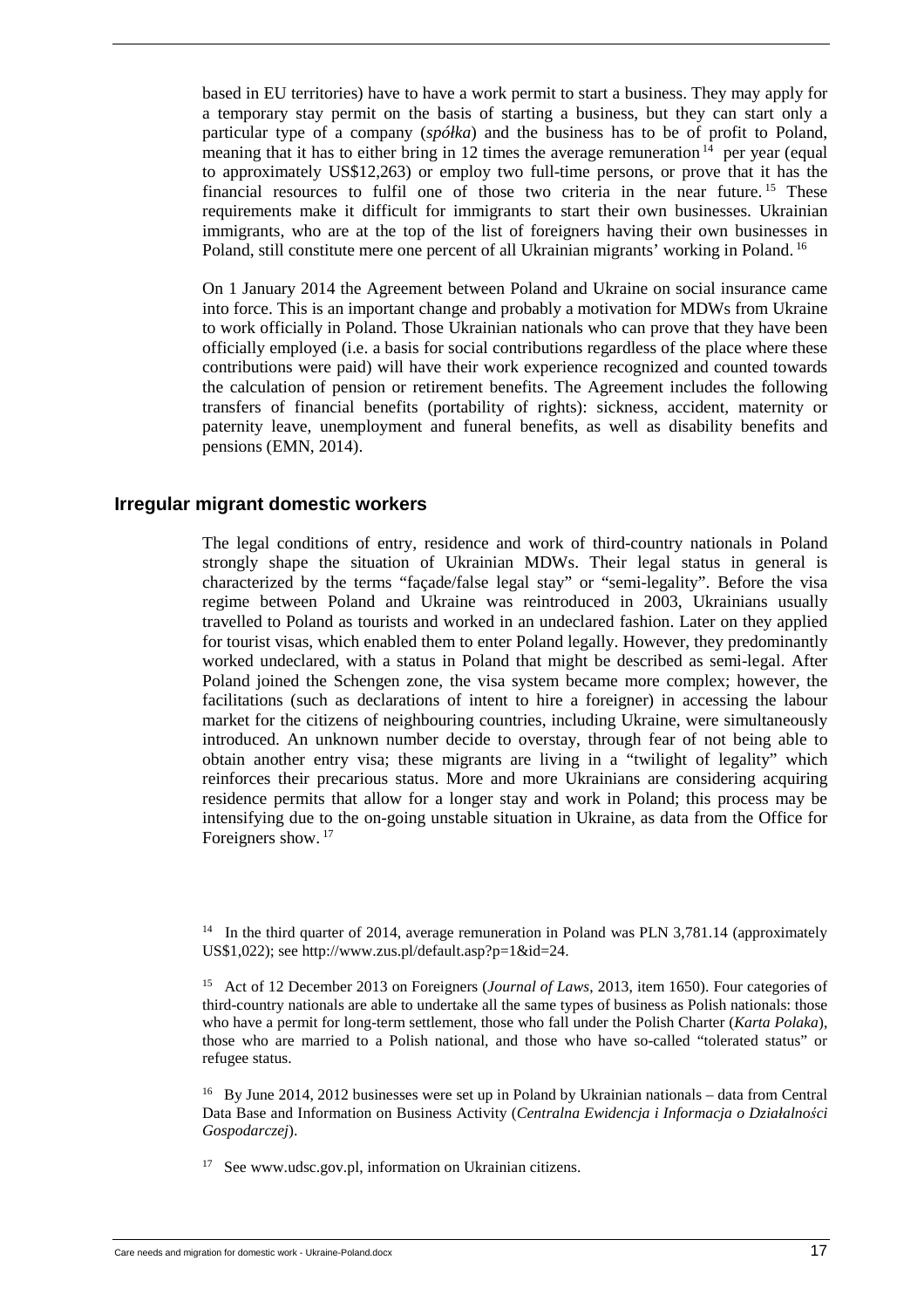Apart from their legal status, the situation of Ukrainian MDWs in Poland can also be characterized in terms of their mobility, predominantly a temporary form of movement, circulating between Poland and Ukraine every two to three months.

Overall, the situation of Ukrainian women working as undeclared MDWs can be described as precarious and linked to a number of risks:

- Irregularity and instability of stay due to: (i) increased costs of entry, both formal (costs related to arranging travel documents) and informal (bribes); (ii) the so-called "time corridor" related to the restrictions in entering via the declaration system, which allows migrants entering on a short-term visa to spend only 180 days a year in PolandTheir irregular status places them at risk of financial extortion (lost migration savings).
- Lasting temporariness, with circulation between Ukraine and Poland by migrant women continuing for several years. On the one hand, the high frequency of crossing the Polish–Ukrainian border has meant that the migration has become "normalized" and familiar. On the other hand, a new risk has come to the fore: some of the women's ties to Poland increase while lessening those to Ukraine, even though they have no prospects for a stable legal status in Poland. In addition, the women are less inclined to circulate due to more entry restrictions, and some decide to overstay. Finally, the temporary and circulatory character of migration, which at first might be seen as an opportunity (the purchasing power of profits from migration is much higher in Ukraine than in Poland), with time may become a "trap". Having sustained or even upgraded their social status in Ukraine thanks to migration, these women may become fully dependent on their migration income. This source of income can potentially no longer be accessible if and when refused entry, which means a return to an undesirable status quo in Ukraine.
- Providing care at a distance to one's own family is certainly a challenge both for those having (young) children and for those with elderly parents who need assistance.

The following risks related to MDW status in Poland can be identified:

- Being without work in Poland: this is a risk for inexperienced immigrants without proper social capital, as it is difficult to enter the sector.
- Health risks, both physical and psychological. MDWs are usually uninsured; being unable to access public health-care services, the private health-care sector seems the only choice. Medical services delivered in urgent situations have to be paid for out-ofpocket, and financial constraints are thus the main barrier to MDWs receiving proper medical attention. Finally, there are health risks related to the nature of domestic work: physical effort, stress, and contact with chemical substances in the case of cleaners.
- Social risk: the higher the women's social and professional status was in Ukraine, the stronger they feel that their involvement in the domestic work sector in Poland poses a risk to this status.
- Risk of labour exploitation due to:
	- having one employer or an ad hoc work schedule and thus not being able to quit a job with unfavourable conditions; this is usually linked to lack of migratory experience;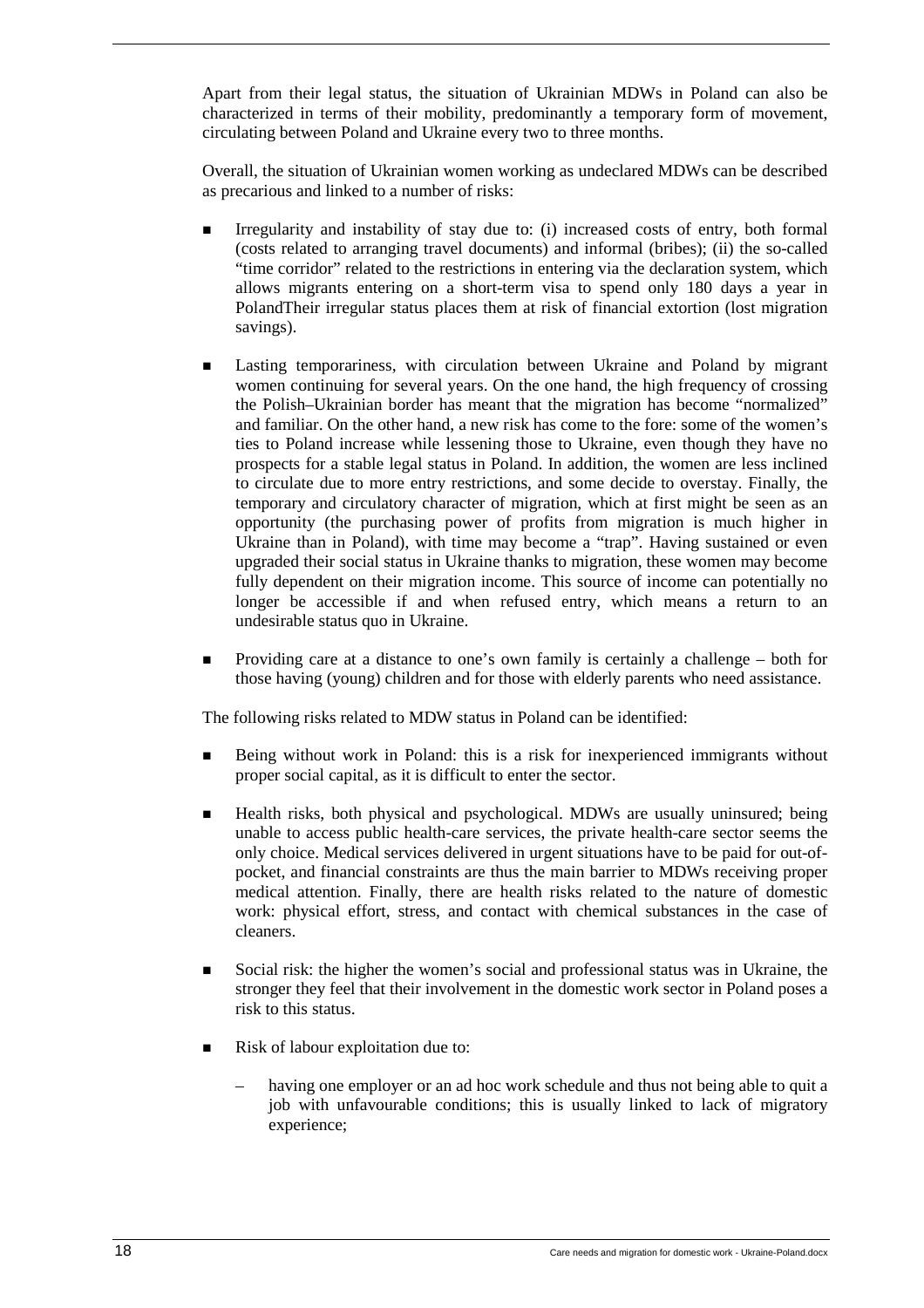- dependence on the employer for entry and stay, for example through the employers' declaration of intent to hire a foreigner or falsely declared employment;
- over-familiarity that could compromise the financial premise of their work, for example an employer expecting someone to do additional work due to emotional attachment and without additional pay;
- lack of definition of duties and tasks in the contract or oral agreement, leading to the employer adding new duties without discussing this with the domestic worker or raising her wages; and
- far-reaching depersonalization together with exploitative emphasis on efficiency.

MDWs are aware that without a contract they are in a vulnerable position in case their employers want to fire them or refuse to pay them full remuneration. Nevertheless, informal employment does not necessarily mean risk for domestic workers, including immigrants. The experiences of both local and immigrant DWs interviewed show that employers usually pay for the services provided. The relationship between employers and DWs is based on mutual trust and readiness to discuss problems or requests as they appear.

#### **Draft bills under discussion, and regulations that would apply to or otherwise affect national and migrant domestic workers**

The Senate Committee on Family and Social Issues has been working since 2012 on a draft bill on aid to dependent people.<sup>18</sup> The bill has been developed on the basis of a "Green" book" concerning the state of long-term care of dependent persons in Poland (Augustyn, 2010). The "Green book" defines a dependent person as someone unable to exist independently and whose level of disability is identified on the basis of regulations<sup>19</sup> and confirmed by the relevant administrative bodies. The focus is mainly on those who are dependent due to old age but also covers those with disabilities. The emphasis here is on long-term care. The bill aims also to bring caregivers out of the shadow economy and professionalize long-term care work by providing standards and qualifications requirements, professional training and the introduction of new job positions: professional care worker, and assistant to a dependent person. The aim is to create a flexible system of employment and also to provide opportunities for employment to those over 50 and 60 years old, with a modern care provision sector in the labour market providing employment for up to 200,000 persons. The family is assumed to be the main partner of the State and the main care provider, since it is estimated that 80 per cent of dependent persons today receive care from their families. According to the project, it is the family together with the dependent person who will receive the financial aid and select the service provider. The

<sup>19</sup> According to the draft law, there are three levels of dependency, as follows: level 1: persons not able to exist independently, completely dependent on others, care must be provided every day for at least six hours a day; level 2: persons who are dependent on others to a high degree, care must be provided for at least four hours a day; level 3: persons who are dependent on others to a moderate degree; care must be provided for at least 1.5 hours a day and comprise at least two nursing activities.

<sup>&</sup>lt;sup>18</sup> The Senate is the upper chamber of the Polish Parliament. For further information on the bill, see http://www.senat.gov.pl/aktualnosci/art,7602,konferencja-pomoc-osobom-niesamodzielnymprezentacja-projektu-ustawy.html, http://mieczyslawaugustyn.pl/wp-content/uploads/2014/12/ projekt-21-11-2014.pdf.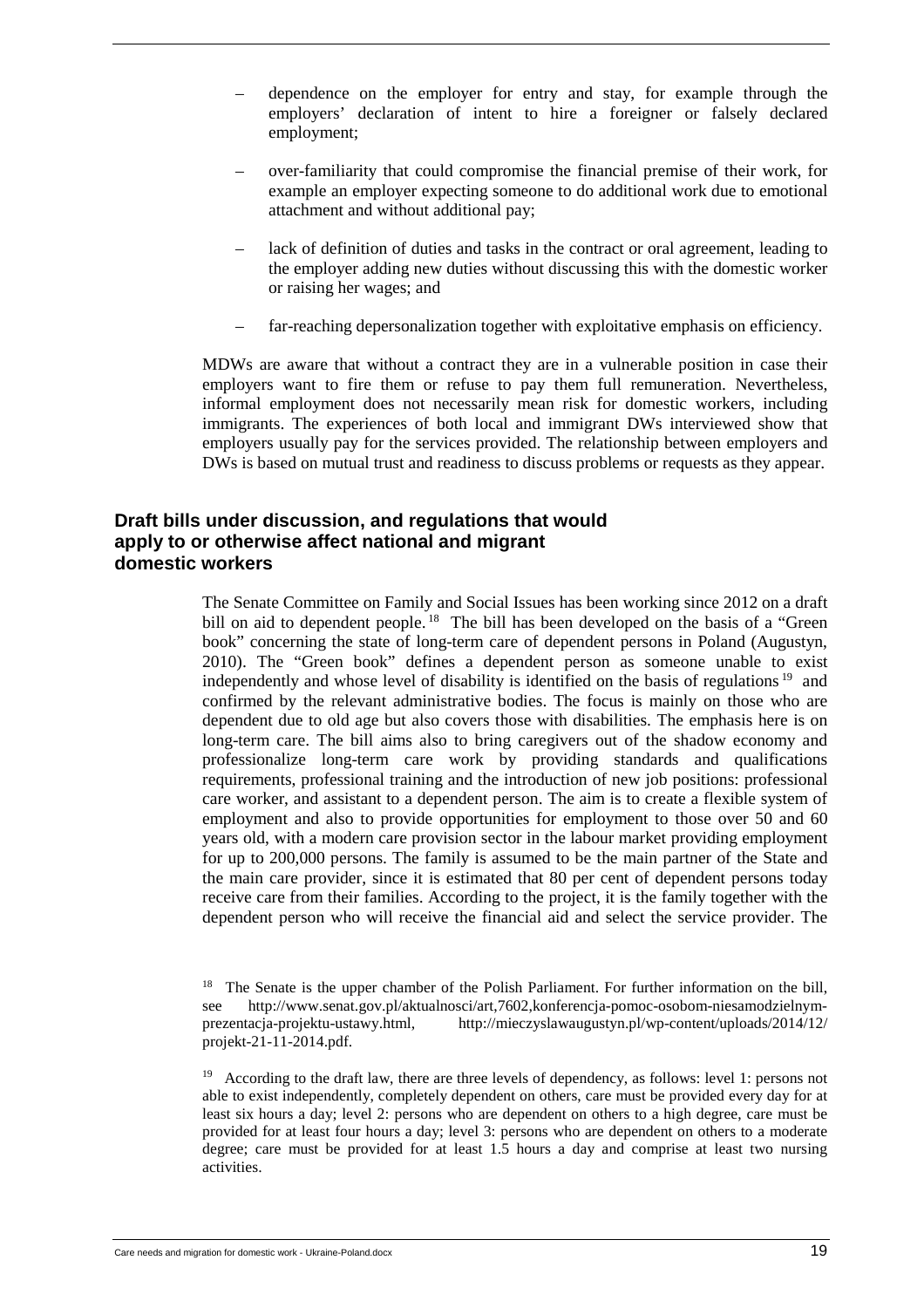level of dependency influences the amount of monthly aid, between PLN 1,000 and 650 (approx. US\$330-220); such aid can be used for care services and necessary equipment. It will be given to those whose level of dependency is confirmed by the county commissions responsible for assessing disability levels. The project is in compliance with the long-term government policy aimed at senior citizens.

The Government also has plans (elaborated mostly by the Ministry of Labour and Social Policy) regarding MDW employment in Poland. These plans take into account the monitoring of labour market needs (demand, shortages); they concern the whole labour market, including domestic work and especially care work.<sup>20</sup> They address the commonly raised issue of lack of proper information about labour market needs and mismatches between labour demand and supply in general, not only with regard to foreigners. The monitoring process in place so far has been criticized as insufficient and inadequate; overall, it does not allow efficient management of the labour market, whether for foreigners or Poles. In 2012 new methodological recommendations were introduced.

The Ministry of Labour and Social Policy has been working on a change to the regulations concerning employers' declarations of intent to hire a foreigner. The draft ordinances in this respect assume introducing more restrictions in applying this procedure and establishing a register of the declaration, which was so far lacking and thus made control activities challenging.

 $20$  This is not linked to issuing permits and labour market tests directly. However, if shortages are seen in some sectors, we may expect that the labour market test will be waived.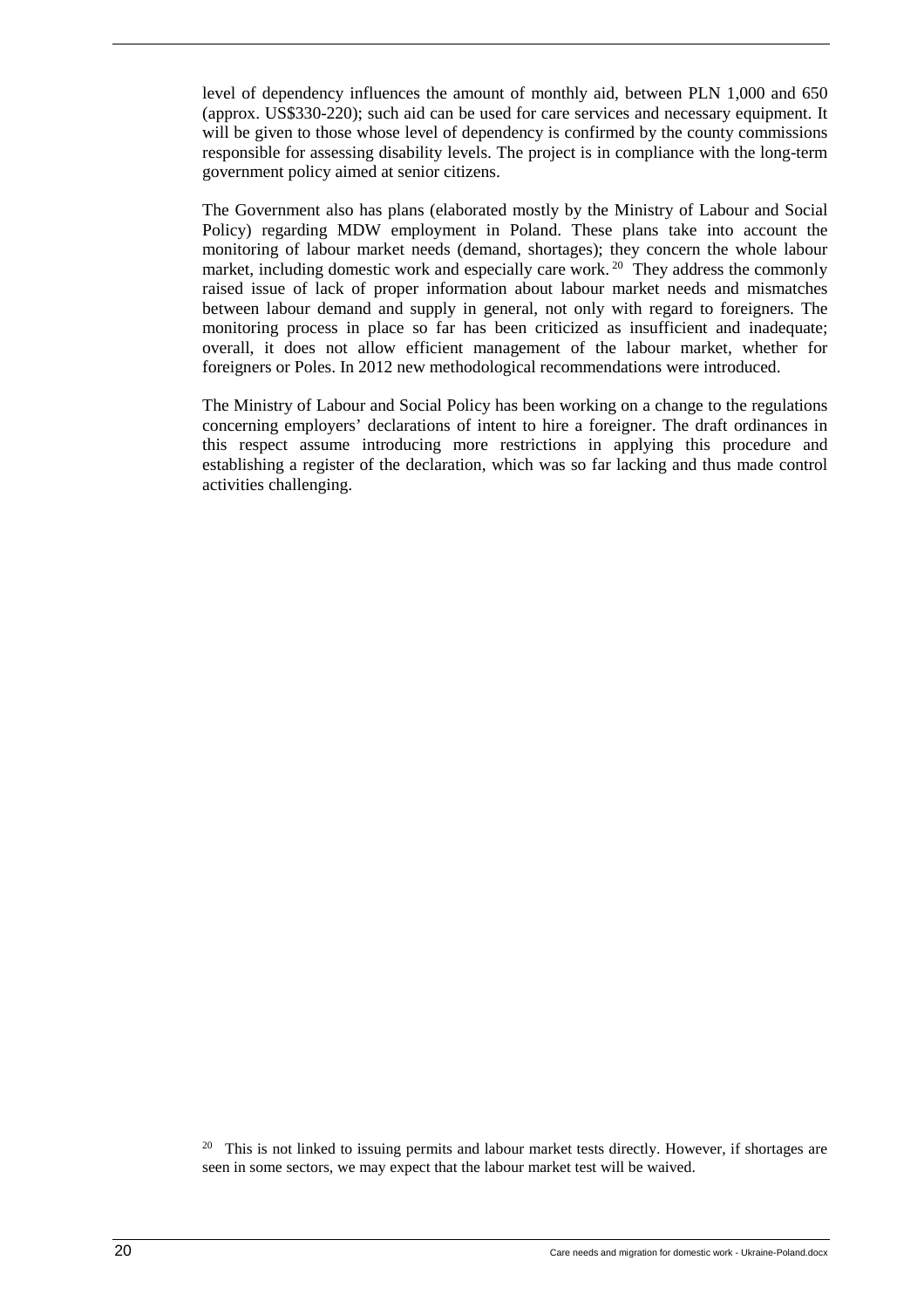## **3. Migration modalities, regulation and policy**

In 2012 a document called *Poland's migration policy: Current state of affairs and recommended actions* containing guiding principles was approved by the Polish Government (MIA, 2012a). Among other provisions, the document stresses that Poland's immigration policy should be tailored to the needs of the Polish labour market. A priority is to be given to certain types of immigrants, including those from specific countries, among them Ukraine. After several years of exchanging comments between different ministries and consulting on the plan with civil society organizations, in December 2014 the implementation plan was accepted by the Council of Ministers (MIA, 2014).

In the section on legal immigration, the implementation plan allows foreign workers with the necessary qualifications (1.1.3) to enjoy facilitated access to the labour market; these include "nationals of Belarus, Georgia, Moldova, Russia or Ukraine carrying out care or house work for private households" (our translation).

By the end of 2014, the Ukrainian Government was not yet equipped to issue biometric passports, and it was not possible for Ukrainian nationals to take advantage of the visa-free regime for biometric passport holders. Issuing biometric passports to Ukrainian citizens became available in January 2015. However, using them to enter the European Union without a visa will be possible only after the EU issues a corresponding decision, which will be the confirmation of fulfilling all the goals set up in the visa liberalisation plan for Ukraine.<sup>21</sup>

MDWs not having residence permits in Poland must submit until now the appropriate visa application at the Polish consulates in Ukraine. Here informal intermediaries play a role and the risk of abuse appears; some intermediaries requiring payment for the submission of documents on behalf of the migrant or for an employment promise – while these are in fact free. To be granted a visa, a third-country national has to declare: their purpose in entering Poland (due to the irregular character of work in the case of most migrant domestic workers, this tends to be false – tourism, work in another sector than domestic work or visiting family are the reasons usually given); the planned duration of stay; and proof of sufficient financial resources for stay, as well specifying the address where they intend to stay. $22$ 

At border crossing points documents are checked (including health insurance coverage and sufficient resources/means of subsistence for their stay in Poland) and it is not uncommon to use informal services for advisory to enter Poland. MDWs who are working unofficially in Poland try to hide this fact at the border. Using informal services to obtain visas to enter Poland runs the risk that MDWs may be refused entry at the border, if the Border Guard officers suspect that the real destination and purpose (here, undeclared work) are different from those stated in the documents possessed by the MDW.

<sup>22</sup> The Act on Foreigners of 2013 waived the obligation to present a legal title to the place where the foreigner intended to stay or stayed. This obligation constituted a huge barrier for immigrants, since it was difficult for them to present such legal title (as confirmed in interview with the specialist from the Ministry of Internal Affairs).

<sup>&</sup>lt;sup>21</sup> See for instance "Fifth Progress Report on the Implementation by Ukraine of the Action Plan on Visa Liberalisation", accessible at http://ec.europa.eu/dgs/home-affairs/e-library/documents/ policies/international-affairs/general/docs/fifth\_progress\_report\_on\_the\_implementation\_by\_ukraine \_of\_the\_action\_plan\_on\_visa\_liberalisation\_en.pdf.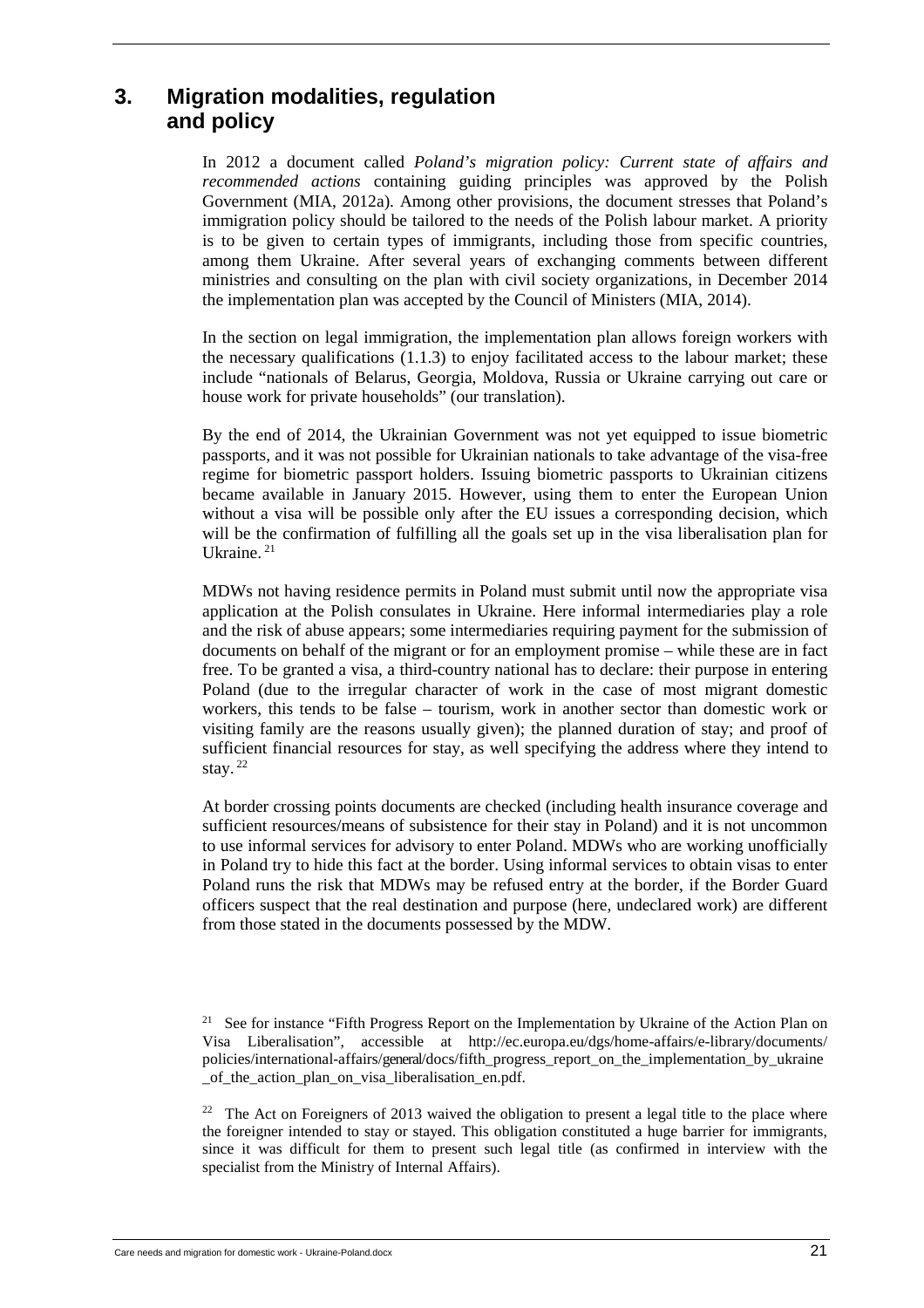Importantly, MDWs need evidence of health insurance for their period of residence in Poland. They usually buy this insurance from private insurance companies, and medical services provided through such insurance are limited. Foreigners also have to prove that they possess sufficient resources or means of subsistence for the duration of their stay and for returning to their country of origin. MDWs sometimes borrow money from bus drivers or other travelers just to present the sufficient sources at the border control.

There are two main types of visa: a Schengen and a national visa. A Schengen visa allows the holder to stay in Poland or in any other country in the Schengen area for three months in the period of half a year. This form of visa is preferred by those Ukrainian migrants who are not focused on staying only in Poland and would like to have the opportunity to travel to other countries. Holders of Schengen visas are usually not entitled to work in Poland or other countries, unless they obtain this right in the course of other procedures (application for a work permit by a potential employer, etc.). Nevertheless, Schengen visas – often issued for tourist purposes – are sometimes used to enter countries where migrants engage in commercial activities.<sup>23</sup> National visas allow for a longer stay in Poland, up to one year. Ukrainian migrants most often obtain national visas with a right to work or linked to business activities. Often visas are issued on the basis of registered declarations of intent to hire a foreigner, or – less often – a work permit.

If MDWs wish to prolong their legal stay in Poland without leaving the country, they must apply for a fixed-term residence permit or visa at the regional voivodship office. According to the Act on Foreigners of 2013, a temporary residence permit is granted for a maximum of three years (instead of two years as provided in the Act on Aliens of 2003). However, a new requirement was introduced for foreigners who apply for permanent and EU long-term residence permits, namely proficiency in Polish at least at the minimum level of A2.<sup>24</sup> After a few years of legal stay in Poland, foreigners may apply for a permanent residence permit or a residence permit for an EU resident.<sup>25</sup>

The 2013 Act on Foreigners facilitates the obtention of legal stability for all those foreigners who can prove their official involvement in the Polish economy (e.g. employment contract, having one's own company). It also simplifies acquiring work and stay permits, making it possible to apply for both in one procedure. The new law may encourage longer stays, especially if work is declared. Although the 2013 law is more liberal for those who want to stay and work in Poland and can prove that their situation is in accord with the immigration and labour market laws, in the case of some Ukrainian MDWs the possibility of easy travel across the border is more attractive than the opportunity for longer stays in Poland. This is usually because Ukrainian MDWs have left their families in the home country and they will naturally try to spend some time with them if they can. However, due to the push factors in Ukraine (especially the armed conflict in its Eastern part) and pull factor in Poland (more liberal law on legalisation procedures) in 2014 there was a significant rise in applications for residence permits observed. Although temporary residence permits are more convenient because they allow a longer stay (currently up to three years), the procedure is too complex and too costly for some immigrants. Travelling with visas is less costly and troublesome for those more

<sup>&</sup>lt;sup>23</sup> Such conclusions can be found in, for instance, information published by the Polish Border Guard (www.strazgraniczna.pl).

<sup>&</sup>lt;sup>24</sup> For further information see: http://www.migrant.info.pl/temporary-residence-permit.html.

<sup>&</sup>lt;sup>25</sup> The precise conditions for granting a permanent residence permit depend on the migration history of a foreigner, his/her legal status in previous years as well as the current situation (e.g. marriage with a Polish citizen).For further information see: http://www.migrant.info.pl/permanentresidence-permit.html.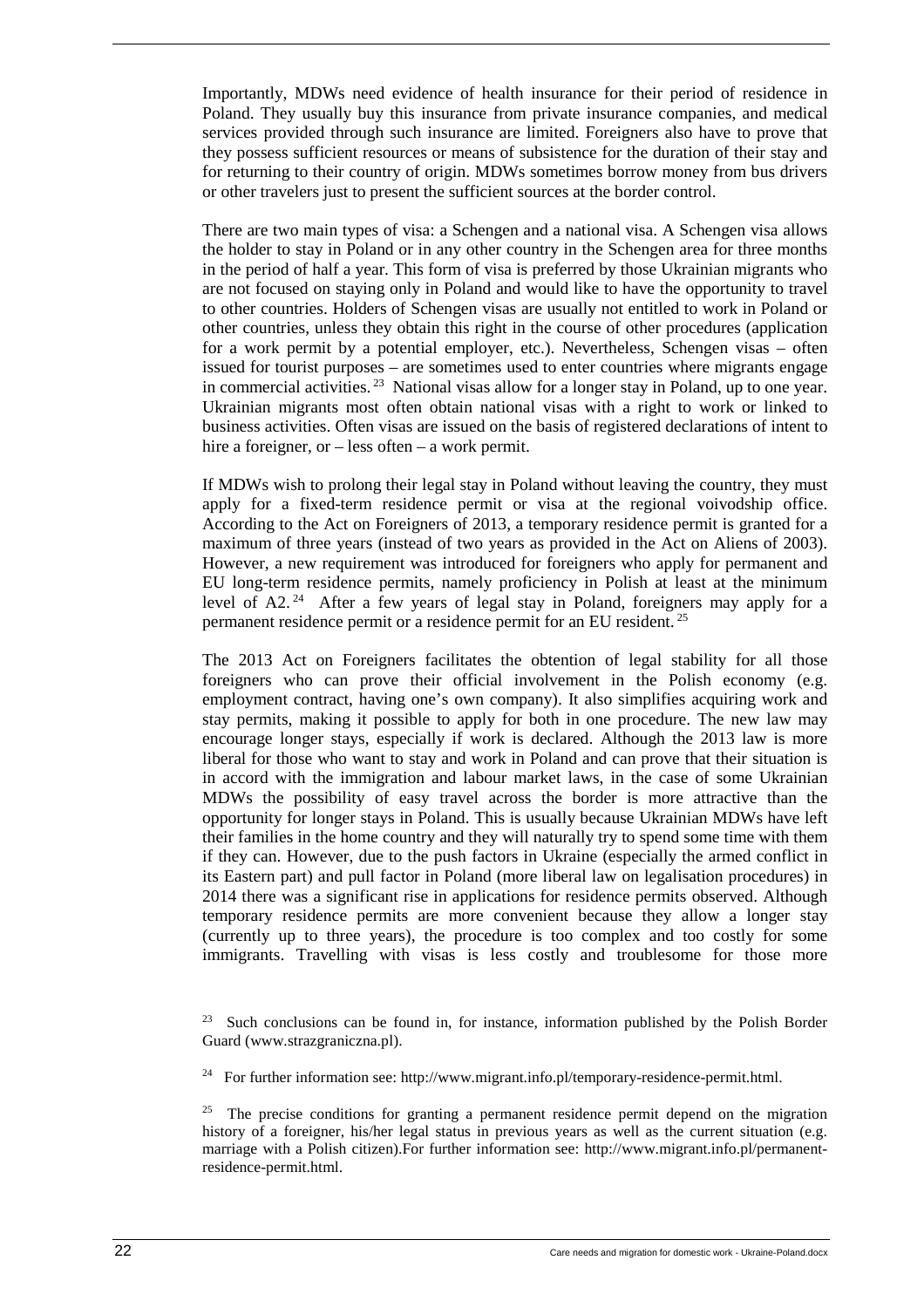experienced immigrants. However, many immigrants still encounter problems in obtaining travel documents on their own, and turn to the informal intermediaries whom they pay to arrange documentation.

At the macro-level (the State) the Ministry of Labour and Social Policy is responsible for the implementation of providing access to the labour market for foreigners on the basis of the Act on Promotion of Employment and Labour Market Institutions (*Journal of Laws*, 2004, No. 99, item 1001) and the relevant implementation Acts. The Act on Foreigners of 2013 also provides the possibility to apply for a single residence and work permit in case a foreigner is already staying and/or working in Poland legally (implementation of EU Directive).

At the micro-level, the crucial actors involved are Polish employers, both those who employ in a formal way – through arranging a work permit or a declaration of intent to hire and employing in accord to the rules (the minority) and an informal way (the majority) – through providing an incentive in the form of a promise of work to immigrants and at times also facilitating the obtention of a visa by providing a formal invitation to the immigrant. The procedure for granting work permits to foreigners was time-consuming and expensive for employers until 2007. The legal changes starting in 2007 regarding the labour market and promotion of employment simplified the process and speeded it up, as well as considerably reducing the fees paid by employers when applying for a work permit or for an extension of a work permit.

A limited role in the migration of Ukrainian MDWs to Poland is played by intermediary employment or placement agencies, which predominantly employ immigrants from Ukraine in seasonal types of work – agriculture and construction. Domestic workers are a difficult group to recruit in large numbers because the employers are individual households who need only one or two workers. These agencies attempt to monitor the working conditions of the workers they place in Poland. However, the representative of a job placement agency claimed in an interview that while numerous individuals approach them who are interested in employing domestic workers from Ukraine, the working conditions they propose (including wages) are often below the expectations of potential workers.

In the wake of the EU Regulation on establishing a local border traffic regime at the external land borders of the Member States, the Polish−Ukrainian local border traffic agreement with Ukraine has been in force since July 2009. This regulation has facilitated the cross-border mobility of those entering Poland to purchase goods that can later be sold in Ukraine for a profit, or that are more attractive and cheaper than in Ukraine. However, it is of little significance to MDWs who travel to large urban centres such as Warsaw.

#### **Extending stay and work permits, and regularization procedures**

Apart from the requirements and mechanisms for obtaining a regular status, discussed above, a number of rules concerning keeping it should be indicated. In general, prolonging a regular stay through applying for a temporary residence permit when staying on a visa requires an immigrant to document the purpose of stay, and such purpose (e.g. character of business or work in Poland) should correspond to the norms of Polish security and public order. Prolonging the regular stay of an immigrant may require the engagement of his/her employer. In order to obtain a work permit, the potential employer has to apply for it at a regional labour office and should indicate clearly where, in what position and at what wage the foreigner will work. In the case of immigrants who are already working in Poland, it is necessary to prove that such employment is legal. As previously discussed, this requirement is a barrier for many MDWs; the majority when applying for documents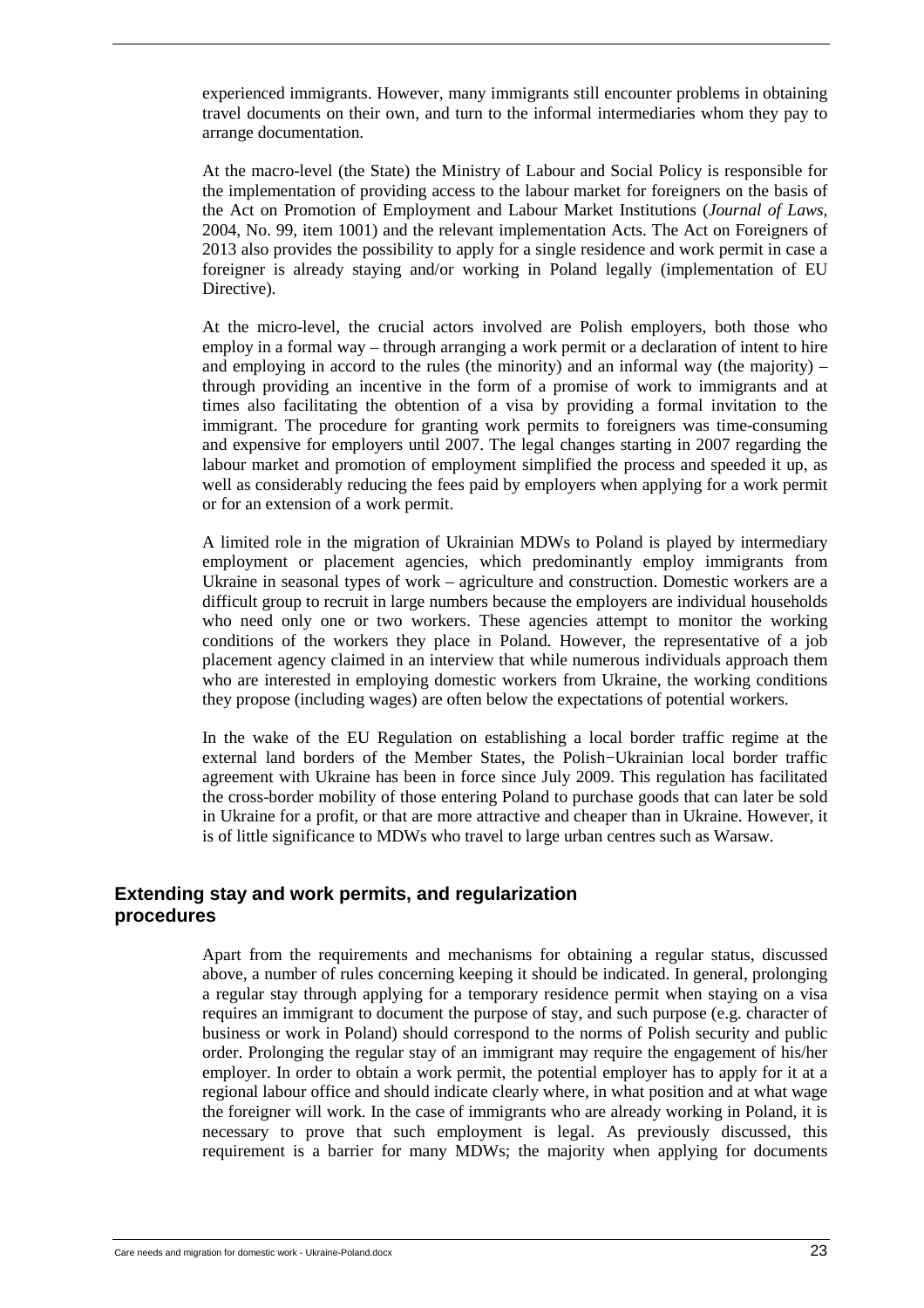authorizing a longer stay do not have sufficient evidence of having a source of income in Poland.

Keeping a regular status is relatively easy if MDWs' work is declared and they can prove this in the voivodship office where they apply for a residence permits or particular visas. In case MDWs cannot prove that their employment in Poland is legal, they usually prefer to keep their regular status through obtaining new visas. This is, however, acceptable for those migrants who travel between Poland and Ukraine and the nature of their work (e.g. cleaning) allows them to rotate, exchanging their work duties with other Ukrainian MDWs. For some migrants this way of prolonging legal status is more economical (no need to pay for residence permit applications and residence cards), assuming that they do not use expensive informal services to obtain a new visa allowing their next entry.

Some Ukrainians try to document their relationship to Poland, searching for Polish ancestors that may be the basis for being granted a Polish Charter. Having a Polish Charter means facilitation in getting visas, fewer restrictions in accessing the labour market and shorter ways to more permanent legal status, such as a permanent residence permit or Polish citizenship. In general, recognized Polish roots facilitate even long-term legalisation of stay.

If MDWs lose their regular status, for instance due to overstaying on their visa, it may be very difficult for them to regain documents allowing them to stay in Poland. The Act on Foreigners of 2013 has introduced some possibilities<sup>26</sup> for legalizing the stay of irregular immigrants, but this mechanism does not allow for long-term regularization. It provides opportunities for irregular immigrants who face such problems as serious illness or death of a family member in Poland. The 2013 Act on Aliens introduced the possibility of individual regularisation based on humanitarian grounds (e.g. linked to right to family and private life; being a victim of trafficking; the children's rights).

Three regularization programmes have been introduced in Poland, in 2003, 2007 and 2012. The first two were offered to long-term irregular foreign residents. Migrant domestic workers employed in Poland could hardly apply for residence permits under this scheme, due to shorter periods of stay in Poland than required by the programme (for more on regularizations in Poland see for instance Dzhengozova, 2009; Reichel, 2014, Górny et al., 2010). However, Ukrainian immigrants have benefited from the third regularization programme, since they have been able to meet the very liberal requirements (proof of living in Poland for at least five years, having no permit to stay in Poland at the moment when the law was introduced, namely 1 January 2012).

#### **Government measures to protect and assist immigrants**

There are no specific programmes focusing on the protection of or assistance to MDWs. The migration policy and the Act on Foreigners of 2013 give a broad legal framework for foreigners' work in the domestic work sector in Poland, but in general this does not provide any specific instruments addressed to MDWs. General programmes targeted to immigrants include various information campaigns conducted by the Government, often in

<sup>26</sup> Such possibilities were also accessible in the framework of the Act on Aliens, but their scope was very narrow.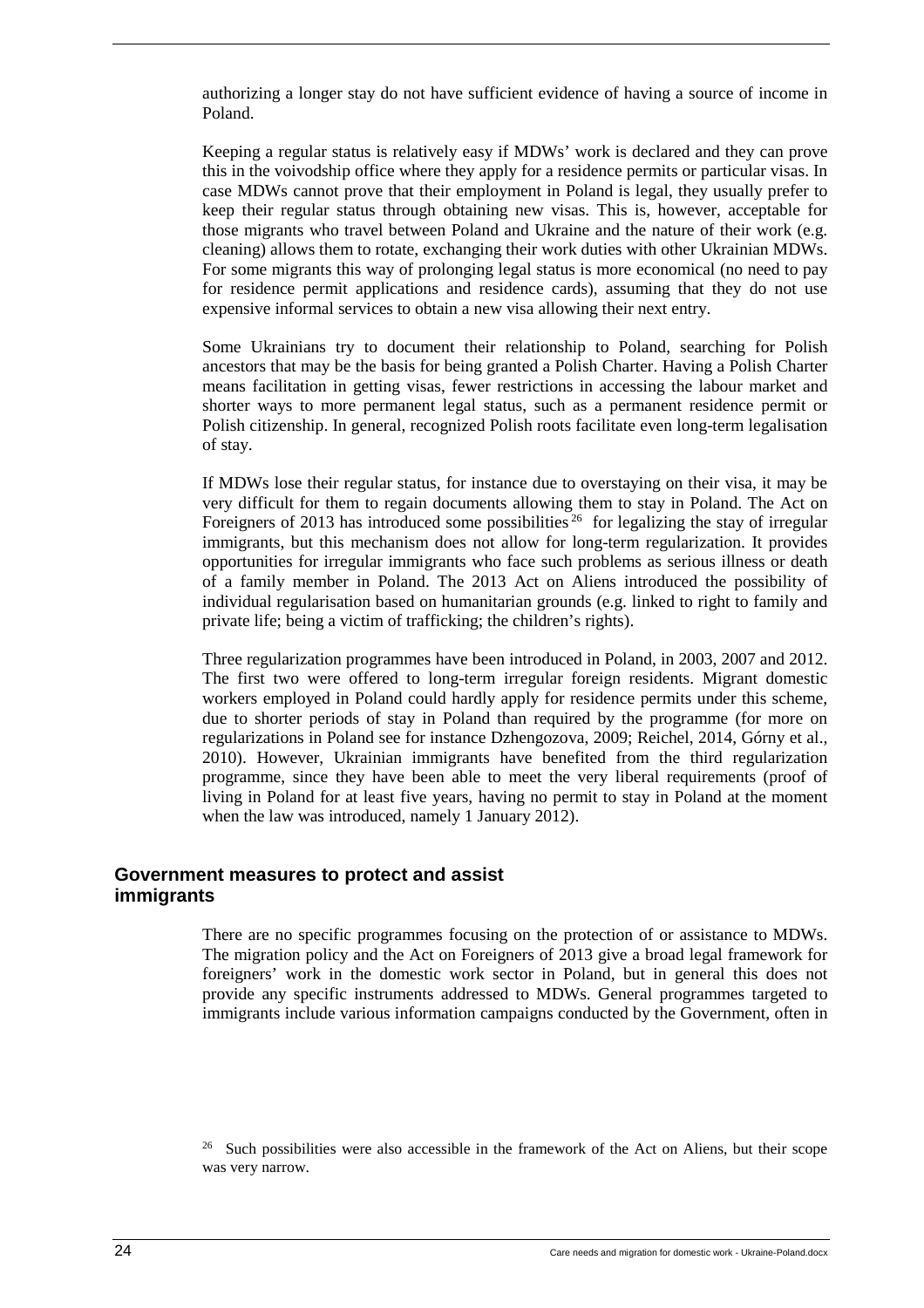cooperation with non-governmental bodies or international organizations such as the International Organization for Migration (IOM).<sup>27</sup>

In order to inform immigrants about the new law on foreigners (the 2013 Act), the Office for Foreigners (supervised by the Ministry of Internal Affairs) has been involved in a wide information campaign, including the creation of a website accessible in several languages (including Ukrainian) with detailed information about the rules of entry, stay and work in Poland.

With the aim of preventing abuses by informal or illegal intermediaries, the Ministry of Labour and Social Policy has prepared information leaflets addressed to those interested in temporary work in Poland, in the languages of nationals able to enter on the basis of the employment declaration. Another information leaflet is addressed to employers, informing them about the consequences of hiring a foreigner without proper documents; this on the basis of the Act of 15 June 2012 on the consequences of hiring a foreigner against the law of the Republic of Poland (*Journal of Laws*, 2012, item 769).

In January 2011 Poland implemented the Anti-Discrimination Act, which protects against discrimination due to ethnicity, nationality, race, religion, sexual orientation, but it has been reported that lack of power and resources hampers its implementation. (Klaus & Wencel 2009; Szulecka 2013). Foreigners often do not reveal or report discriminatory practices to the courts, due to lack of information and confidence about regulations, procedures and results. This applies to MDWs as well.

There are a few programs to prevent illegal migration and abuse of migrant workers' rights. Among other, the "Rights of migrants in practice", a project implemented by IOM in partnership with the Labour Inspection Agency (PIP) and the Ministry of Internal Affairs. It includes an information campaign in Poland as well as in sending countries, among them Ukraine; assistance to immigrants in critical situations (legal assistance, mediation with the employer, assistance to persons who are victims of human trafficking); and anti-discrimination training for labour inspectors. The government provides assistance in integration to only two groups of migrants: persons seeking international protection, and repatriates. In general, MDWs are not targeted, as they are economic migrants, only to be benefitted by integration programmes or initiatives (for example language courses or professional advice).

#### **Complaint mechanisms and access to the judicial system**

The 2013 Act on Foreigners obliges the authorities to inform the foreigner in a language understood by him/her about the terms and conditions of the conduct of matters and of his/her rights and obligations. In case a foreigner is refused a work permit, the potential employer may appeal within 14 days from receipt of the decision, through the intermediary of the competent voivodship, to the Minister of Labour and Social Policy, a mechanism that stems from the Act on Promotion of Employment and Labour Market Institutions. Having ordered the return of a foreigner, the authorities are obliged (in the language understood by the foreigner) to inform him/her about the possibility of appeal.

Irregular MDWs have very limited access to justice. In theory, they may turn to the Polish control bodies (such as Border Guard or Police) or the agencies of the justice system;

Care needs and migration for domestic work - Ukraine-Poland.docx 25

<sup>&</sup>lt;sup>27</sup> For instance, the webpage coordinated by IOM, within the project conducted in cooperation with the Ministry of the Interior and the General Labour Inspection: http://www.migrant.info.pl/.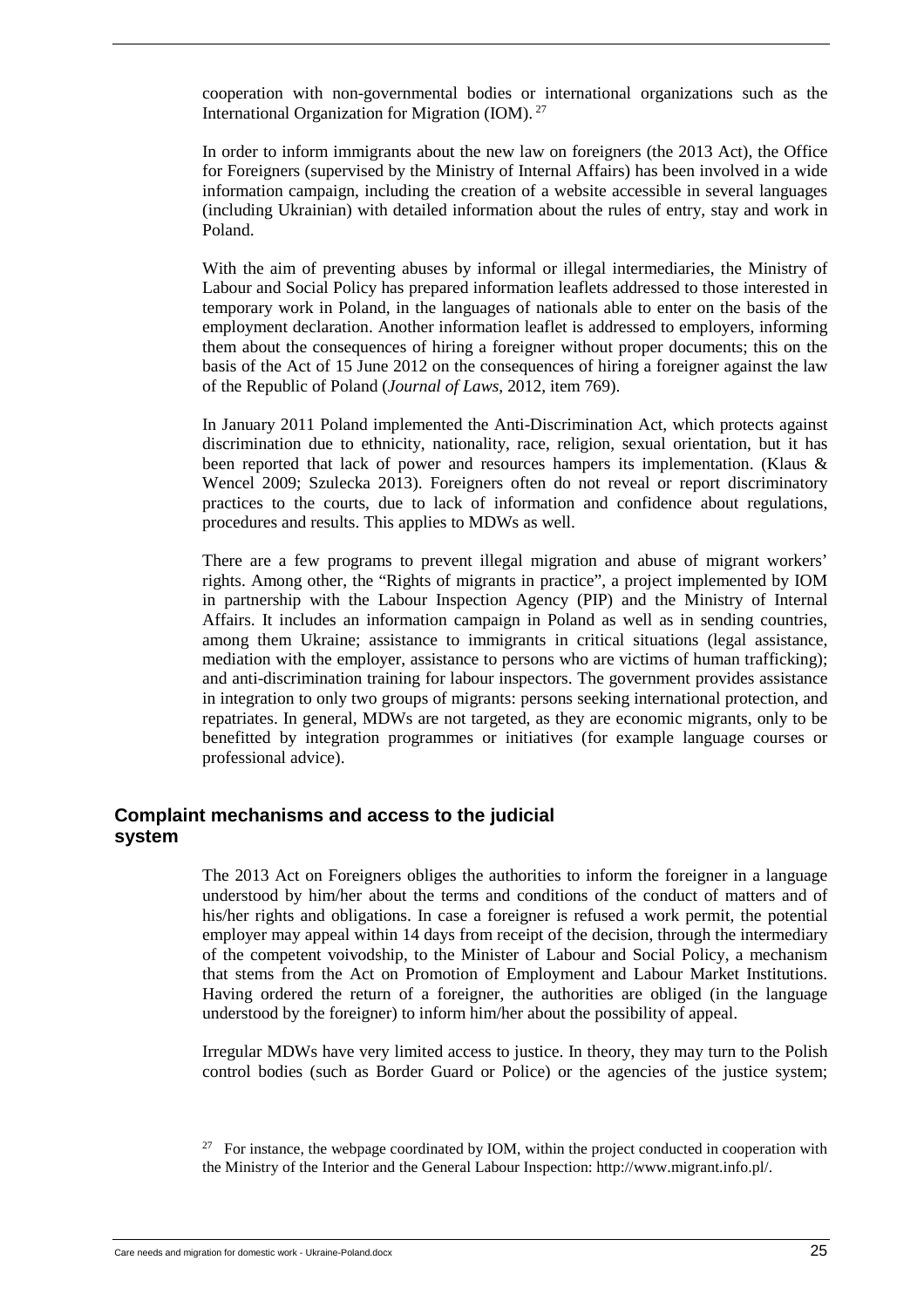however, this also means that they reveal their legal status and may be ordered to return. Only where MDWs are potential or identified victims of trafficking and remain irregular is their situation different. During the so-called reflection period the person will receive a permit to stay for three months; after starting to cooperate with the authorities they will receive a temporary permit for from six months to three years (art. 170 et seq.). Individuals using the reflection period (who are staying in Poland pursuant to a certificate) do not have the right to work. However, human trafficking victims who have started cooperation with law enforcement organs are entitled to work. They can apply for welfare benefits and are also entitled to claim compensation as well as damages. Compensation proceedings are settled in the district court and are initiated upon the motion of the victim or other authorized party.

The Labour Inspection Agency (PIP) can intervene where work is based on a labour contract and the problem is reported by the employee, or where the Agency itself uncovers irregularities during one of its regular inspections. However, inspections are not carried out in private households. This means that, taking into the account the fact that most domestic workers are working without a contract and for a private household, there is little chance for PIP to intervene.

As the experience of NGOs offering legal assistance to immigrants shows,  $28$  MDWs are usually working undeclared. They do not insist on having signed contracts with the employer, since this would usually mean lower wages. Even if they are aware of experiencing abuses, they are not interested in exercising their rights through reporting their case to the courts, even if they are offered legal aid provided by NGOs.

Ukrainian MDWs are not totally unprotected. Many of them are aware of the existence of NGOs that provide information and assistance to migrants and are generally more versatile with the regulations and conscious about their rights. On the contrary, Polish DWs interviewees relied on own knowledge and informal contracts solely and did not know how to get assistance or support regarding their rights as domestic workers.

More extensive workloads or pay different from that agreed in oral contracts seem to be tolerated by MDWs, especially if they are in an insecure situation such as having irregular status or short-term visas. However, the informal employment of MDWs does not necessarily imply abuse: the relation between them and their employers may become closer with time and this becomes a kind of guarantee that the expectations of both parties are accepted. All in all, MDWs are very reluctant to report problems that may become the subject of a court case, whether to non-governmental, governmental or judicial bodies.

<sup>&</sup>lt;sup>28</sup> Based on interview with a representative of the Association for Legal Intervention.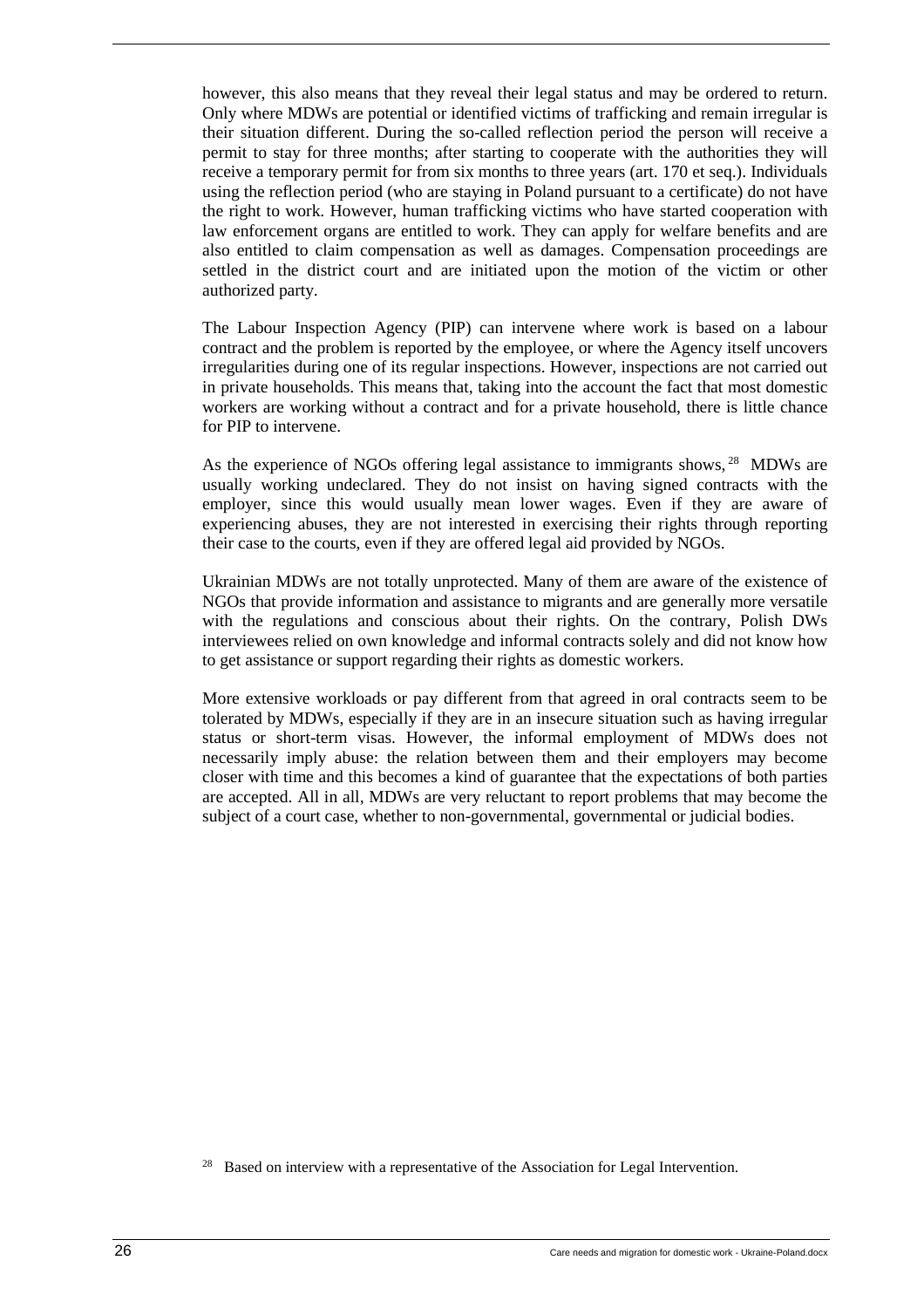## **4. Perceptions, attitudes and behaviour of employers**

#### **Attitudes and socio-cultural changes leading to an increasing presence of domestic workers**

The "come-back" of domestic workers is visible in cultural representations: such workers (including Ukrainians) are again being portrayed in TV series, books and films, after decades of being barely present (some exceptions are described in Kordasiewicz, 2011).This presence of domestic workers in the media shows the widening discursive acceptance of the role of paid household worker and provide the opportunity to build a new definition of such work; as the situation is new and still rare, employers and workers are often puzzled by their mutual expectations and reactions to one another, and have to carefully figure out terms in everyday negotiations. Apart from this, it would seem that the socialist idea that to keep servants is a form of human exploitation (Trotsky 1936; Witowska 1951; Najdus 1976) is still deeply rooted in the Polish subconscious. There is a general interpretation of Polish contemporary society as being unaware of the huge social revolution it underwent under the communist regime (Leder, 2014); according to some analyses it is common for employers in Poland to experience a sense of guilt which stems from a lack of acceptance of the class gap between them and the workers. This has also been pointed out in other cultural contexts (Ozyegin, 2001; Lan, 2006; Parreñas, 2001), in Poland however it is formulated not in a collective but rather individual terms; hence it can be dubbed a "personal sense of class guilt" (Kordasiewicz, 2015).

This notwithstanding, the popularity of hiring a cleaner, housekeeper, nanny or carer for an elderly person seems to be growing. The following section describes patterns and problems in domestic work in contemporary Poland, including prejudices, expectations and reasons for hiring a MDW.

#### **Patterns of recruitment and employment**

From Polish and Ukrainian DWs own descriptions it transpires that domestic work is less strenuous than some other jobs (e.g. agriculture), safer, more stable and better paid. The preference for a domestic job may be surprising, as it rarely offers an official contract and is connected with low social esteem, being one of the "dirty jobs". However, it is still perceived as granting more stability than other low-skilled occupations − especially temporary jobs such as seasonal work in agriculture, which is more physically demanding, offers lower wages and is more isolated, and has more documented cases of forced labour (Dąbrowski, 2014).

The interviewed women all agree that it gives them a sense of stability, so choosing this type of job is a rational choice for them compared to other possible choices. One says:

Well, it is a better job than to work in a greenhouse or a hen house, where I had to work for 12−14 hours a day, and then the season was over and one had to say bye-bye, the same story was with [picking] cherries, apples, strawberries, because it is all seasonal work. Looking after a child is a sort of stability, because until the child is grown up, I do not need to prepare for job termination. More so because, if you have a nanny that you trust, or a housekeeper, such a person is difficult to find because you have to entrust her, a stranger, with the dearest things in the world, your child, your home. (MDW8, a 33-year-old Ukrainian live-in child care worker)

Most of the Ukrainian women interviewed had taken up different jobs within the sector, switching between child care, elderly care and cleaning houses. Some of them also cleaned or are cleaning in institutional settings such as offices, courts of law, churches or restaurants. Just as generally there is a flow between 3D jobs, so also there is a flow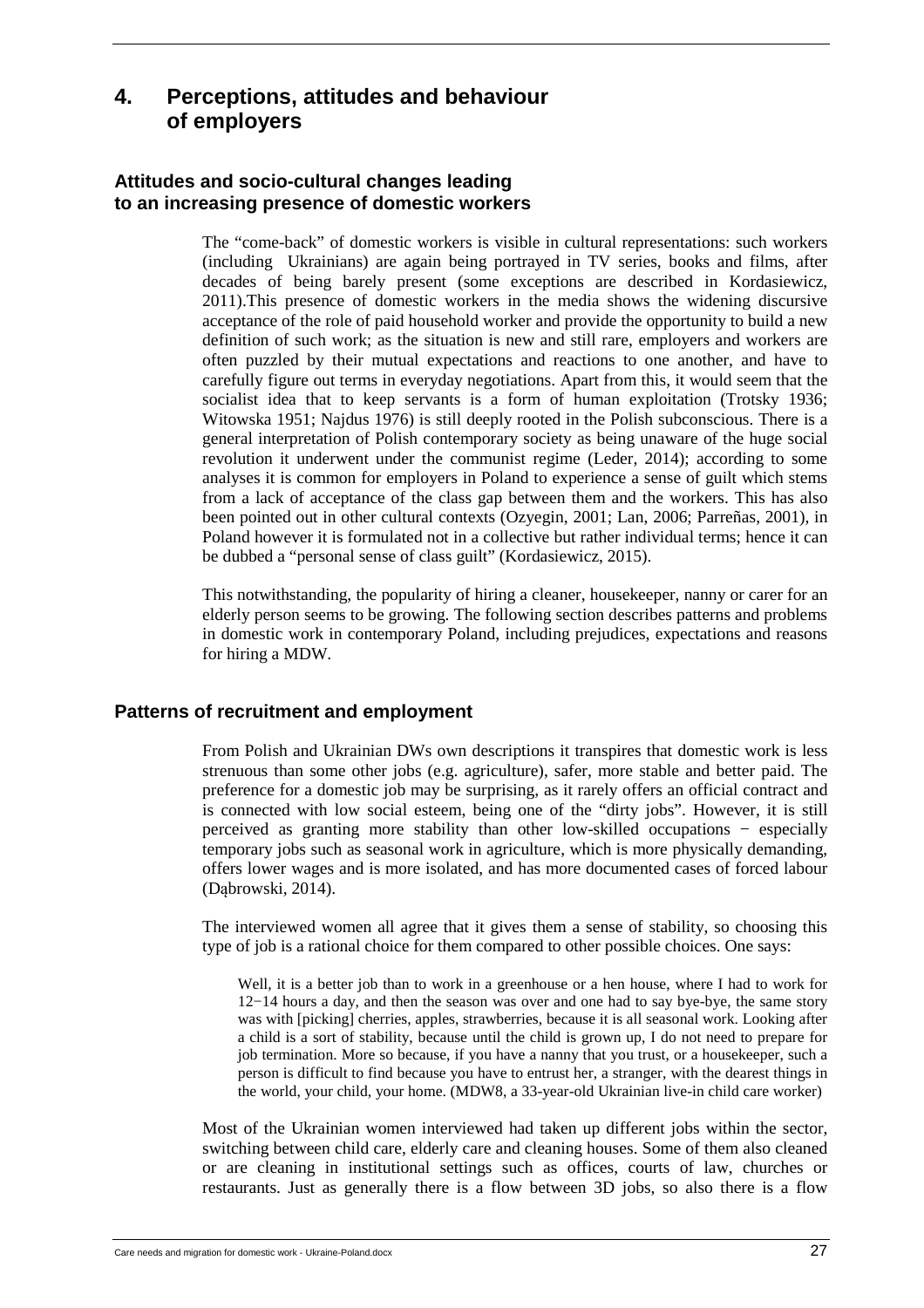between jobs in the domestic work sector. There are also two different approaches to domestic work: specialized and general. Some of the care workers do not take up other tasks, and some are eager to clean or cook as well. Specialization is also present to some extent in the cleaning sector – one interviewee separated cleaning from household maintenance such as laundry or tidying wardrobes, which she would not do. It seems that specialized/professional workers earn more than their general counterparts.

For recruitment and jobseeking, domestic workers rely mainly on social networks. Previous research has shown that Ukrainian domestic workers, especially cleaners, are generally more networked than Polish workers. Ukrainians form strong networks involving other workers as well as employers, whereas Polish workers form networks mainly with employers. These networks are structures of opportunity when it comes to job offers, useful information and the circulation of goods, everyday support and emergency help, but they are also a powerful tool in exerting control over other network members due to their hierarchical character and expectations of reciprocity (Kordasiewicz, 2010b).

The Ukrainian participants in our study were highly involved in a rotation system (Polish "*zastępstwo*", lit. "substitution", "replacement"), an informal organization scheme that allows workers to interchange: when one worker needs to return to Ukraine, she agrees with another migrant to replace her. Some MDWs mentioned paying for such "job placement" (e.g. MDW3, a 43-year-old Ukrainian live-out cleaner). But sometimes it is just an arrangement between three parties that form a stable configuration operating sometimes over several years (EofDW1, a 65-year-old employer of cleaners on a weekly basis). Most of our participants found their jobs via workers' or employers' recommendations. Workers' networks are also efficient when it comes to jobseeking in cleaning, as told by a Ukrainian cleaner:

[*researcher*] And where can one find information about domestic jobs in Poland?

[*interviewee*]Well, today my friend called me, they ask me: there is a job, who can? And so it goes, one tells the other, and so the information is circulated. But I pay attention whether it is circulated within "my circle", because you do not want to recommend a person you do not know. [You have to be responsible] because it is for the Poles [employers], you do not want to recommend a bad person. Because then they call you and complain, that you referred them to such and such a woman.

Other ways of seeking jobs mentioned by interviewees included announcements at church, on the Internet or in the press.

Networks are also about particular power relations and competition between domestic workers, which some of the interviewees referred to as "stealing jobs". In general there is both (cooperation and prejudice) among Ukrainian and Polish domestic workers.

Just as work in the sector is generally undeclared, many of our interviewees were also not officially working. All of them, however, had valid travel or residence documents. It is worth mentioning the cases of those who were regulated: of eight Ukrainian women, four declared some form of job registration. All four of the Polish workers interviewed were working or had worked irregularly.

The most widespread solution, according to both the senior experts from the Ministry of Labour and the expert from the job placement agency, is work in the framework of a civil law contract (a contract of mandate or a task-specific contract, see also section 3 ). One Ukrainian woman, MDW7, a 42-year-old live-out cleaner, works on a contract of mandate.

A second solution is to work in the framework of an employment contract under Labour Code regulations. One interviewee works in this manner, also as a cleaner (MDW2). However, it is only with one employer that she has a contract; for her two other employers she is unregistered. According to our knowledge, this is quite a widespread practice among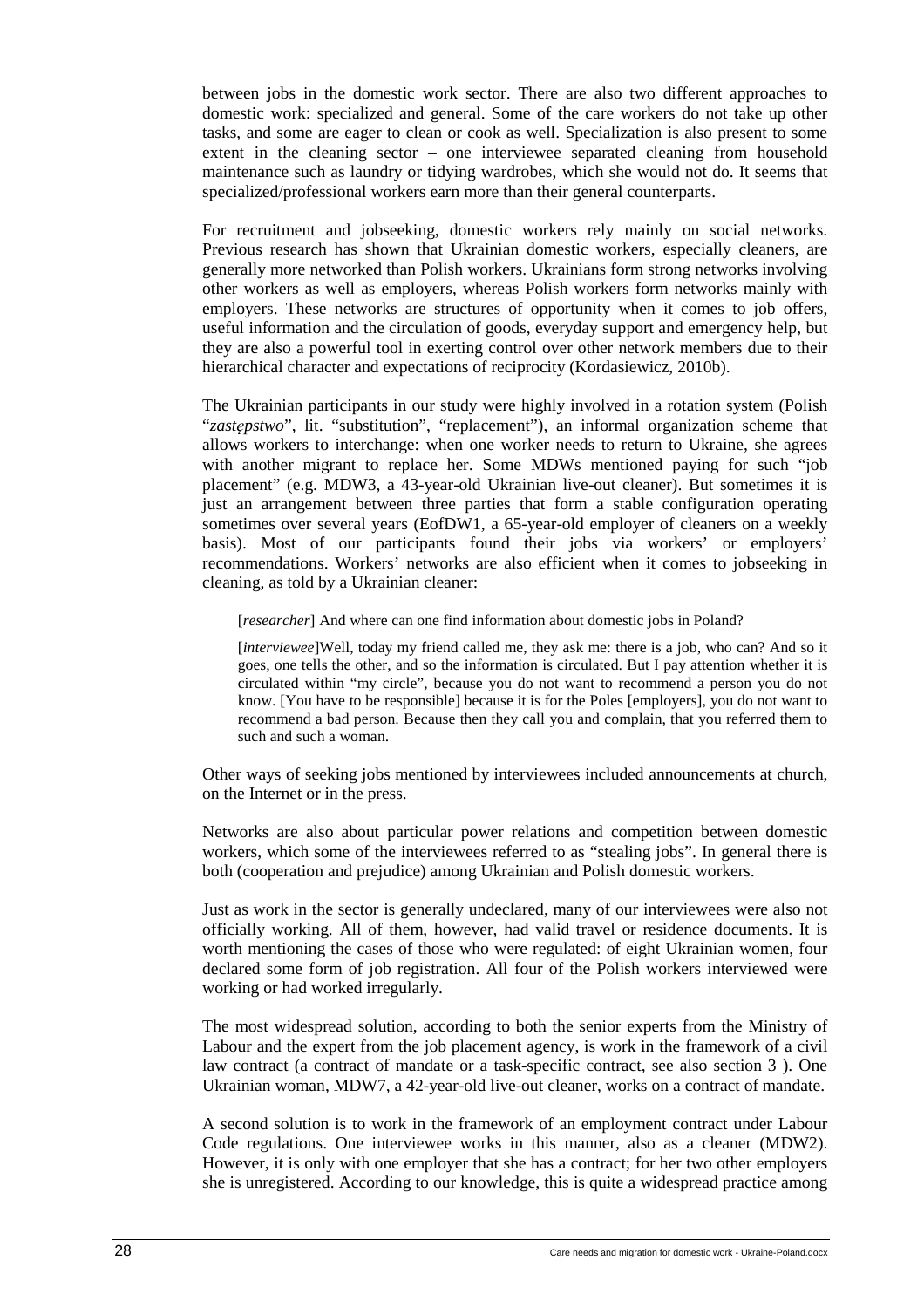household workers in Poland: one contract provides the benefits of social security, and declining to register other contracts means more money in your pocket, so as MDW2 comments on the question about the possibility to register other jobs: "Well, if you have a contract, you have to pay the social security [ZUS] so it means the remuneration is reduced, and how much can one bear to pay [to the social security fund]?"

All employees who do not have registered contracts declare the will to regularize their work situations but see numerous obstacles, such as cost, formalities, the need for trust and finding the "right people" eager to help them fight with the bureaucracy. A 36-year-old Ukrainian live-out cleaner comments on the possibility of regularizing her situation:

Well, there is a problem, because who on earth would employ me legally? … It is a responsibility, because if they employ me legally as a domestic worker, they have to pay taxes. Only people who really trust me would agree, that I will meet my commitments that I will work for them for sure, that I will not give them up tomorrow, and leave them with a tax to pay…

A 33-year-old Ukrainian live-in child-care worker would be very eager to register her work through a contract because she sees many benefits in doing so:

I would like to have official free time and to be entitled to free health service. And I would like to start to arrange for my pension as well. I do not have the possibility right now. Because I do not have an employment contract. I work unofficially. I would like to have a contract, but the employer does not want it, she would have to pay taxes and contributions, and she does not want to pay extra money.

With regard to general working conditions and potentially exploitative practices emerging in domestic work, the following were mentioned by most of the interviewees in informal employment as being their personal experience or someone else's: paying less than was orally contracted, long working hours, no free time in elderly care work, more care or household burdens than initially contracted, even one case of a refusal of payment. One of the interviewees, a 50-year-old Ukrainian live-out cleaner, was threatened by an employer who did not want to pay the sum orally contracted, that she would call the police to accuse the worker of stealing, and so she felt compelled to accept the lower remuneration. Most Ukrainian workers feel helpless when faced with such situations. Those who manage to cope attribute it to their personal qualities such as a strong personality rather than to systemic arrangements.

In a comparison of earnings for different domestic jobs, participants reported remuneration in cleaning between PLN 8 (US\$2.4) per hour in the 1990s, to PLN 20 (US\$6 ) per hour in 2014, or PLN 100−200 (US\$30−60) per apartment or house. In child care, the reported earnings were PLN 1,500−3,000 (US\$454−909) per month. In elderly care, the care worker could earn PLN 1,700−4,000 (US\$515−1212) per month. MDWs reported lower hourly wages than Polish workers, but the same remuneration "per apartment" in cleaning.<sup>29</sup>

When it comes to the quality of relationships with employers, some of our interviewees appreciate closeness and a friendly attitude or even being included as "part of the family", widely described in the MDW literature as an exploitative strategy (see for example Anderson, 2000; Constable, 2003; Lan, 2006; Romero, 1992; Parreñas, 2001; Kordasiewicz, 2008). However, for Poland, Marta Kindler's (2011) research shows that engaging in "kinship"-like relations is a conscious strategy of workers to become better

<sup>&</sup>lt;sup>29</sup> We refer here to actual payments mentioned by interviewees, irrespective of the legal status; in situations where there was an employment contract, pay would fall under general employment regulations, including the minimum wage, working hours, paid leave, etc.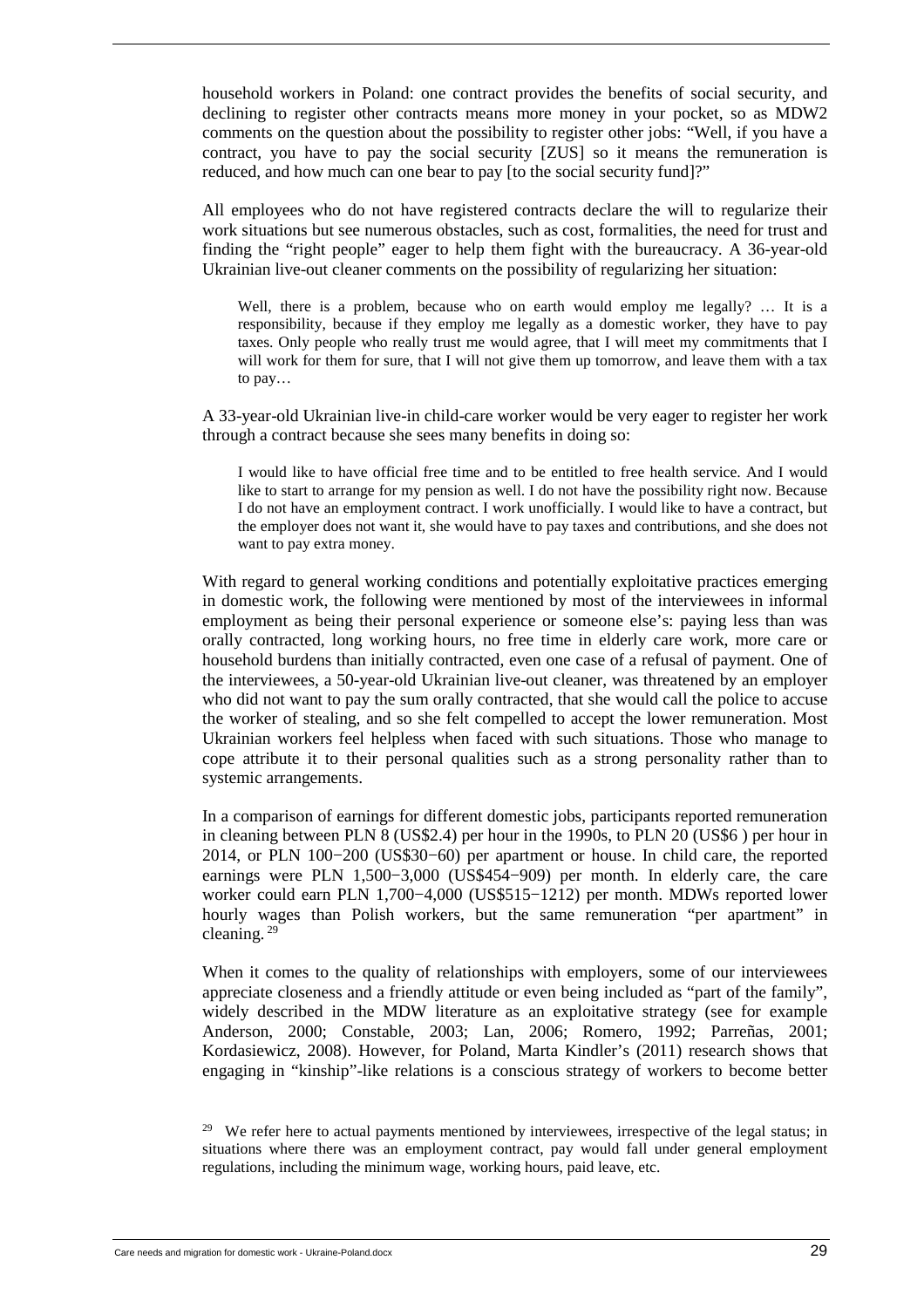embedded in the employers' social networks. Some of our interviewees mentioned bad treatment from their employers: exclusion or demeaning practices in comparison with Polish workers, such as not being allowed to eat at the same table as their employers. Although living-in is not preferred by immigrants, it is seen as a way of saving more of their income, but at the same time as a situation where it is difficult to set limits on working time and employers' expectations.

#### **Differences between national and migrant domestic workers.**

According to Kordasiewicz (2010a), Polish employers can be divided between those who prefer to employ Polish workers, those who prefer to employ Ukrainian workers, and those for whom the nationality of the worker is irrelevant – the latter group being the majority.<sup>30</sup>

Those who preferred Ukrainian workers said it was difficult to find a good Polish worker, and that Ukrainian women are more hard-working, more honest, more reliable and cheaper than their Polish counterparts. Several Ukrainian domestic workers in our study also referred to this perception, adding that Ukrainian workers are seen as more docile than Polish ones and argue less about terms of employment. The perception has a downside, however, because in consequence Ukrainian workers get worse working conditions and lower remuneration. A Ukrainian care worker recounted a conversation:

The neighbour came and told me that a Pole would not stand it. And she told me a whole story about a previously employed Polish woman who wanted two days off a week; she made demands and the neighbour reported they quarrelled all the time ... she refused to clean because she said, well I am a care worker, not a cleaner ... And Ukrainians, they do everything, make no demands. They are more eager to work and more patient.

Those employers who prefer Polish workers (Kordasiewicz, 2011), indicated a better quality of cleaning by Polish cleaners, who know better than Ukrainian workers about the most up-to-date cleaning appliances and detergents. Some Polish employers did not want to hire Ukrainian women as care workers because of language skills (to avoid influencing children with a "bad accent" in a in the phase of language development, a motive already observed by several authors (Kindler, 2011; Krzyszkowski, 2007; Samoraj, 2007) and reiterated often by the experts and workers in present study. There was a similar problem in care for the elderly due to communication issues, as with some elderly people this can be difficult and the language difference would mean introducing another problematic factor. Employers referred also to the instability of contact with some Ukrainian workers due to their circulation between the home country and Poland.

<sup>30</sup> In addition to this, Bojar et al. (2005) found that Polish domestic workers said that they felt no competition in the labour market from Ukrainian workers.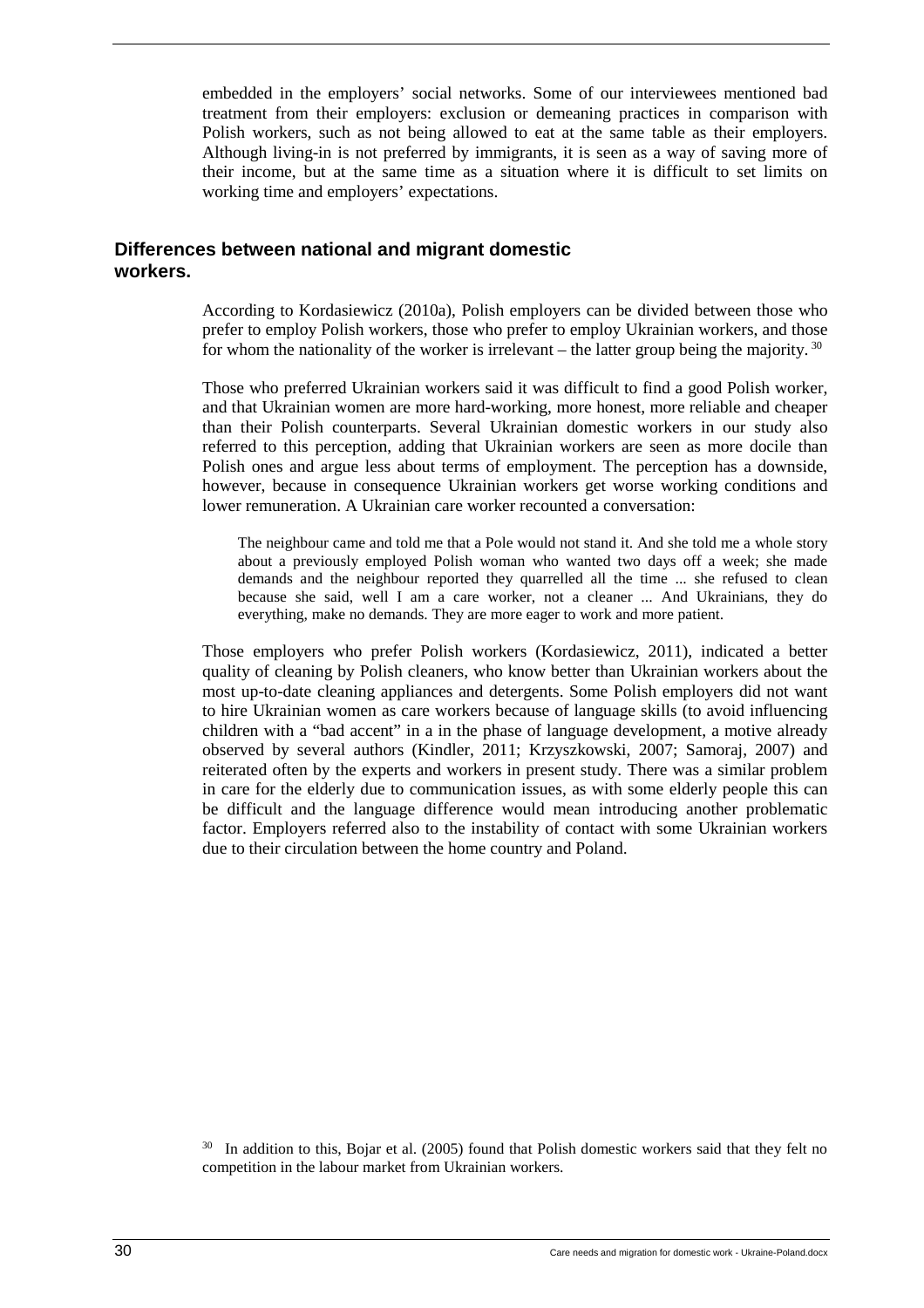## **5. Care policies**

#### **Policies and programmes: Costs and availability**

This section focuses on the type of programmes available from public and private care providers, together with their costs and availability. These issues are weighed by families in taking the decision either to use these programmes or to hire a domestic worker.

The regulatory framework on child care is set by the 2011 Act on care provided to children up to 3 years old.<sup>31</sup> This Act identifies and defines four forms of care – two institutional forms: nurseries and children's clubs; and two individual forms: a nanny and a daily care worker (*dzienny opiekun*). A nanny is defined as a person employed for the individual care of children from the first 20 weeks of life up to 3 years old (in special cases up to 4 years) carried out in the home. These legal regulations were put in place to stimulate the creation of jobs in households and to strengthen interest in employing a third party to aid household maintenance. A daily care worker has to complete a training programme for care workers (among others financed by the European Social Fund) and has to be able to care for the child in his/her household. The position of a daily care worker also requires an open competition held by the local authorities, who are the employers since home-care provision lies within their competence. Such a person signs a contract listing the duties, remuneration, form and dates of payment. The family is responsible for paying for the care provided to their child by the nanny or the daily care worker.

Public provision of elderly care in Poland is organized in two strands: health care and social assistance. The latter offers home-care services, day care and 24/7 care in "social assistance homes". Public home-care services include services such as home cleaning, laundry, grocery shopping and meal preparation, as well as bathing, enabling social contacts and nursing-related activities recommended by a physician, and specialized care services which depend on the care receiver's condition or disability and are provided by a skilled professional. These home-care services are provided either against payment or are partially or totally free of charge (Augustyn, 2010). Home-care provision lies in the competence of local governments and is either provided by the local authorities themselves, or delegated to not-for-profit (including religious) organizations, or provided by privately-owned companies on the basis of a public contract.

The actual use of these services is very low, due to lack of funding for them by local government. In 2008, 92,470 persons were beneficiaries of in-home assistance (partly paid),  $32$  and over twice as many – 253,000 – used institutional and semi-institutional care, a proportion opposite to the practice in Western European countries where stress is laid on assisting families with care. This suggests that families do not receive enough assistance in caring for their elderly members (Błędowski, 2012), and the situation will be even worse in future with the need to look after an ageing population and with proportionally fewer members of the younger generations (Augustyn, 2010).

There are few labour market political instruments aimed at the transformation of unofficial domestic work into regular jobs in Poland. In 2005 there was an attempt in the form of tax

<sup>31</sup> Act of 4 February 2011 on the care of children aged 3 and under (*Journal of Laws*, 2013, item 1457).

<sup>&</sup>lt;sup>32</sup> For instance, depending on the economic situation of an individual, in Kluczbork, a local community in the Opolskie region of south-western Poland, the cost to the client was between US\$0.4 and US\$4 per hour. Depending on the health condition, a person could be entitled to a maximum of four hours care per day (data from MIG/AGEING project preliminary study, available at: http://migageing.strony.uw.edu.pl/).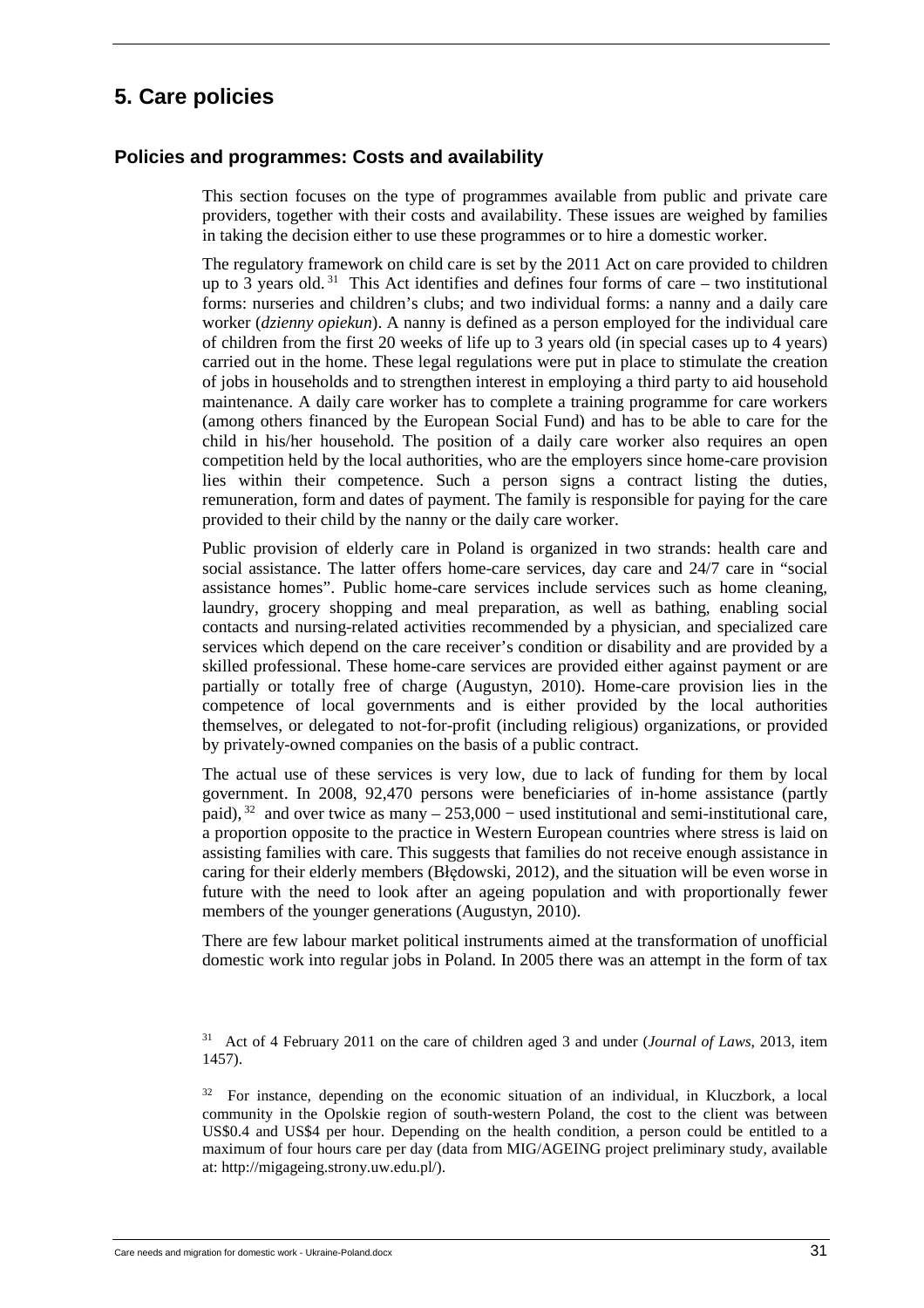advantages for employers of a housekeeper,  $33$  but it was highly criticized on the ground of having complicated procedures, and due to the poor response (in 2007 only 1,026 taxpayers in all of Poland benefited from it) it was given up. Currently, according to the 2011 Act there is a possibility of exemptions from social contribution and health insurance costs based on the employer signing with the child-care worker or nanny an "activating contract" (*umowa uaktywniająca*).<sup>34</sup> This is a contract of mandate. Importantly, if the wages stated in the contract do not exceed the monthly minimum wage, employers do not need to deal with formalities each month; they must register the worker at the Social Insurance Office (ZUS) and pay the contributions. This constitutes in practice an incentive to keep wages at the minimum level.

Institutional child care<sup>35</sup> of children below the age of three was provided in 2012 by 1,150 institutions.<sup>36</sup> Only 4 per cent of children aged 0−3 used a form of institutional care in 2012 (in 2011 it was 3.3 per cent) – one of the lowest rates in the European Union (CSO, 2014). Public nurseries cost PLN 360 (approx. US\$109) per month, while private nurseries cost from PLN 950 to 1,400 PLN (approx. US\$288 to 424) per month, full-time five days a week (ibid.). Compared to other EU Member States, the costs of sending a child even to a private nursery are rather low in Poland and are at times lower or equal to hiring a nanny. However, several issues have to be taken into account. Firstly, the average monthly earnings of Poles are substantially lower than the average monthly earnings in other EU countries. Secondly, there are not enough nurseries to accommodate all children. Third, cultural factors still play a role, with parents believing it is better for a child to remain at home until he/she reaches 3 years old. Fourth, nurseries and kindergartens are usually open only until 5 p.m. (5:30 p.m. at the latest) and with both parents working full-time and no grandparent available, a nanny has to be hired to pick up the child.

These actions notwithstanding, access to child care as well as elderly care is poor, and so care services in Poland for both children and adults requiring support are delivered mainly by members of families (Krzyżowski and Mucha, 2011; Kotowska, 2009; Rządowa Rada Ludnościowa, 2013). As studies show, 83 per cent of households take care of adults requiring support on their own, 2 per cent use public services, and only 1 per cent uses the commercial services available (Kotowska, 2009). In comparative international studies, Poland is seen as a country where people declare less often than in other countries that they are carers of other persons, but the care provided in Poland often means intensive care (more than 20 hours a week) (Colombo et al., 2011; Kotowska, 2009; Wóycicka, 2009). And so some of the families who can afford it hire domestic workers to perform household and care tasks.

<sup>33</sup> Act of 20 April 2004 on Promotion of Employment and Labour Market Institutions (*Journal of Laws*, 2013, item 674, with amendments).

34 See: http://www.infor.pl/prawo/dziecko-i-prawo/przedszkolak/289639,Umowa-uaktywniajacadla-niani.html, http://www.zus.pl/files/nianie\_poradnik.pdf.

<sup>35</sup> It is worth observing that the European Social Fund plays an important role in the implementation and functioning of institutional child-care services in Poland under the Human Capital Operational Programme (HC OP). Since 2012, one project with a budget of  $\epsilon$ 46 million has made it possible to co-finance at 85 per cent activities involving: support for the implementation and functioning of day nurseries and children's clubs, including covering child-care costs for the under-3s if at least one of the parents returns to the labour market after a break related to the birth or education of the child; and support for childminder services (EC, 2013). Some local governments use EC funds to increase the number of places in nurseries (see for example the "Family" programme, 2010−20, elaborated by the Warsaw local government) or to co-finance payments for non-public nurseries (for example, the Opole local government).

36 58,400 places available, an increase of 80 per cent since 2010 (32,500 places) (CSO, 2014a).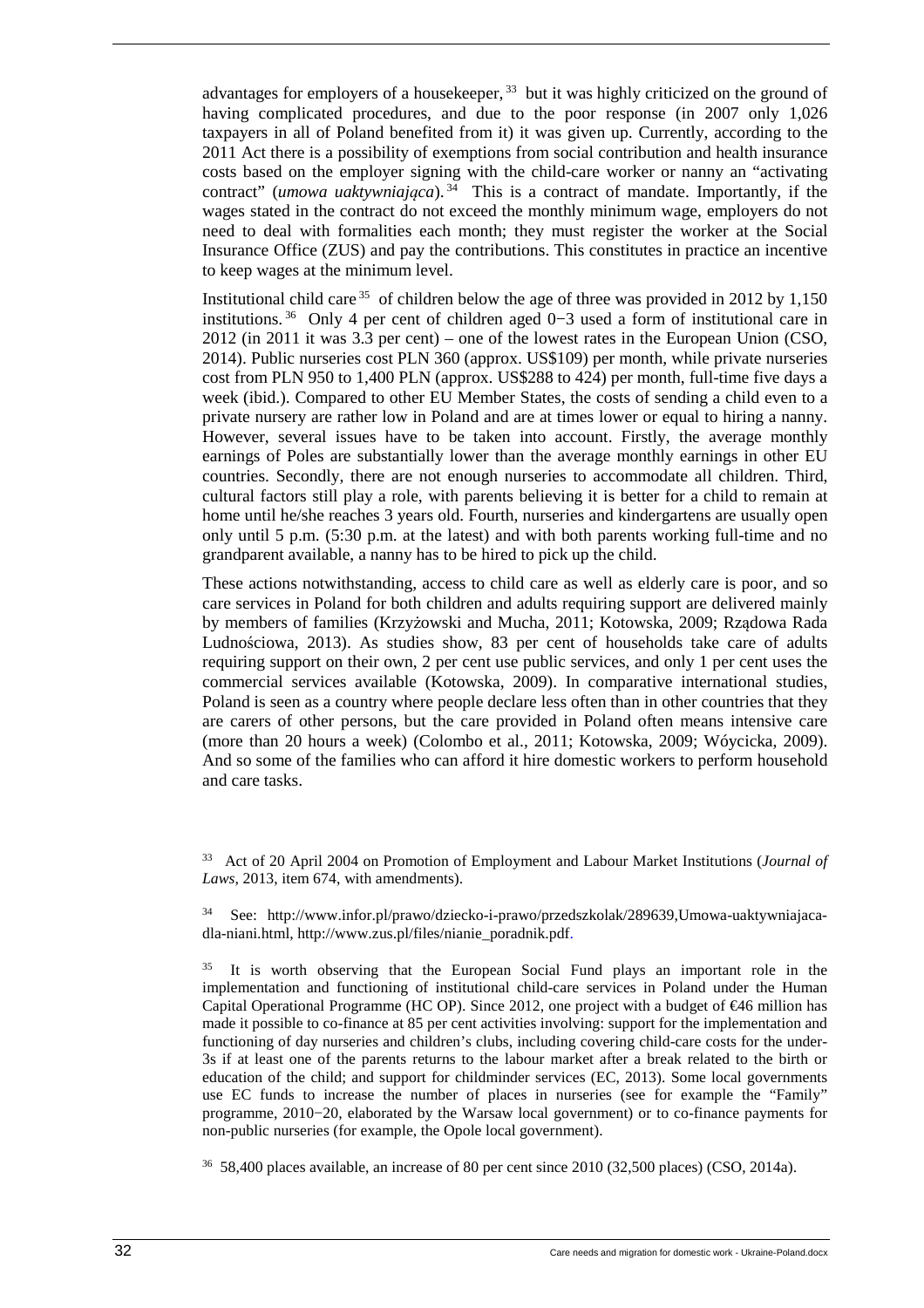## **6. Assessment of political relevance of MDW issues**

Although not yet sufficiently reflected in the policies, MDWs are attracting the attention of policy-makers, since their work is directly linked to the ageing of the Polish population, changes in the labour market and potential increases in demand for care workers. MDWs have been given as an example of a desired migrant group, relevant to the needs of the Polish labour market. Such a preference was expressed in the plan of implementation of Poland's migration policy adopted in 2014. Nevertheless, regulations or policies addressed to MDWs are not a topic of concern either for the Ministry of Labour or for the Ministry of Internal Affairs, responsible for establishing a management strategy for migration. MDWs are part of the wider category of labour migrants and as such they are referred to in the context of the following priorities set in Poland's migration policy:

- preventing irregular migration and undocumented work of migrants, as well as preventing labour exploitation, often linked to undeclared work (assumedly also undeclared work of MDWs);
- increasing the scale of legal employment of foreigners, through offering incentives in the form of liberalized procedures for prolonging legal residence in Poland; signing bilateral agreements on social protection; and
- facilitating access for citizens of selected countries seen as close in cultural and geographical terms, and possessing competencies regarded as required by the Polish labour market and society (which explicitly concerns MDWs).

Officially, migrant domestic work is one of the priorities in labour migration policy, as Poland has identified in this sector a demand that is not satisfied with national workers. However, representatives of trade unions, claim that in practical terms the government should elaborate more regulations of domestic work and call the government to ratify ILO convention 189 on domestic workers. Trade unions have not yet started to actively campaigning for ratification of the convention, claiming lack of sufficient knowledge about the DW sector to address the issue properly.

All in all, domestic work sector is important in Poland, although foreign domestic workers are associated more with other countries than Poland. The fact that there are no specific regulations or policies regarding MDWs and, at the same time, international regulations in this field are not implemented, implies to think about MDWs as a phenomena recognised and demanded, but still not perceived as important to the extent that requires specific regulations.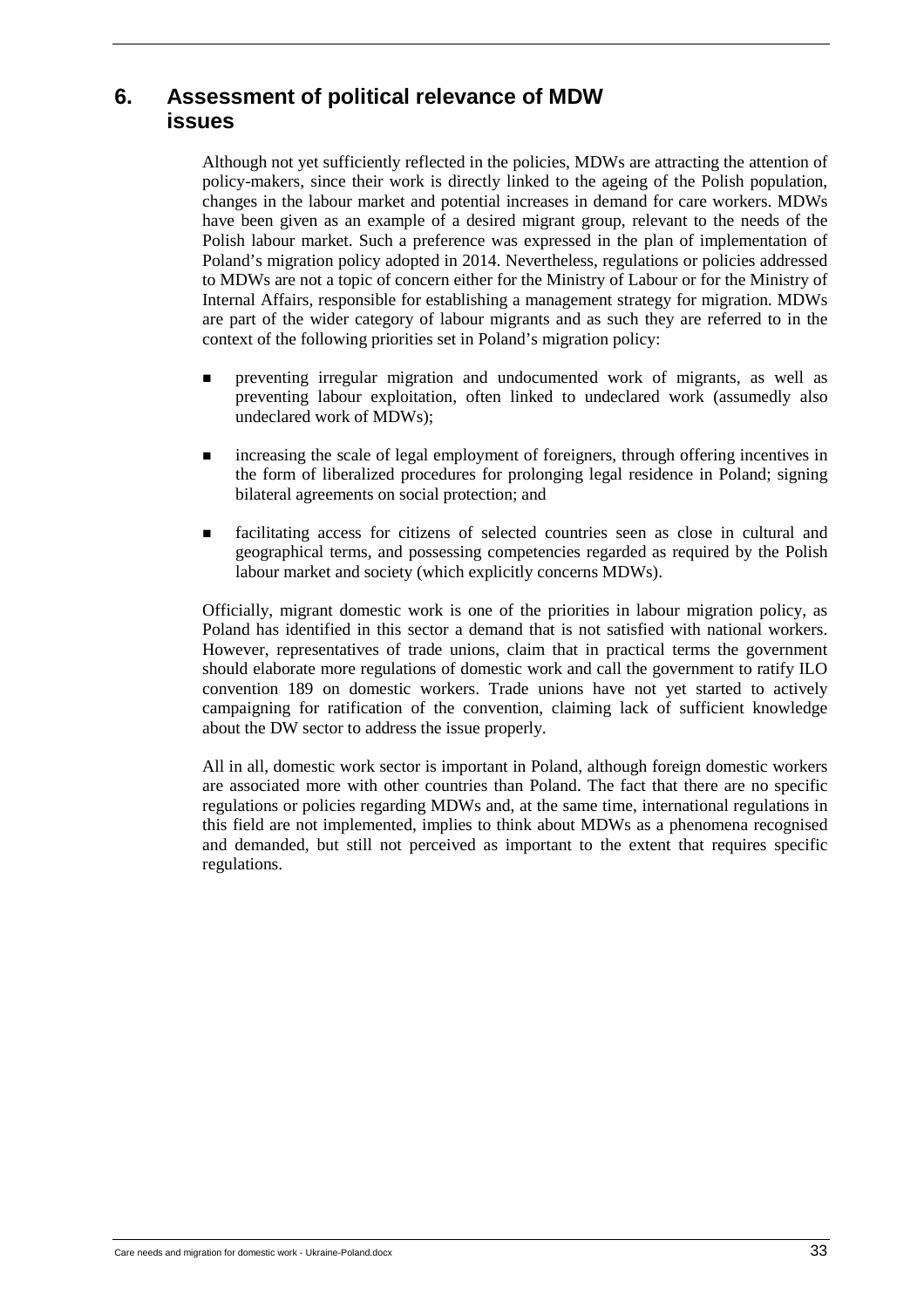## **7. A short analysis of data and knowledge development**

Many of the studies on migrant domestic work carried out by Polish researchers concern the work of Polish women abroad (Cieślińska, 1992; Grzymała-Kazłowska, 2001a, 2001b and 2005; Slany and Małek, 2005; Rosinska-Kordasiewicz, 2005). This is directly linked to the status of Poland as a country of emigration. Interestingly, migration researchers claim that many of the characteristics describing Polish MDWs in other European countries may also be used to describe Ukrainian domestic workers in Poland (see for example Praszałowicz, 2008).

The available reports devoted to the issue of domestic work usually address it in a fragmentary way, for instance with a focus on care services (e.g. Kotowska (ed.), 2009), without including cleaning and other duties performed in private households. Also, the studies relevant to the domestic work sector may be divided into those that focus on foreigners working as DWs (e.g. Kindler, 2009; Volodko, 2009; Keryk, 2010) and on DWs in general (Kordasiewicz, 2011).

A few studies address the past and present institutional and legal context of care work in Poland, revealing a particular preference for home-based care (Heinen and Wator, 2007; Saxonberg and Szelewa, 2007). However, these studies do not address the issue of migrant domestic work.

In the second half of the 1990s, the Centre of Migration Research (CMR) at the University of Warsaw carried out several studies on immigration to Poland, analysing Ukrainian petty traders and circular migration, among them migrant domestic workers (Łukowski, 1997; Okólski, 1998 and 1997; Stola, 1997; Iglicka and Sword, 1999). Qualitative research captured the shift of Ukrainian immigrants from trade to migrant work, including (mainly women but also a few men) searching for jobs in cleaning and care work (Antoniewski, 1997). Research focusing on the immigration of Ukrainian nationals to Poland gradually advanced, acknowledging the presence of Ukrainian immigrants, mainly women, in the domestic work sector in Poland as one of the characteristic streams of this migration flow (Iglicka, 2000 and 2003; Bojar et al., 2005; Golinowska et al., 2004; Górny and Kępińska, 2004; Górny et al., 2007; Kępińska, 2002; Kloc-Nowak, 2007; Bednarski et al., 2008).

The employment of domestic workers is hardly ever studied in surveys. In those focused on the sharing of household chores, the issue of employing a person from outside the family to support the partners in housekeeping is absent. Studies conducted by the Central Statistical Office concerning the time budget of households are an exception. The study by Golinowska et al. (2004) was the first attempt to estimate the demand for domestic workers generated by households in Poland. The analysis included socio-demographic characteristics of households employing domestic workers, preference for nationality/country of origin of the domestic workers to be employed, etc.

According to this survey (carried out in 2001), in Poland 7 per cent households employed various domestic workers and in every tenth of these households, that worker was a foreigner, usually a Ukrainian. The types of work carried out by these workers were the following: cleaning (34 percent), child care (6 percent), ill or elderly care (10 percent), gardening/farming (19 percent) and renovations (11 percent) (Golinowska et al., 2004). The main reasons for employing a foreigner were: the low cost of services (resulting from non-payment of taxes and insurance premiums) and the high quality of work offered (resulting from the strong motivation of foreigners to work and earn money inaccessible in their native economies). Also of importance were flexibility and readiness to work more for lower remuneration than native workers would accept.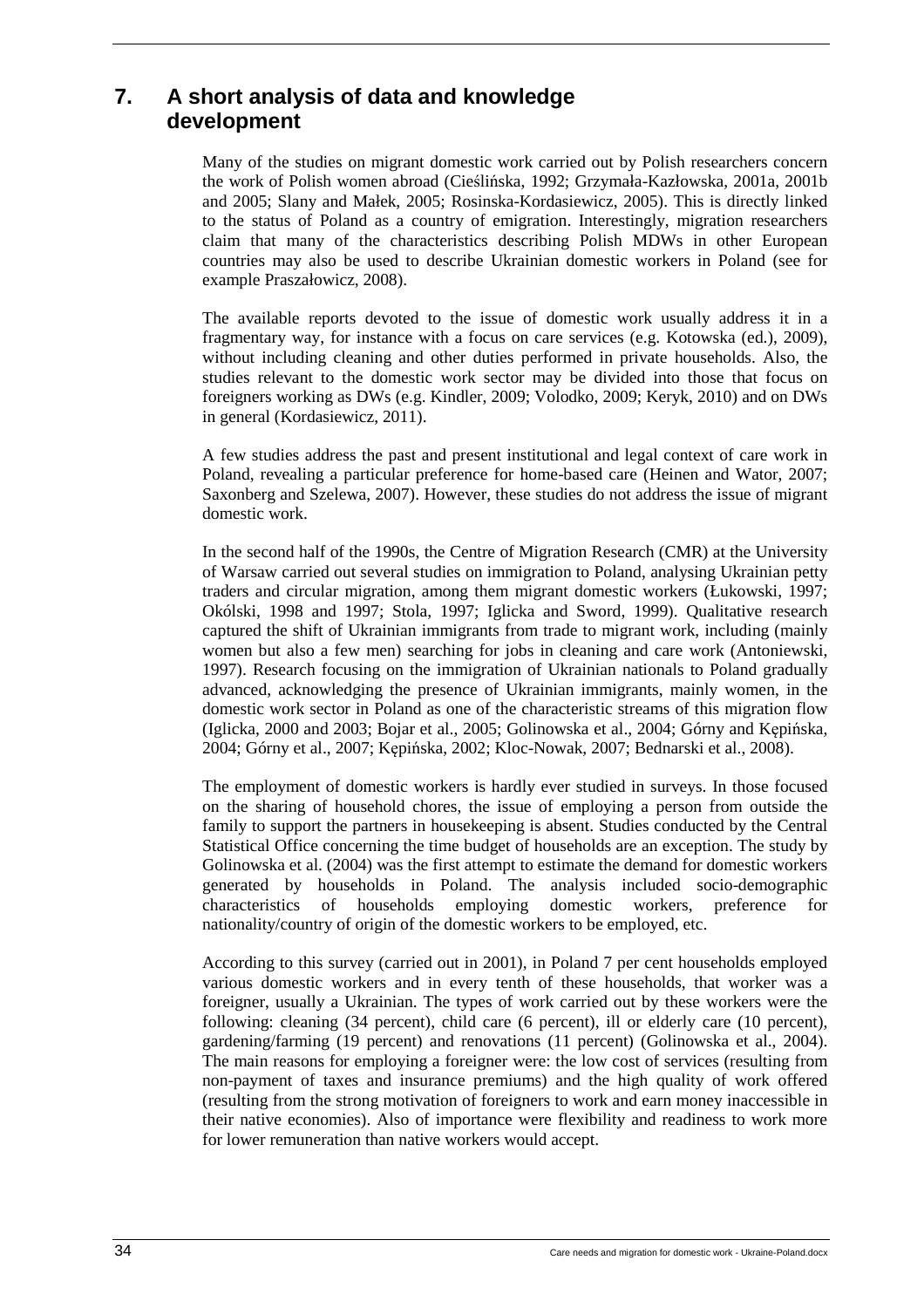A more recent attempt to carry out an estimation of the household demand for foreign labour was made by Grabowska-Lusińska and Żylicz (2008). Their results are based on a representative household survey carried out in 2007, according to which 15 per cent of households employed a worker and among them 1 in 25, approximately 80,000 households, had employed foreign workers on both regular and irregular time bases in the previous two years. This estimate, however, is based on the very insignificant number of foreigners employed (4 per cent). The foreigners were employed both officially and unofficially, and were most often Ukrainians and less often Belarusians. There were also very rare cases of immigrants coming from other countries and working as carers or cleaners.

Polish studies that focus on MDWs, mainly Ukrainian women, are still rare and predominantly of qualitative character. They tend also to study immigrants living and working in Warsaw and the suburbs (Kloc-Nowak, 2007; Kindler, 2011). This is among other factors because Warsaw, and the Mazowieckie Voivodship, of which Warsaw is a part, have a high concentration of immigrants – both with legal and irregular status under Polish law. Also, demand for migrant domestic work seems to be the highest in large cities, of which Warsaw as the capital is a prime example (confirmed also by experts, among others from the Ministry of Labour and Social Policy). People in Warsaw have better earnings and less support from extended family due to internal migration.

A few studies focusing on MDWs in cities other than Warsaw should be mentioned. One was based on 40 in-depth interviews with immigrant women employed by households in the Lubelskie region. The study aimed to learn about women's strategies for entering and functioning in the labour market, including women employed informally in the domestic sector (Samoraj, 2007). A study carried out in Cracow showed that domestic work in private households is not very popular – however, there is demand for elderly care. The Ukrainian women who worked in Cracow were often experienced nurses who were taking unpaid leave from hospitals in Ukraine to work in Poland as live-in care workers and earning approximately US\$200 per month (Młodawska and Wojnicka, 2007).

Those studies that address immigrant domestic workers analyse in general the following aspects of their migration: the legality of their entry to and stay in Poland (e.g. Kindler, 2011; FRA, 2011) and the character of their work, often focusing on their work relations with the Polish employer (Kindler, 2009; Kordasiewicz, 2011).

An important study including the perspective of Polish employers of domestic workers – both native and immigrant women – is that by Kordasiewicz (2011), who in the course of her doctoral research also interviewed Polish domestic workers employed part-time by a housing cooperative, cleaning communal areas such as building entrances or staircases for example, but whose main income stemmed from undeclared work in private homes.

The aspect of domestic work as "a woman's job", including in the context of immigrants, is rarely addressed (Kindler, 2011; Keryk, 2010). Nor are there studies so far that explore whether the particular facilitations introduced to officially employ foreigners as care workers have had an impact on the situation of MDWs. A few authors analyse the policy as regards child and elderly care-related household strategies (Keryk, 2010).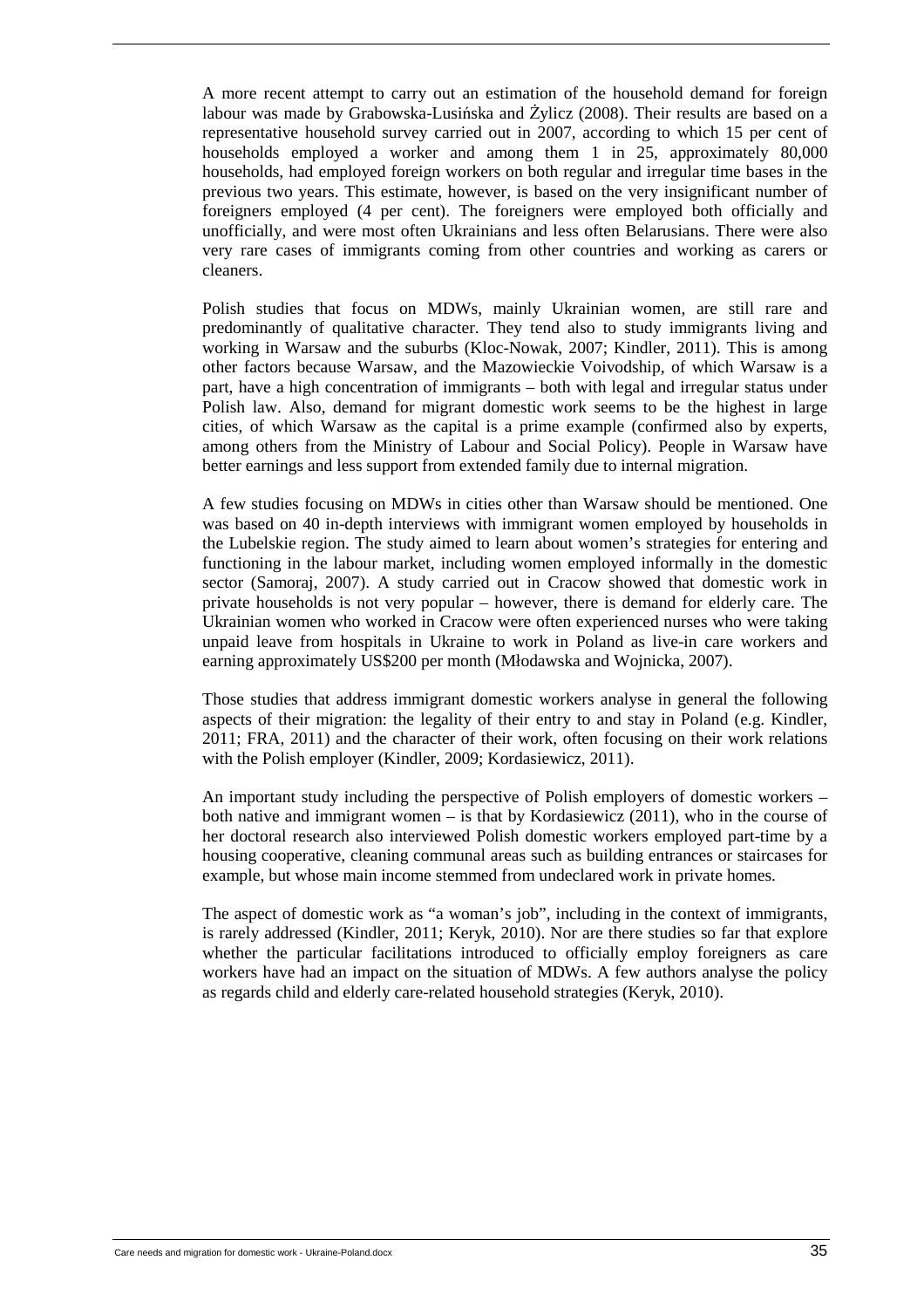## **8. Conclusions**

Remunerated domestic work for private households in contemporary Poland is a relatively new phenomenon. There are several reasons for the development of this niche in the labour market. Care institutions in Poland are weak, both in terms of facilities available and quality of services provided. There also continues to be little social acceptance of placing one's parents in an elderly care institution (and few of the elderly are happy to accept such arrangements) or one's child in a nursery. The less developed the institutional solutions and the less social acceptance for such care practices, the higher the employer's dependency on private care solutions and the higher the opportunities for finding work in this niche for both Polish and immigrant women.

Remunerated domestic work carried out for private households is a "non-topic" in the public and political discourse. The moment it appears it is downplayed. Ukrainian women are more often framed in the public debate as domestic workers than Polish women, but this has more to do with stereotypes concerning Ukrainians than on domestic work per se. Institutional child care has a different status in the debate. Especially during election times, every party takes a stand on opening more nurseries and kindergartens.

Meanwhile, due to its mainly unofficial character and lack of proper contracts, domestic work carries numerous risks, especially for MDWs. Possible negative consequences involve not being able to go to public health-care facilities due to lack of public health insurance; being underpaid; or the lack of a pension in the long term. Paradoxically, work in this sector, especially in cleaning, is relatively well paid, especially in comparison to earnings in other sectors where immigrants find jobs, such as agriculture. Thus MDWs, aware of the difficulties in accessing the public health-care system in Poland, including long waiting periods for treatment, are willing to take the risks and pay for any necessary health treatment from a private doctor in Poland or in Ukraine. Although access to information and justice exists, in practice it is not used by MDWs because they do not find it feasible to go to court with an accusation against their informal employer. They use their social networks to obtain information, rather than asking for advice from public institutions or social organizations.

Regarding the risks of exploitative working conditions in domestic work, there are at least two perspectives that need to be considered. On the one hand domestic workers, especially immigrants, often accept exploitative working conditions (for example, no additional payment for additional work) as "normal", a "favour", or "help". This is of course the result of working in the private sphere and being aware of the importance of building up trust with the informal employer, of being treated "like a family member". It concerns those immigrants who have less migration experience; a clear learning process is visible, with more experienced domestic workers being aware of their rights and leaving such work relations. On the other hand, it seems that on the employers' part there is respect for the domestic workers who have access to their homes and care for their children or parents, and an awareness of being dependent on their services. In terms of power relations, these are obviously unequal, due to the legal, economic and social status of the Polish informal employer compared to the MDW. The immigrant, however, creates a sense of stability both through links to other immigrants and a patron−client relationship with the employer. The quality of immigrants' working conditions – payment, in particular – improved when they possessed social capital gained through ties to their employers. Recommendations given by employers as well as experience from several jobs allowed the MDWs to achieve satisfactory working conditions and to create a work routine.

Regarding legal changes attempting to lift the domestic work sector out of the informal economy, of importance is the 2011 Act on care provided to children up to 3 years old, which provides an opportunity mainly aimed at Polish nannies to "come out of the shadows". This Act shows that there is some political reflection on the topic. However, it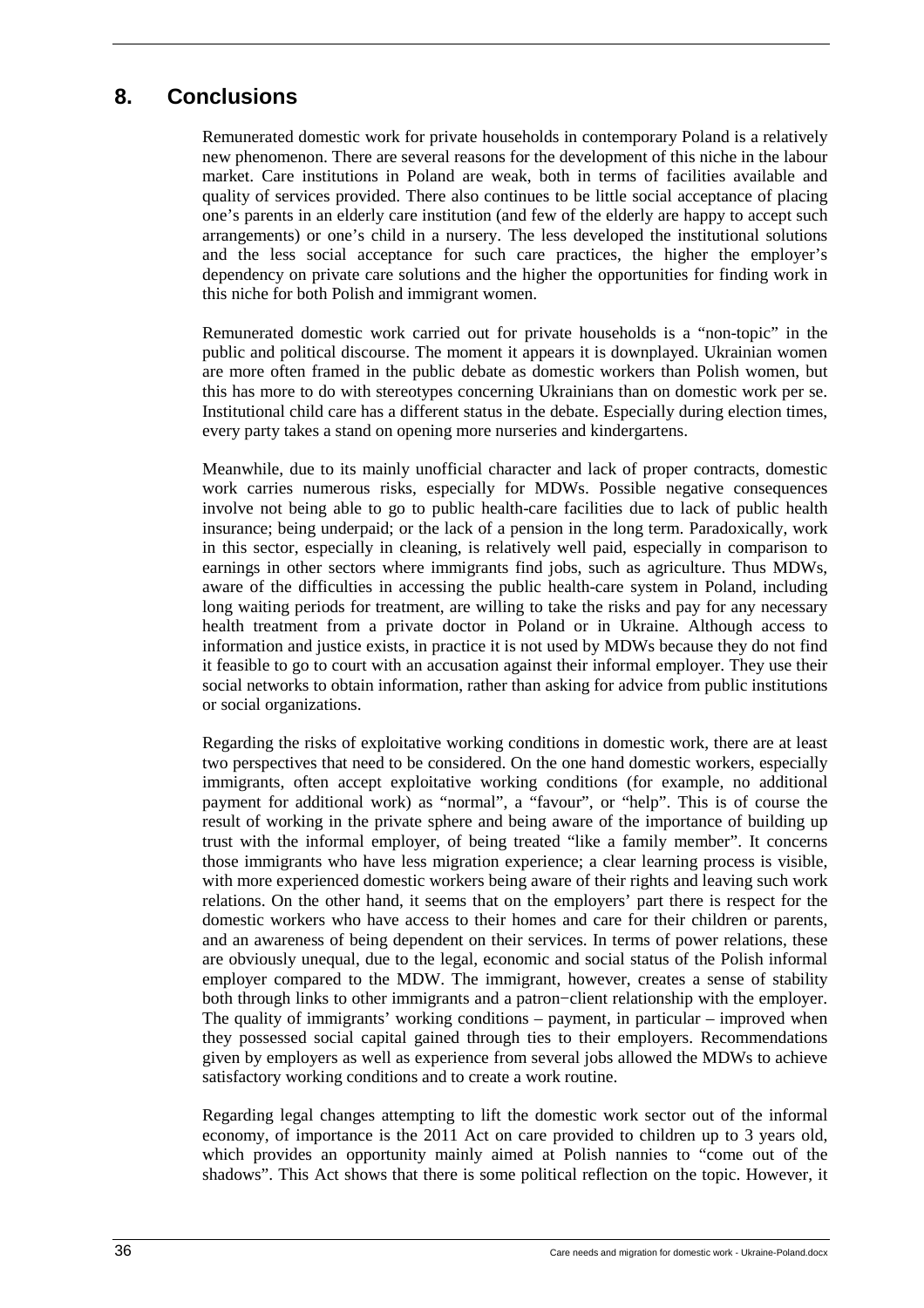is not incidental that the Act concerns child care – which has the highest status among the domestic work jobs – and that institutional child care is already a concern voiced by politicians during election times. Of great importance is the draft bill on aid to dependent individuals, which plans to introduce financial support for families responsible for the provision of care. This shows that elderly care, with a concern for systematic solutions, is slowly coming to the fore as a political issue; until recently this theme was present only when pensions were discussed.

Legal channels of entry for MDWs, such as the system of employers' declaration of intent to hire a foreigner, has yet to be proved to actually be effective in increasing declared employment in the domestic work sector. Due to lack of control mechanisms, at present it serves mainly as a way to enter Poland legally, since the declaration enables immigrants to apply for visas, with the majority most probably not signing proper contracts with the employers. However, at least for some domestic workers this system has proved to be a way out from the informal sector, provided that they managed to get employment contracts and their employers applied for work permits, or (since May 2014) work and residence permits that allowed for longer stay in Poland and regular work for an employer there. Such permits for MDWs also imply fewer problems such as frequently having to apply for visas, but they are regarded as quite costly (about US\$100) and the formalities required in the application process as too complex. However, it should be reiterated that the migration policy on admission and access to the labour market for foreigners has been changing recently. Along with restricting access to the territory, due to Poland's accession to the European Union and the Schengen zone, access to the labour market has been liberalized.

Migration from Ukraine to Poland and to the domestic work sector among others will continue, as there are now additional factors destabilizing the country of origin politically and economically such as the ongoing war in the eastern provinces of Ukraine. Moreover, with Poland's increasing ageing of the population, the demand for home elderly care will continue – with immigrant women more willing than Polish women to engage in such work. However, due especially to the demand for child care and also an increase in the number of households able to pay for housework such as cleaning, Polish domestic workers continue to be the majority in the sector. To avoid creating a large pool of excluded and underpaid women, the Polish authorities need to tackle the issue seriously and continue to develop the legal framework, not only facilitating care work but also creating legal possibilities for flexible employment by private households that are attractive to both employees and employers. Measures should involve not only financial issues (remuneration, taxes and contributions) but also rational organization of work and free time, to satisfy both the needs of employers (e.g. a dependent person requiring assistance round the clock) and the needs of employees (e.g. right to privacy, rest and family life).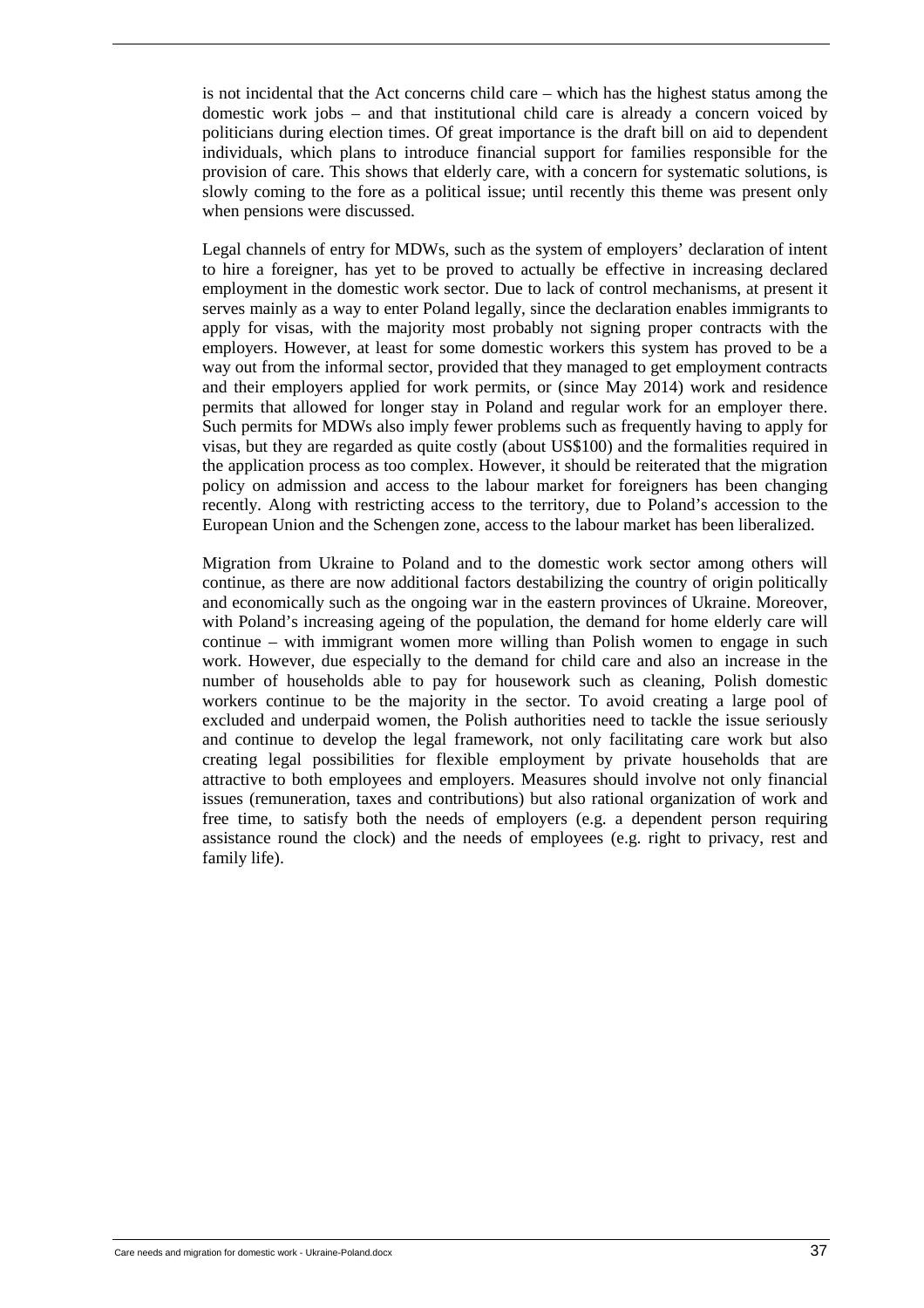## **9. Recommendations**

The following recommendations are based on analysis of the data gathered and also partly reflect recommendations formulated in academic publications and policy reports.

- **1.** Provide **reliable data** on the immigration of Ukrainian women to the domestic work sector in Poland, as a basis for the development of research-informed policy. Such research should among others address: the temporary character of immigration (current statistical data only partly capture these flows), the working conditions of MDWs and the impact of these migrations on Ukraine. Such research should include practical recommendations and reach interested parties.
- **2.** Re-introduce the **recognition of diplomas and documented skills** of the nationals of Poland's neighbouring non-EU countries. From qualitative studies we can conclude that there are a number of women who are overqualified for domestic work. Legal paths of entry for qualified foreign workers exist but are still insufficient. As a result, these women are channelled into the informal sector, in particular into domestic work where they face deskilling.
- **3. Simplify the employment regulations**. Although access to the labour market for foreigners has been significantly widened due to liberalization of the law and the introduction of instruments simplifying the procedure for employing a foreigner, the regulations for employing a person who will work in a household is still too complex for employers. The scope of obligations linked to employing a domestic worker on the basis of an employment contract and a contract of mandate (including registration at the Office of Social Insurance) is still discouraging and perceived as time-consuming. Additionally, the very low risk of controls and punishment for undeclared work or undeclared employment encourages the omission of formalities linked to the employment of MDWs. Undeclared work risks not being properly remunerated and carries the additional risk of abuse of the domestic worker's rights such as the right to dignity, decent work or family life, or when the conditions of work are changed unexpectedly as in an increase of work with no rise in pay. Among simplified procedures the introduction of a contract allowing work for several employers should be considered. This certainly would improve the situation of cleaners.
- **4.** Accompanying the simplification of regulations, **run a campaign to raise awareness** among domestic workers and their employers of the benefits of official employment. This should promote best practices aimed at increasing the incentives for immigrants to look for official work, reducing dependency on informal employment. It should also encourage systematic dialogue, starting at the local level, to assist in understanding the points of view of all stakeholders and the changing needs for household work; such dialogue should include families, practitioners, and representatives of government responsible for the welfare state.
- **5. Develop "entry protocols"** which would be attached to the labour contract. The study carried out for the present research shows that MDWs are much less willing than Polish domestic workers to negotiate their oral contracts with the Polish employer. An "entry protocol" is a document containing clear explanations of rights and duties, working hours, tasks, etc. and is an important step in professionalizing domestic work. Both domestic workers and employers should be aware of what constitutes a fair contract.
- **6. Increase the value of domestic work**. As already discussed in this report, the demand for domestic workers in Poland is increasing. This is related to the unchallenged gender contract where women are regarded as primarily responsible for care and household chores, as well as the capitalist culture of work and an ageing population. Although new policies concerning care for children and the elderly are being introduced, as well as more gender-balanced solutions of parental leaves, alternatives to underpaid, unofficial domestic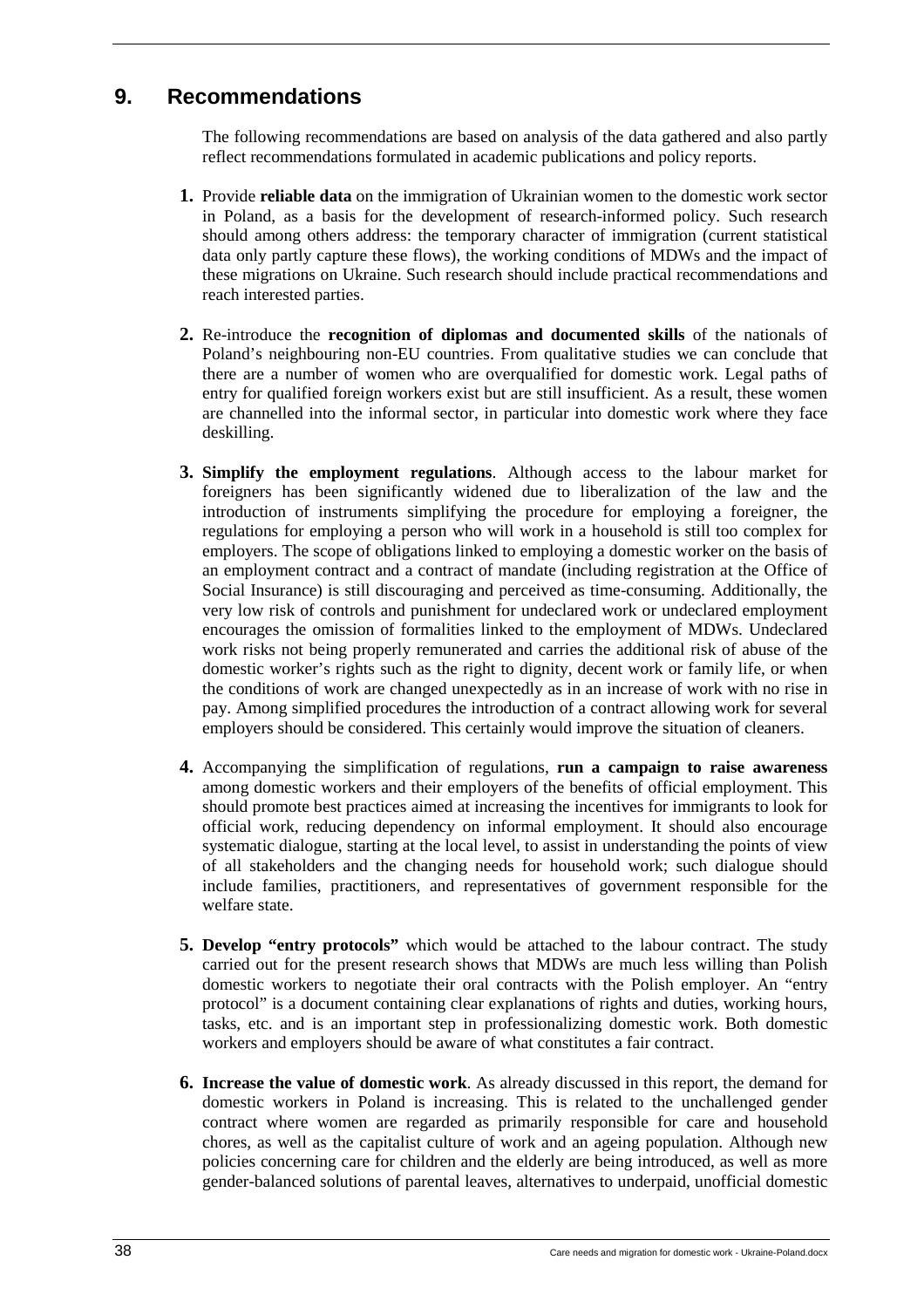services are still needed. This requires an ideological change, backed up by appropriate political developments and the introduction of family-friendly working hours.

- **7. Develop tools to empower migrant domestic workers** to take a stand in defence of their rights. MDWs are widely dispersed − as are Ukrainian migrants in general; they do not form a clear diaspora. At the same time, such seemingly "natural" partners as trade unions or NGOs do not provide targeted support for this group. Thus, there is a need to raise awareness of common goals and to support all attempts at self-organization on the part of migrant workers. Social mobilization from the grassroots is important to the rights of domestic workers worldwide, as we have seen for example during the campaign for ILO Convention No. 189 on decent domestic work. In Poland, domestic workers are isolated and unorganized; there are no organizations that deal specifically with domestic work issues, and such work is not recognized as important by the Government or trade unions. In this context it is vital to include in future actions the issue of social mobilization that would include both immigrant and Polish workers, demonstrating their common interests and building solidarity in this hitherto dispersed occupational category.
- **8. Develop a high-level information campaign to raise awareness** among experts and relevant authorities about the need to regularize domestic work, using as a tool the ILO Domestic Workers Convention (No. 189). This should be carried out through meetings organized with the relevant committees in the Polish Parliament. The campaign should lead to the development of a lobby to adopt the ILO Convention, especially in case the bottom-up pressure from the domestic workers would be too weak. Raising awareness about the existence of ILO Convention No. 189 and creating pressure to adopt it is relevant for both immigrant and Polish domestic workers.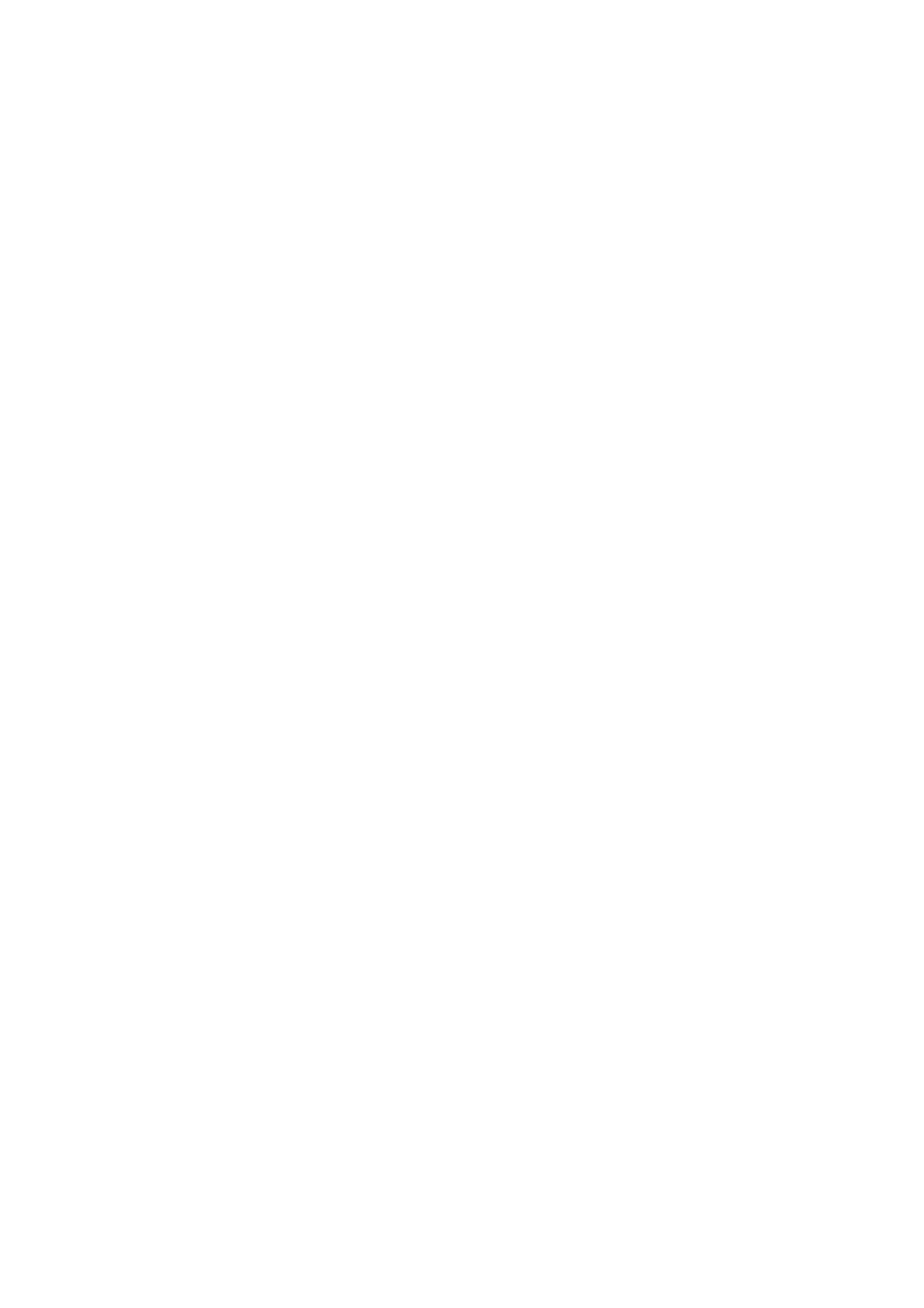### **Bibliography**

- Anderson B. 2000. *Doing the dirty work? The global politics of domestic labour* (London, Zed Books).
- Augustyn, M. (ed.) 2010. *Opieka długoterminowa w Polsce: Opis, diagnoza, rekomendacje* (Long-term care in Poland: Description, diagnosis, recommendations) (Warsaw, Ministry of Health).
- Barbone, L.; Piętka-Kosińska, K.; Topińska, I. 2012. *The impact of remittances on Poland's economy*, Centre for Social and Economic Research study (Warsaw, CASE). Available at: http://www.case-research.eu/sites/default/files/publications/ 2012-12\_Barbone.pdf.
- Bednarski, M.; Kryńska, E.; Pater, K.; Walewski, M. 2008. *Przyczyny pracy nierejestrowanej w Polsce* (The reasons for undeclared work in Poland) (Warsaw, Ministry of Work and Social Policy).
- Bojar H.; Gąsior-Niemiec, A.; Bieniecki, M.; Pawlak, M. 2005. *Migranci na rynku pracy w Polsce: Wyniki badań przeprowadzonych wśród migrantów ekonomicznych i pracowników polskich* (Migrants on the labour market in Poland: Results of the study conducted with economic migrants and Polish employees) (Warsaw, ISP). Available at: http://www.isp.org.pl/files/15564235680343222001119876573.pdf.
- Buckley, M. 1997. *Post-Soviet women: From the Baltic to Central Asia* (Cambridge/New York, Cambridge University Press).
- Caceres, M. J. 2001. *Concealed unemployment in Ukrainian industry: A statistical analysis* (Geneva, ILO).
- Centrum Badania Opinii Spolecznej (CBOS). 2013. *O roli kobiet w rodzini: Komunikat z badań* (Warsaw).
- Chrzanowska A.; Gracz, K. 2008. *Sytuacja przymusowych migrantek na polskim rynku pracy* (Situation of forced migrant women on the Polish labour market), Analizy Raporty Ekspertyzy (ARE) No. 3 (Warsaw, SIP). Available at: http://www.interwencjaprawna.pl/docs/ARE-308-migrantki-przymusowe.pdf.
- Cieślińska, B. 1992, "Emigracja z Polski do Włoch pod koniec lat 80-tych" (Emigration from Poland to Italy at the end of 1980s), in *Przegląd Polonijny*, No. 3.
- Central Statistical Office of Poland (CSO). 2012. *Kobiety i mężczyźni na rynku pracy* (Women and men on the labour market) (Warsaw). Available at: http://stat.gov.pl/cps/rde/xbcr/gus/f\_kobiety\_i\_mezczyzni\_na\_rynku\_pracy\_2012.pdf.
- ──. 2013. *Żłobki i kluby dziecięce w 2012 r* (Nurseries and childrens' clubs in 2012), Information note (Warsaw).
- Constable, N. 2003. "Filipina workers in Hong Kong homes: Household rules and relations", in B. Ehrenreich and A. R. Hochshild (eds): *Global woman: Nannies, maids and sex workers in the new economy* (New York, Owl Books), pp. 115–141.
- Dąbrowski, P. 2014. *Praca przymusowa cudzoziemców w Polsce: Analiza zjawiska w wybranych grupach imigranckich* (Warsaw, Wydawnictwa Uniwersytetu Warszawskiego).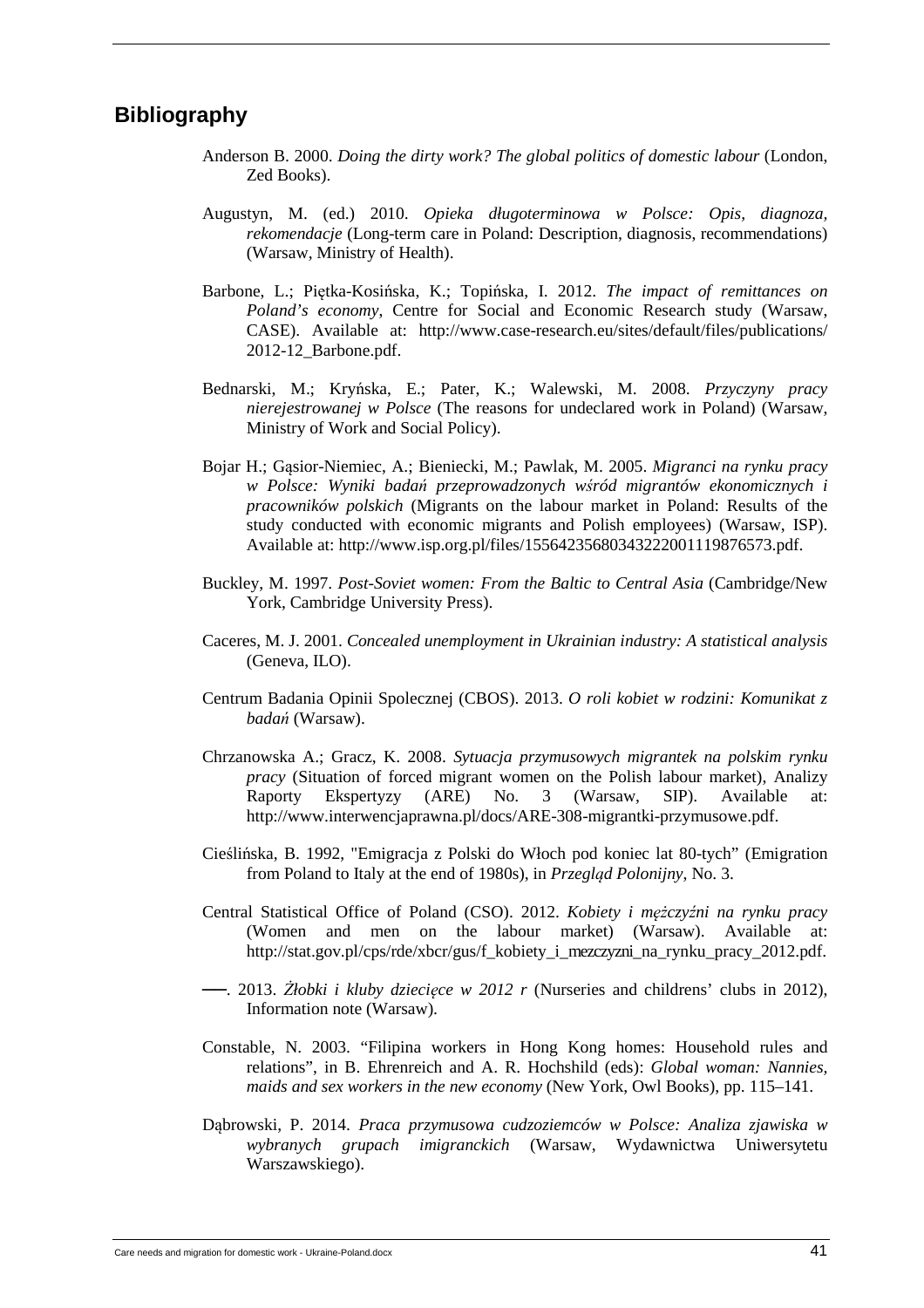- Domaradzka, E; Morecka, Z. 2004. "Popyt na pracę cudzoziemców w gospodarstwach domowych" (Demand for foreign labour in households), in S. Golinowska (ed.): *Popyt na pracę cudzoziemców* (Demand for foreign labour work) (Warsaw, IPiSS).
- Duch-Krzystoszek, D. 1996. "O podziale władzy i obowiązków w rodzinie" (On the division of power and duties in the family), in J. Sikorska (ed.): *Kobiety i ich mężowie* (Women and their husbands) (Warsaw, IFiS PAN), pp. 137–157.
- European Commission (EC). 2013. *Barcelona objectives: The development of childcare facilities for young children in Europe with a view to sustainable and inclusive growth*, Report from the Commission to the European Parliament, the Council, the European Economic and Social Committee and the Committee of the Regions (Luxembourg, Publications Office of the European Union).
- European Migration Network (EMN). 2014. *Dostęp migrantów do systemu zabezpieczeń w Polsce* (Migrant access to the social security system in Poland), Report prepared by the Country Contact Point in Poland of the European Migration Network (Warsaw). Available at: http://ec.europa.eu/dgs/home-affairs/what-we-do/networks/european \_migration\_network/reports/docs/emn-studies/21b\_poland\_national\_report\_social\_ security\_pl.pdf.
- ──; European Policy Committee. 2011. The 2012 *Ageing Report: Underlying assumptions and projection methodologies*, European Economy Series No. 4/2011 (Brussels). Available at: http://ec.europa.eu/economy\_finance/publications/european\_economy/ 2011/pdf/ee-2011-4\_en.pdf.
- European Union Agency for Fundamental Rights (FRA). 2011. *Migrants in an irregular situation employed in domestic work: Fundamental rights challenges for the European Union and its Member States* (Luxembourg: Publications Office of the European Union). Available at: http://fra.europa.eu/sites/default/files/migrants\_in\_ an irregular situation employed in domestic work en.pdf.
- Fihel, A. 2008. "Popyt generowany przez gospodarstwa domowe" (Demand generated by households), in I. Grabowska-Lusińska and A. Zylicz (eds.): *Czy polska gospodarka potrzebuje cudzoziemców?* (Does the Polish economy need foreigners?) (Warsaw, Ośrodek Badań nad Migracjami Wydziału Nauk Ekonomicznych Uniwersytetu Warszawskiego.
- Gawrycka, M.; Wasilczuk, J.; Zwiech, P. 2010. *Szklany sufit i ruchome schody: Kobiety na rynku pracy* (Glass ceiling and moving stairs: Women on the labour market) (Warszawa: CeDeWu – Wydawnictwa fachowe).
- Glass, C.; Fodor, E. 2007. "From public to private maternalism? Gender and welfare in Poland and Hungary after 1989", in *Social Politics: International Studies in Gender, State and Society*, Vol. 14, No. 4, pp. 323−350.
- Gmaj, K. 2005. *Imigranci na polskim rynku pracy w świetle opinii pracodawców* (Immigrants on the Polish labour market in the light of employers' opinions), Analyses and Opinions No. 3/2005 (Warsaw, Centre for International Relations).
- Golinowska S. et al. (eds). 2004. *Popyt na pracę cudzoziemców: Polska i sąsiedzi* (Demand for foreign labour: Poland and its neighbours) (Warsaw, IPiSS).
- Grabowska-Lusińska, I.; Żylicz, A. 2008. *Czy polska gospodarka potrzebuje cudzoziemców?* (Does the Polish economy need foreigners?) (Warsaw, Ośrodek Badań nad Migracjami Wydziału Nauk Ekonomicznych Uniwersytetu Warszawskiego).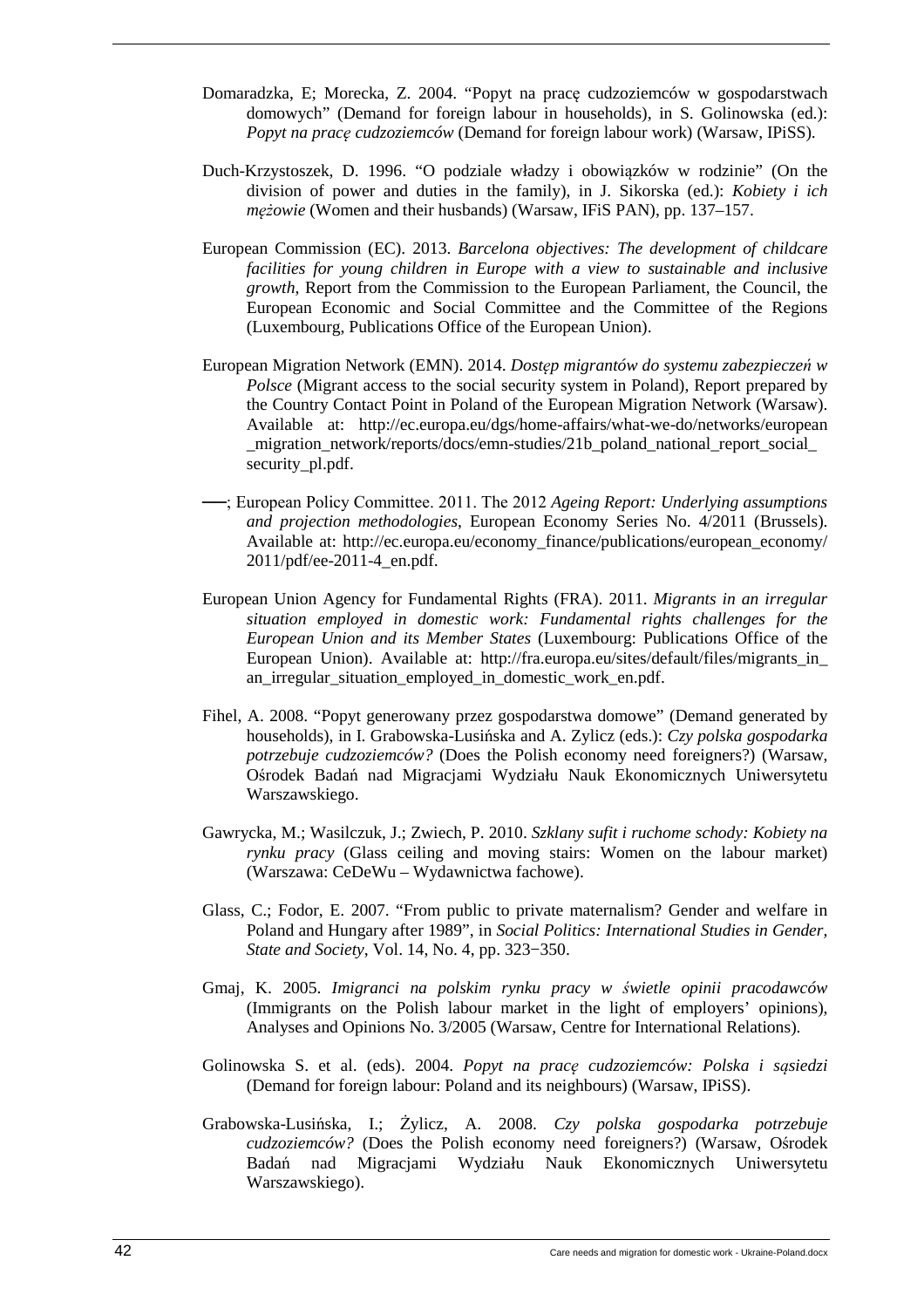- Grotkowska. G.; Sztandar-Sztanderska, U. 2009. "Rynek pracy kobiet w Polsce w latach 1992−2007" (The labour market of women in Poland in the years 1992−2007), in: *Strukturalne i kulturowe uwarunkowania aktywności zawodowej kobiet w Polsce* (Structural and cultural conditions of women's economic activity in Poland) (Warsaw, WN Scholar), pp. 57−98.
- Grzymała-Kazłowska, A. 2001a. *Polscy nielegalni pracownicy w Belgii* (Polish illegal workers in Belgium), Working Paper No. 41 (Warsaw, CMR); also published as Polish migrant women in Brussels, in
- ──. 2001b. "Polish migrant women in Brussels", in *Ethnographica*, No. 1.
- ──. 2005. "From ethnic cooperation to in-group cooperation: Undocumented Polish workers in Brussels", in *Journal of Ethnic and Migration Studies*, Vol. 31, No. 4, pp. 675−697.
- Hardy, J. 2009. *Poland's new capitalism* (London, Pluto Press).
- Heinen, J.; Wator, M. 2007. "Childcare in Poland before, during, and after the transition: Still a women's business", in *Social Politics: International Studies in Gender, State and Society*, Vol. 14, No. 4, pp. 189−216.
- Hofmann, M.; Reichel, D. 2011. *Ukrainian migration: An analysis of migration movements to, through and from Ukraine* (Vienna, International Centre for Migration Policy Development (ICMPD). Available at: http://www.integrationsfonds.at/laenderinformation/ukrainianmigration/.
- International Fund for Agricultural Development (IFAD). 2006. *Sending money home: Worldwide remittance flows to developing and transition countries* (Roma, IFAD). Available at: http://www.ifad.org/remittances/maps/brochure.pdf.
- Jakubiak, M. 2002. *Macroeconomic situation of Ukraine*, paper presented at conference of the Stefan Batory Foundation (Warsaw, CASE).
- Janowska, Z.; Martini-Fiwek, J.; Góral, Z. 1992. *Bezrobocie kobiet w Polsce* (Women's unemployment in Poland) (Warsaw, Friedrich Ebert Foundation).
- Kaczmarczyk, P. 2013. *Recent trends in international migration in Poland: The 2013 SOPEMI Report* (Warsaw, Centre of Migration Research).
- Katzman, D. M. 1981. *Seven days a week: Women and domestic service in industrializing America* (Chicago, University of Illinois Press).
- Keryk, M. 2010. "Care-worker with a heart needed: The domestic care regime in Poland after 1989 and Ukrainian Migrants", in *Social Policy and Society*, Vol. 9, No. 3, pp 431−441.
- Kilkey, M.; Merla, L. 2013. "Situating transnational families' care-giving arrangements: The role of institutional contexts", in *Global Networks*. doi:10.1111/glob.12034.
- Kindler, M. 2009. *The relationship to the employer in migrant's eyes: The domestic work Ukrainian migrant women in Warsaw*, Les cahiers de l'URMIS, No. 12. Available at: http://urmis.revues.org/index853.html.
- ──. 2011. *A "risky" business? Ukrainian migrant women in Warsaw's domestic work sector* (Amsterdam, Amsterdam University Press).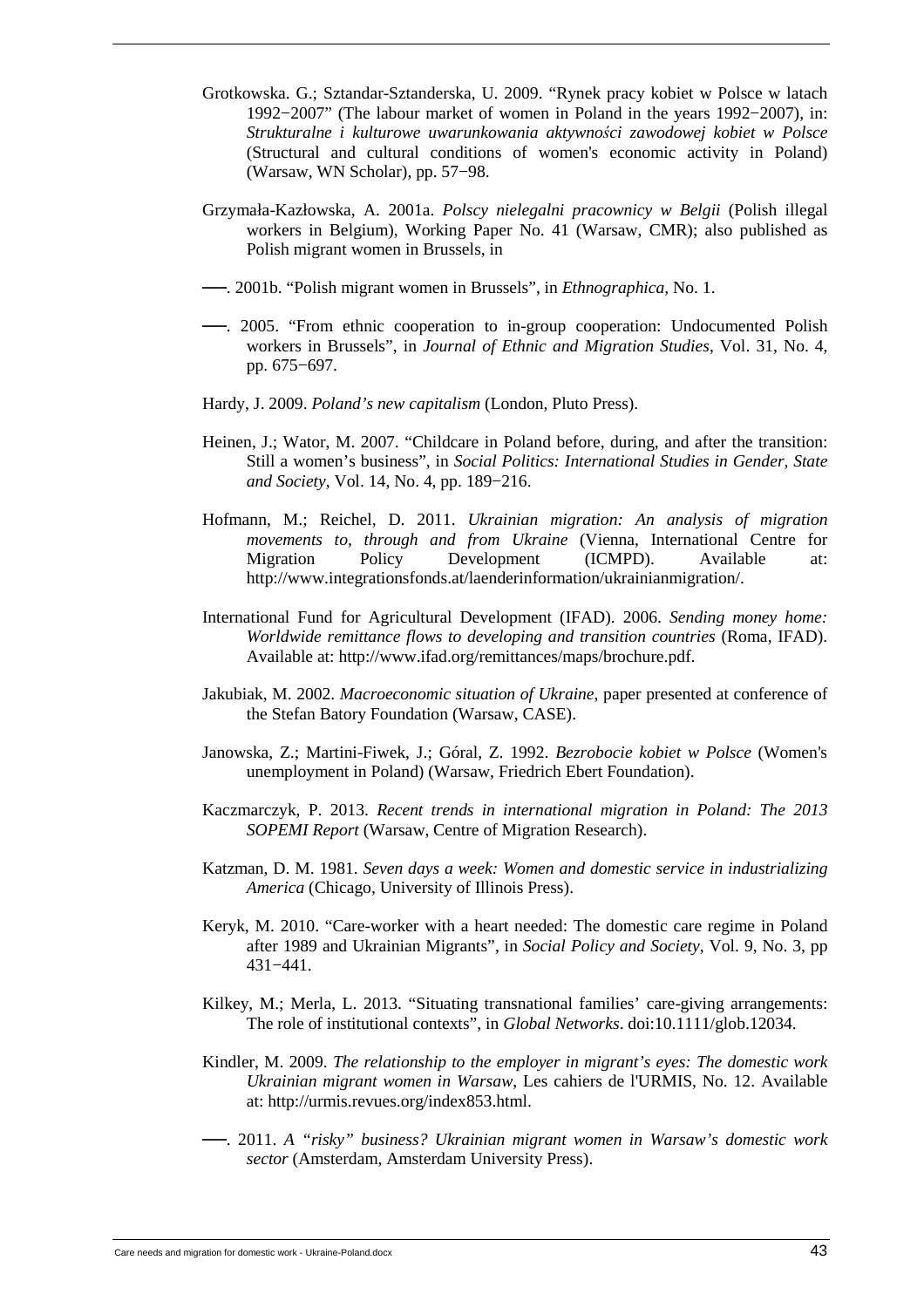- ──; Kordasiewicz, A. (2015). "Maid-of-all-work or professional nanny? The changing character of domestic work in Polish households, XVIII-XXI c.", in E. van Nederveen Meerkerk, S. Neusinger and D. Hoerder: *Towards a global history of domestic and caregiving workers* (Leiden, Brill), pp. 158-181.
- ──; Szulecka, M. 2010. "Integracja ekonomiczna migrantek na polskim rynku pracy: Przyczynek do badań" (Economic integration of female migrants in the Polish labour market: Explanatory research), in M. Kindler and J. Napierała (eds.): *Migracje kobiet z i do Polski: Przegląd badań* (Migrations of women from and to Poland: Review of the studies) (Warsaw, WN Scholar).
- ──; ──. 2013. "The economic integration of Ukrainian and Vietnamese migrant women in the Polish labour market", in *Journal of Ethnic and Migration Studies*, Vol. 39, No. 4, pp. 649–671.
- Kordasieiwcz A. 2008. "Służąca, pracownik, domownik: Polki jako pomoce domowe w Neapolu w kontekście retradycjonalizacji instytucji" (Servant, worker, family member: Polish women as domestic workers in Naples, Italy), in *Kulturai Społeczeństwo*, Vol. 2, No. 52, pp. 80–109.
- ──. 2010a. *Etniczny wymiar funkcjonowania rynku uslug domowych w Warszawie* (Ethnic dimension of care and domestic service market in Warsaw) (Warsaw, Institute for Public Affairs).
- ──. 2010b. "Tożsamość osoby zatrudniającej pomoc domową. Bliskość i asymetria jako kwestie problematyczne w relacji z pracownikiem domowym" (Identity of domestic worker's employer), in A. Kacperczyk (ed.): *Procesy tożsamościowe: Symbolicznointerakcyjny wymiar konstruowania ładu i nieładu społecznego* (Identity processes: Symbolic-interactional dimension of constructing social order and disorder).
- ──. 2011. Domestic service/servants: *Transformation of asymmetrical social relation*, Ph.D. dissertation, University of Warsaw.
- ──. 2012a. "Visual representations of care-work on the websites of Polish recruitment agencies targeting the German elderly care market", in Research Collective on International Migration and Gender: *Workshop proceedings. Migrant domestic/careworkers in France, Italy and Germany: Labor conditions, institutional contexts and status claims*, Transnational Sociology Program, Graduate School of Social Sciences, Hitotsubashi University, Tokyo, pp. 114−136.
- ──. 2015. "Class guilt: Employers and their relationships with domestic workers in Poland", in S. Marchetti and A. Triandafyllidou (eds.): *Paying for care: The employers' perspective on migrant domestic work* (London, Ashgate).
- Krzyszkowski, J. 2007. *Gotowość do podjęcia aktywności ekonomicznej wśród kobiet z terenów niskozurbanizowanych* (Łódź, Polskie Towarzystwo Polityki Społecznej). Available at: http://www.rodzina.gov.pl/zal/f252\_4.doc.
- Krzyżowski, Ł.; Mucha, J. 2011. *Ku socjologii starości: Starzenie się w biegu życia jednostki*, Wydawnicza Polskiego Towarzystwa Socjologicznego Series (Cracow,Wydawnictwa AGH).
- Lan, P-C. 2006. *Global Cinderellas: Migrant domestics and newly rich employers in Taiwan* (Durham, NC, Duke University Press).
- Lasota, E. 2008. "Praca domowa imigrantek a proces urynkowienia ról społecznych" (Domestic work of immigrant women and the process of marketing social roles), in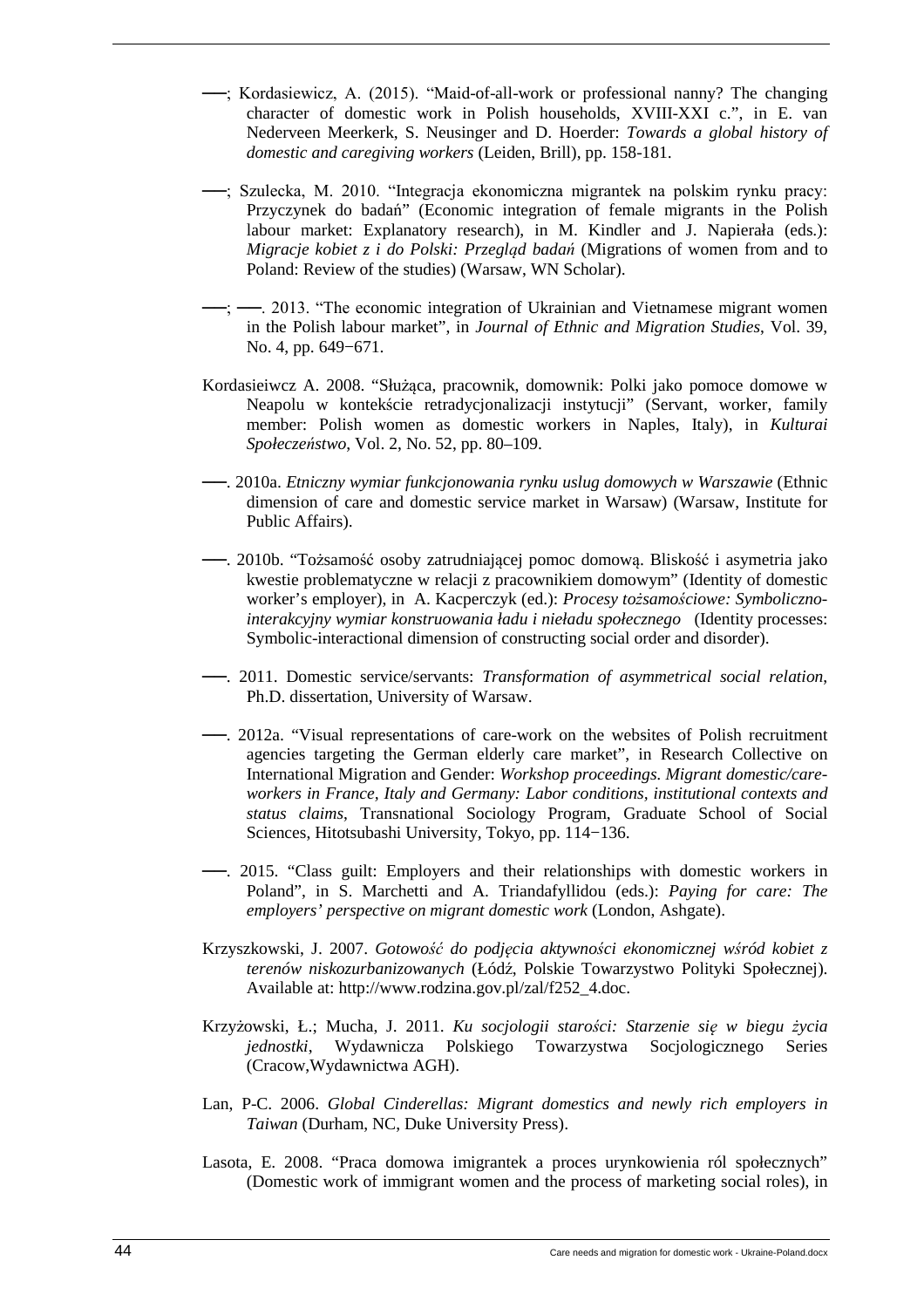K. Slany (ed.): *Migracje kobiet* (Migraton of women) (Cracow, Jagiellonian University), pp. 221−238.

- Leder, A. 2014. *Prześniona rewolucja: Ćwiczenie z logiki historycznej* (Warsaw, Wydawnictwo Krytyki Politycznej).
- Labour Market Department (LMD). 2013. *Zezwolenia na pracę wydawane w oparciu o przepis \$3 pkt 2 rozporządzenia Ministra Pracy i Polityki Społecznej z dnia 29 stycznia 2009 r. w sprawie określenia przypadków, w których zezwolenie na pracę cudzoziemca jest wydawane bez względu na szczegółowe warunki wydawania zezwoleń na pracę cudzoziemców* (Dz. U. z 2009 r. Nr 16, poz. 85 zpóźn. zm.), unpublished note by LMD, Ministry of Labour and Social Policy.
- Łapiński, K.; Peterlik, M.; Wyżnikiewicz, B. 2014. *Szara strefa w polskiej gospodarce* (Warsaw, IBnGR).
- Mandal, E.; Ratajczak, Z. 1995. "Seksizm a bezrobocie kobiet: Mity i rzeczywistość", in *Bezrobocie: Psychologiczne i społeczne koszty transformacji ustrojowej* (Katowice, Wydawnictwo Uniwersytetu Śląskiego), pp. 63–70.
- Markov, I. 2009. *Ukrainian labour: Migration in Europe: Findings of the complex research of the processes of Ukrainian labour immigration* (Lviv, Caritas Ukraine).
- Marody, M.; Giza-Poleszczuk, A. 2000. "Być kobietą, być mężczyzną czyli o przemianach tożsamości związanej z płcią we współczesnej Polsce", in M. Marody (ed.): *Między rynkiem a etatem: Społeczne negocjowanie polskiej rzeczywistości* (Warsaw, WN Scholar), pp. 44–74.
- Matysiak, A. 2009. "Zatrudnienie kobiet w Polsce a posiadanie dzieci: Bariera czy warunek?", in I. Kotowska: *Strukturalne i kulturowe uwarunkowania aktywności zawodowej kobiet w Polsce* (Warsaw, WN Scholar), pp. 197–232.
- McDonald, P. 2000. "Gender equity in theories of fertility transition", in *Population and Development Review*, Vol. 26, No. 3, pp. 427–439.

Migration Policy Centre (MPC). 2013. *MPC migration profile: Ukraine* (Florence).

- Ministry of Internal Affairs (MIA). 2012a. *Polityka migracyjna Polski: Stan obecny i postulowane działania* (Poland's migration policy: Current state of affairs and recommended actions) (Warsaw, MIA). Available at: http://bip.msw.gov.pl/ bip/polityka-migracyjna-po/19529,Polityka-migracyjna-Polski.html.
- ──. 2012b. *Polityka migracyjna Polski w odniesieniu do obywateli Republiki Białorusi, Ukrainy i Federacji Rosyjskiej* (Poland's migration policy toward nationals of Belarus, Ukraine and the Russian Federation) (Warsaw, Migration Policy Department, MIA). Available at: http://www.emn.gov.pl/portal/esm/714/9767/ Polityka\_migracyjna\_Polski\_w\_odniesieniu\_do\_obywateli\_Republiki\_Bialorusi\_Uk rain.html.
- ──. 2014. *Plan wdrażania dla dokumentu "Polityka migracyjna Polski: Stan obecny i postulowane działania"* (Implementation plan of the document "Poland's migration policy: Current state of affairs and recommended actions") (Warsaw, Migration Policy Department, MIA). Available at: http://bip.msw.gov.pl/bip/politykamigracyjna-po/19529,Polityka-migracyjna-Polski.html.
- Młodawska, A.; K. Wojnicka. 2007. *Sytuacja Wietnamczyków i Ukraińcow na rynku pracy: Przypadek Krakowa i województwa małopolskiego* (Cracow).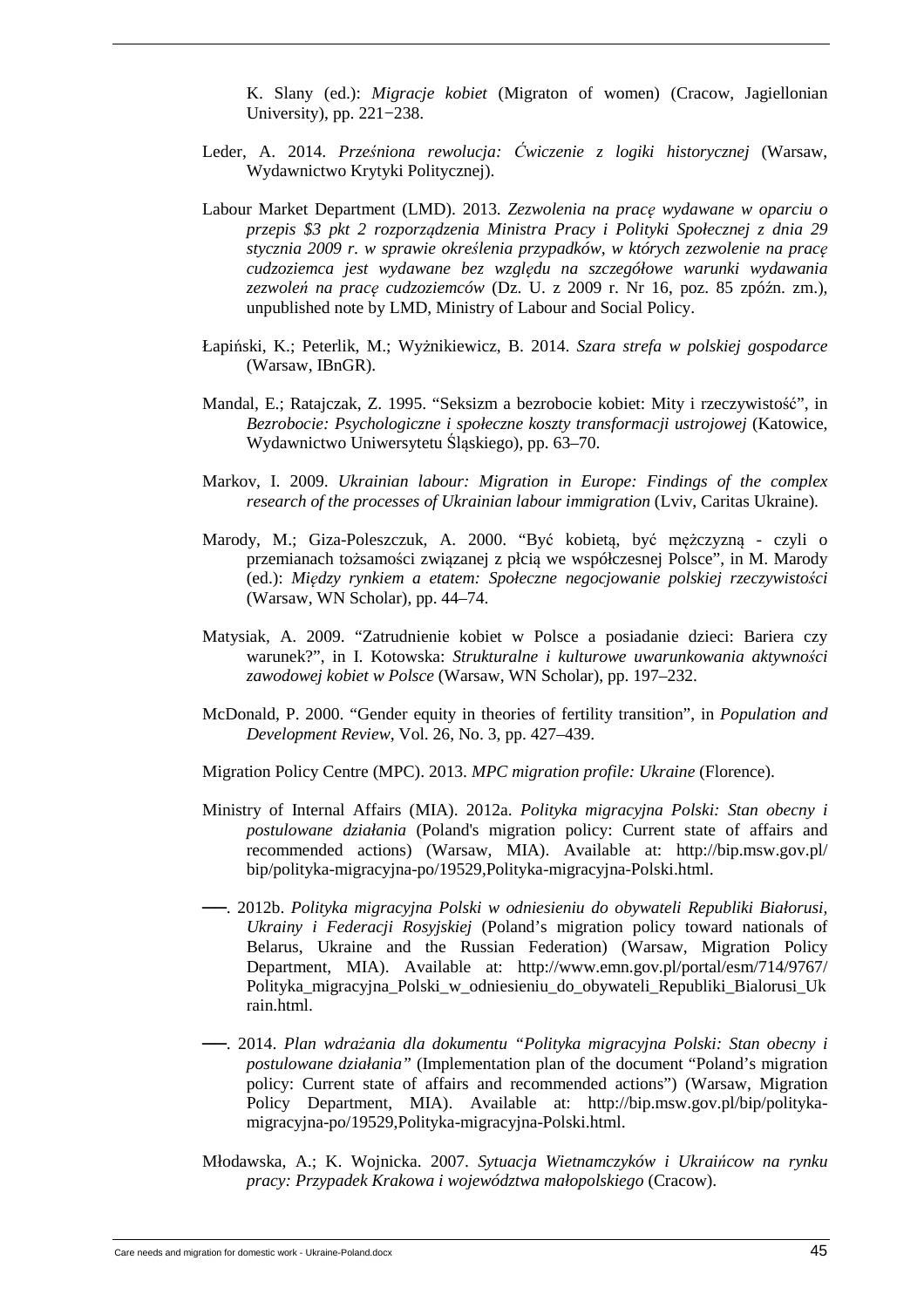- Okólski, M. 2004. "Migracje zagraniczne na progu wstapienia Polski do Unii Europejskiej", in M. Okólski (ed.): *Demografia zmiany społecznej* (Warsaw, WN Scholar), pp. 202–230.
- ──. 2006. "Płodność i rodzina w okresie transformacji", in *Współczesne społeczeństwo polskie: Dynamika zmian* (WN Scholar). Available at: https://pbn.nauka.gov.pl/ works/67083.
- Organisation for Economic Co-operation and Development (OECD). 2013. Country statistical profile: Poland 2013, OECDiLibrary. Available at: http://www.oecdilibrary.org/sites/csp-pol-table-2013-2-en/index.html.
- Ozyegin, G. 2001. *Untidy gender: Domestic service in Turkey* (Philadelphia, Temple University Press).
- Państwowa Inspekcja Pracy (PIP). 2013. *Sprawozdanie z działalności Państwowej Inspekcji Pracy w 2012 roku* (Report from the activity of the Labour Inspection Agency) (Warsaw). Available at: http://www.pip.gov.pl/html/pl/sprawozd/12/pdf/ sprawozdanie\_pip\_2012.pdf.
- Parreñas, R. S. 2001. *Servants of globalization: Women, migration and domestic work* (Stanford, CA, Stanford University Press).
- Praszałowicz, D. 2008. "Polskie studia na temat migracji kobiet: wybrane perspektywy teoretyczne i wyniki badań" (Polish studies on migration of women: Theoretical perspectives and results of the studies), in K. Slany (ed.): *Migracje kobiet* (Migration of women) (Cracow, Jagiellonian University), pp. 51−62.
- Romero, M. 1992. *Maid in the U.S.A.* (New York, Routledge).
- Rosińska-Kordasiewicz, A. 2005. *Praca pomocy domowej: Doświadczenie polskich migrantek w Neapolu*, CMR Working Paper No. 4/62 (Warsaw, CMR).
- Samoraj, B. 2007. *Raport: Przedsiębiorczość kobiet na polskim rynku pracy na przykładzie cudzoziemek zatrudnionych nielegalnie w sektorze usług domowych* (Report on entrepreneurship of women on the Polish labour market on the example of foreign women employed informally in the domestic sector) (Warsaw, PTPS).
- Schneider, F. 2013. "The shadow economy in Europe", online article. Available at: http://www.atkearney.com/financial-institutions/featured-article/-/asset\_publisher /j8IucAqMqEhB/content/the-shadow-economy-in-europe-2013/10192.
- Siar, S. 2008. *Migration in Ukraine: A country profile 2008* (Geneva, International Organization for Migration). Available at: http://iom.hu/PDF/migration\_ profiles2008/Ukraine\_Profile2008.pdf.
- Siemieńska, R. 2002. "Economic restructuring, social policies, and women's work in Poland", in R. Becker-Schmidt (ed.): *Gender and work in transition: Globalization in Western, Middle and Eastern Europe* (Opladen, LeskeBudrich), pp. 175−216.
- Slany, K.; Małek, A. 2005. "Female emigration from Poland during the period of the systemic transformation", in K. Slany (ed.): *International migration: A multidimensional analysis* (Cracow, AGH University of Science and Technology Press).
- ──; ──. 2006. *Integration of new female migrants in Polish labor market and society and policies affecting integration: State of the art*, Working Paper No. 9−WP4,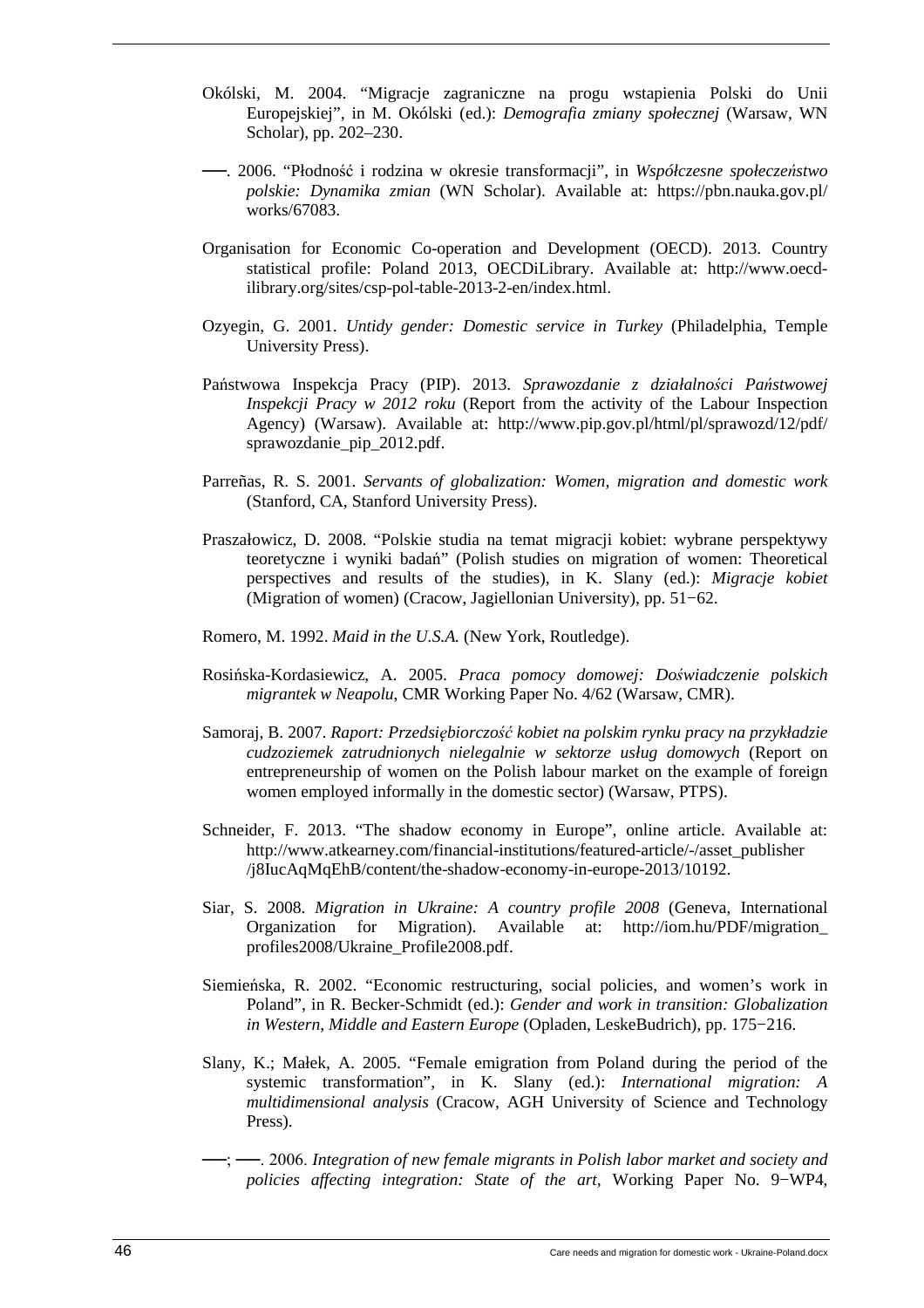Integration of Female Immigrants in Labor Market and Society: Policy Assessment and Policy Recommendations, 6th Framework Programme of the European Commission (Cracow, Jagiellonian University).

- ──; Ślusarczyk, M. 2013. *Migracje zagraniczne Polaków w świetle NSP 2011: Trendy i charakterystyki socjo-demograficzne* (Migration abroad of Poles in the light of the Population Census 2011: Trends and socio-demographic characteristics), paper presented at the "Młoda polska emigracja w UE jako przedmiot badań psychologicznych, socjologicznych i kulturowych" EuroEmigranci.PL, Cracow.
- Sokołowska, M. 1977. *Women's emancipation and socialism: The case of the People's Republic of Poland* (Farmingdale, NY, Baywood Publishing).
- Solga, B. 2013. *Miejsce i znaczenie migracji w rozwoju regionalnym* (Opole, Politechnika Opolska).
- Sosnowska-Jordanovska, A. 2014. *Sprzątanie w wielkim mieście: Polskie imigrantki na nowojorskim rynku pracy: Część 1*, CMR Working Paper No. 76 (134) (Warsaw, Ośrodek Badań nad Migracjami UW).
- Strielkowski, W.; Glazar, O.; Weyskrabová, B. 2012. *Migration and remittances in the CEECs: A case study of Ukrainian labour migrants in the Czech Republic* (Prague, Institute of Economic Studies, Faculty of Social Sciences, Charles University). Available at: ies.fsv.cuni.cz/default/file/download/id/20821.
- Szulecka, M. 2013. "(Nie)funkcjonowanie prawa antydyskryminacyjnego w odniesieniu do cudzoziemców w praktyce" ((Not) functioning antidiscrimination law toward foreigners in practice) in W. Klaus (ed.): *Różni, ale równie: Badania nad równym traktowaniem cudzoziemców w Polsce* (Different, but equal: Studies on the equal treatment of foreigners in Poland) (Warsaw, Stowarzyszenie Interwencji Prawnej), pp. 59-108.
- Titkow, A.; Duch-Krzystoszek, D.; Budrowska, B. 2004. *Nieodpłatnapraca kobiet: Mity, realia, perspektywy* (Unpaid womens' work: Myths, realities, perspectives) (Warsaw, IFIS PAN).
- Tolstokorova, A. 2012. "The woman and sixpence: Gendered impact of remittances on social sustainability of Ukrainian transnational households", in *Analytical*, No. 9, pp. 74−97.
- United Nations Development Programme. 2013. Human Development Index, in *Human Development Report 2013: The rise of the South: Human progress in a diverse world* (New York).
- Wóycicka, I. 2009. "Model opieki w Polsce" (Care regime in Poland), in I. Kotowska (ed.): *Strukturalne i kulturowe uwarunkowania aktywności zawodowej kobiet w Polsce* (Structural and cultural conditions of professional activity of women in Poland) (Warsaw, WN Scholar), pp. 99–117.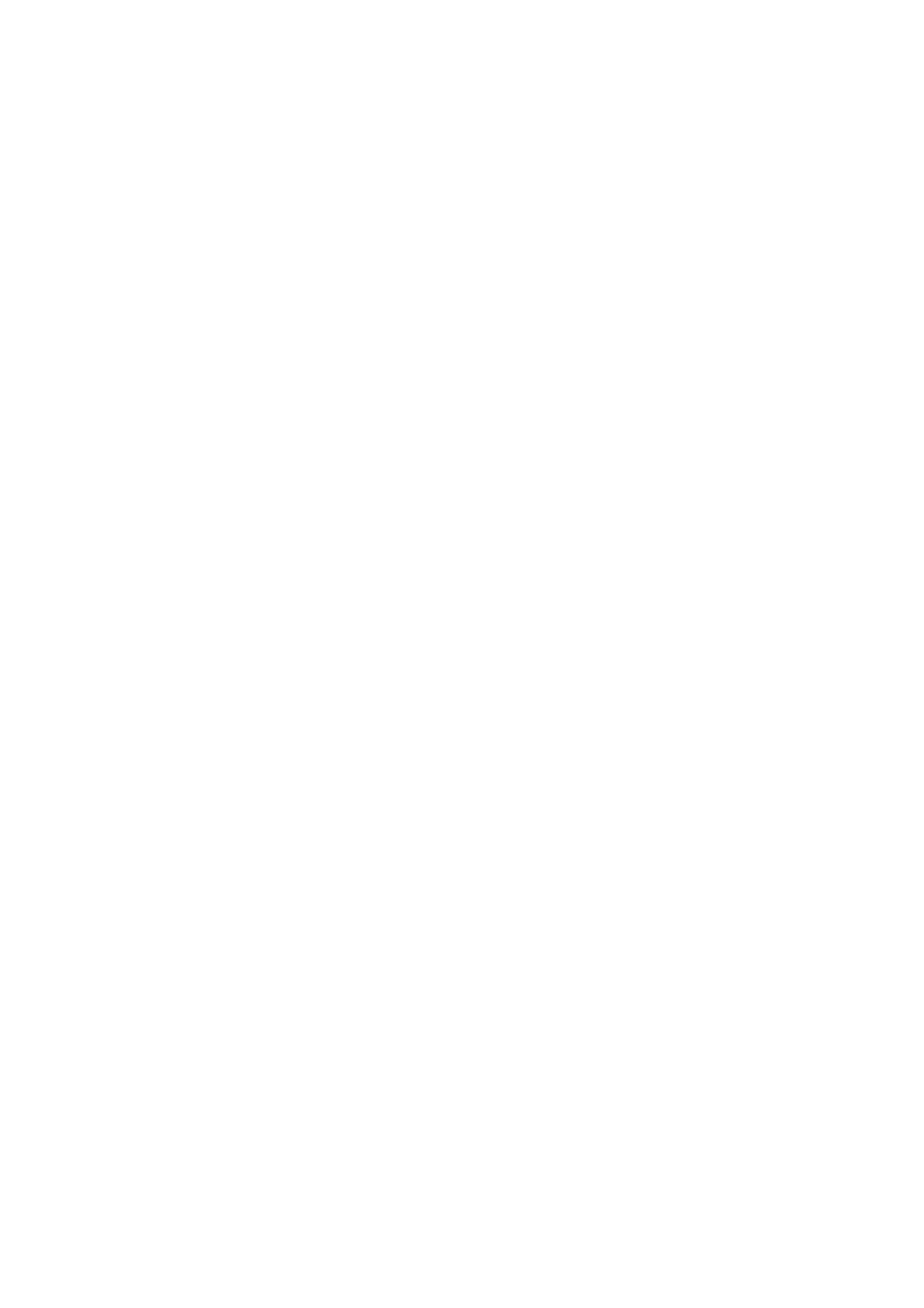## **Annex**

#### **Methodological note:**

As it is hard, if not impossible, to generalize from a small scale qualitative study, we focused on gathering data from different actors who could provide us with complex view of the domestic and care labour in Poland, as agreed with ILO. We interviewed six experts, eight Ukrainian domestic workers, four Polish domestic workers and four employers. We took into account the bulk of knowledge gathered in hitherto research projects by each of the authors, and referred to them accordingly.

The interviewed domestic workers differ in age and previous work experience (for details see table 1 below). Some of the interviewees arrived in Poland after they finished school, or during their studies, in their late teens or early twenties (for example, MDW1, MDW3, and MDW4). Other interviewees were in their 30-40s and have already established their own families. The younger and the older alike have members of their families back in Ukraine and they support them with remittances. However, those who have their own families in Ukraine – especially young, dependent children – remit on a regular basis. The duration of their stay in Poland spans from 18 years for the earliest arrivals in 1996 to less than a 1 year for the most recent one. The level of education differs as well as economic activities undertaken in Ukraine. Not everyone regarded cleaning or care-work as a form of professional degradation (as was the case of an ex-nurse, MDW5, or an ex-accountant MDW6). Some of the interviewees took up simple jobs in Ukraine (petty trade or work as a cloakroom attendant). The younger interviewees and some of the older ones, who were staying at home mothers/wives in Ukraine, initiated their economic activity only after coming to Poland. Among the work they undertook in Poland numerous sectors were mentioned, sometimes combined in an experience of a single person: seasonal work in agriculture and gardening, petty trading, waitressing, work at the bakery, translations. Two of the interviewees (MDW1 and MDW3), having completed their university studies in Poland (combining it with work in domestic sector), were at the time of the carrying out of the interview seeking jobs outside the domestic work sector.

The four Polish domestic workers interviewed were women of 33, 42, 58 and 71 years of age. For two of them (a child-care and an elderly-care-worker) domestic work constituted the main economic activity. For the other two cleaning in private houses was their additional activity, done in the time free from full-time jobs (one worked as a shop assistant and the other one as a receptionist).

Only some of our interviewees had a previous experience with working as a domestic worker abroad in a different country than Poland (MDW2 in Russia as a housekeeper, PDW1 in France, elderly-care), and currently none of them considers going elsewhere. Among the Ukrainian interviewees there were people of rather stable migration pattern, choosing one country, and circulating between home and receiving country over the years.

The interviews were recorded and transcribed. All of the information concerning domestic workers is presented in an anonymous form.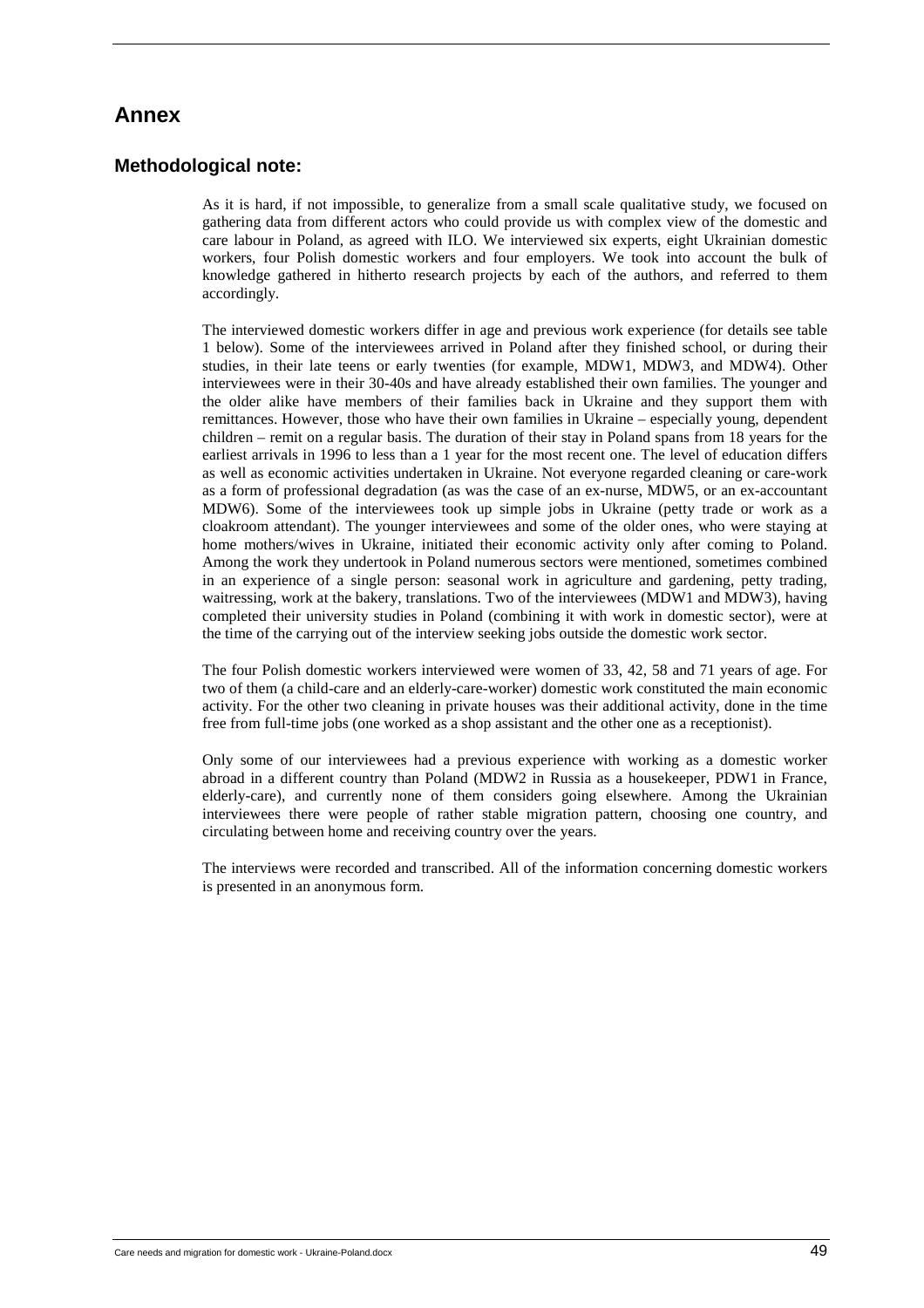#### **Annex Table 1. Study Participants – Domestic Workers**

| <b>Domestic Workers</b><br>Number of interview | Age at the moment<br>of interview | Year of first<br>arrival in Poland | <b>Education</b>                                     | <b>Domestic work experience</b>                                                                             | Other work experience                                                                                            | <b>Current job situation</b>                                                                           |
|------------------------------------------------|-----------------------------------|------------------------------------|------------------------------------------------------|-------------------------------------------------------------------------------------------------------------|------------------------------------------------------------------------------------------------------------------|--------------------------------------------------------------------------------------------------------|
| MDW1                                           | 26                                | 2007                               | Studied in<br>Ukraine,<br>graduated in<br>Poland     | Worked as a child care-worker,<br>occasionally cleaning in other<br>houses                                  | Worked only in Poland as a<br>translator and in a restaurant as<br>waitress                                      | Works as a nanny for one family, live<br>out, looks for a job in the sector of<br>her studies          |
| MDW2                                           | 50                                | 2005                               | No data                                              | Worked in Russia as a housekeeper.<br>Worked in Poland as<br>nanny/housekeeper, cleaner, office<br>cleaner  | Worked in Ukraine in petty trade,<br>in Poland as physical worker at<br>the bakery, seasonally in<br>agriculture | Cleans for three employers, live out                                                                   |
| MDW3                                           | 43                                | 1996                               | Studies in Poland,<br>marketing in hotel<br>industry | Worked as a housekeeper, cleaner,<br>cleaner at the restaurant                                              | Worked in Ukraine as a<br>cloakroom attendant, in Poland<br>as a waitress                                        | Cleans for one household on a daily<br>basis, lives out, seeks a job in hotel<br>industry in marketing |
| MDW4                                           | 36                                | 1996                               | Secondary school                                     | Worked as a cleaner                                                                                         | Worked in Poland in petty trade,<br>in agriculture                                                               | Cleans for 5 employers, live out                                                                       |
| MDW <sub>5</sub>                               | 42                                | 2005                               | (qualified nurse)                                    | Worked as a cleaner                                                                                         | In Ukraine as a nurse in hospital<br>(15 years), in Poland worked in<br>petty trade, in agriculture              | Cleans for 8 employers, live out                                                                       |
| MDW6                                           | 42                                | 2011                               | University degree<br>in Ukraine                      | Worked as a care-worker for the<br>elderly                                                                  | Worked in Ukraine as an<br>accountant in a car company and<br>at the gas station                                 | Works as a care-worker for one<br>elderly person affected by Alzheimer<br>disease, live in             |
| MDW7                                           | 42                                | 2013                               | No data                                              | Worked as a care-worker for the<br>elderly person, and cleaner, also<br>office cleaner                      | Worked in Ukraine as office<br>worker in an accountant office                                                    | Cleans for 4 employers, + 2-3<br>additional + cleans in a church, live<br>out                          |
| MDW8                                           | 33                                | 2011                               | University degree<br>in Ukraine                      | Caregiving for child                                                                                        | Worked in Poland in agriculture                                                                                  | Works as a care-worker for one<br>child, lives in                                                      |
| PDW1                                           | 58                                | From Warsaw                        | No data                                              | She worked in France as a care-<br>worker for an elderly person for one<br>year. She cleaned in the USA. In | Main job is at the reception desk,<br>every other day, in free days she<br>cleans for extra money, for four      | Every other day, in free days she<br>cleans for extra money                                            |

09 50